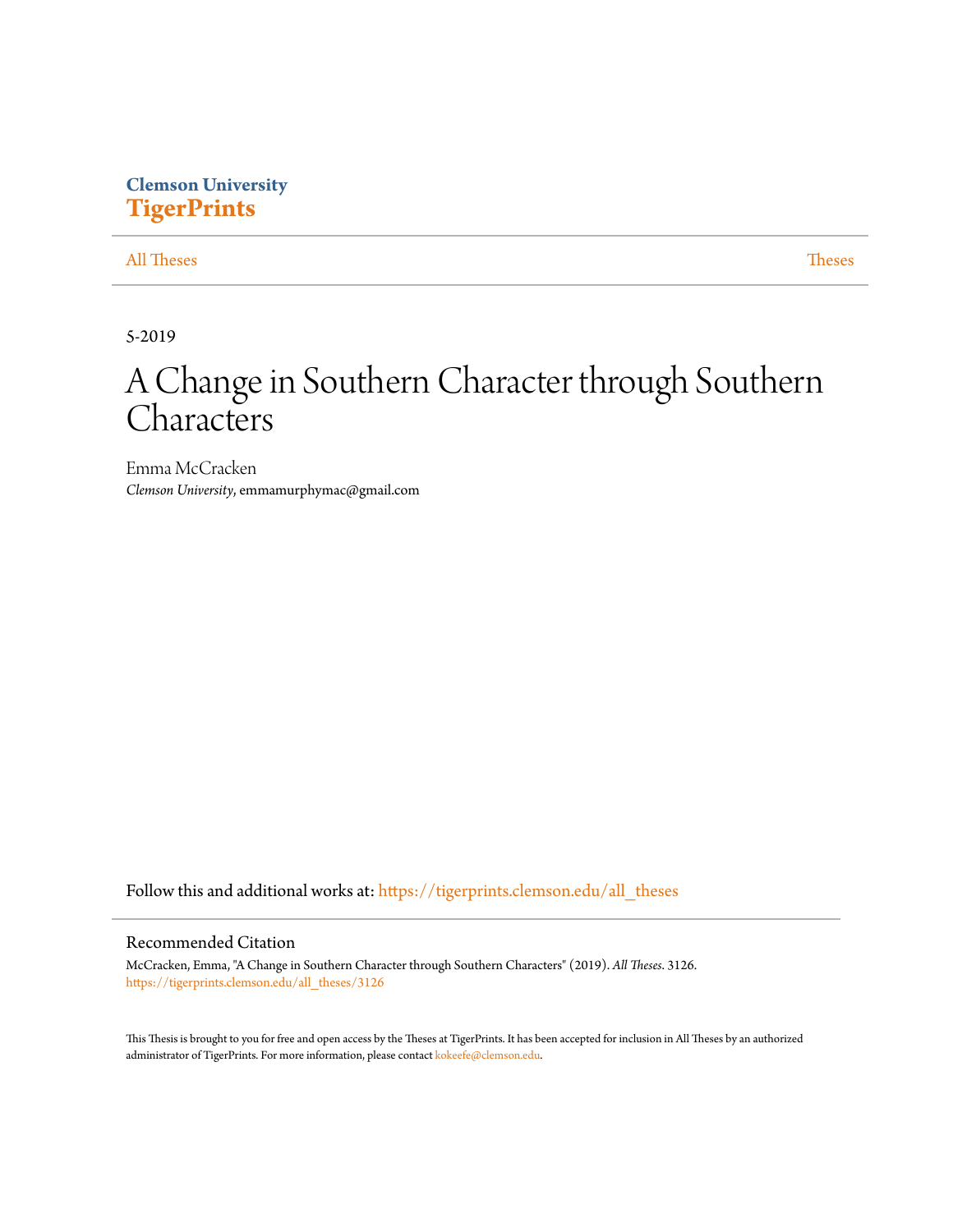Clemson University

A Change in Southern Character through Southern Characters:

The Role of Literature in Southern Culture

Emma McCracken

Creative Thesis

Morris, Brown, Lemons

11 April 2019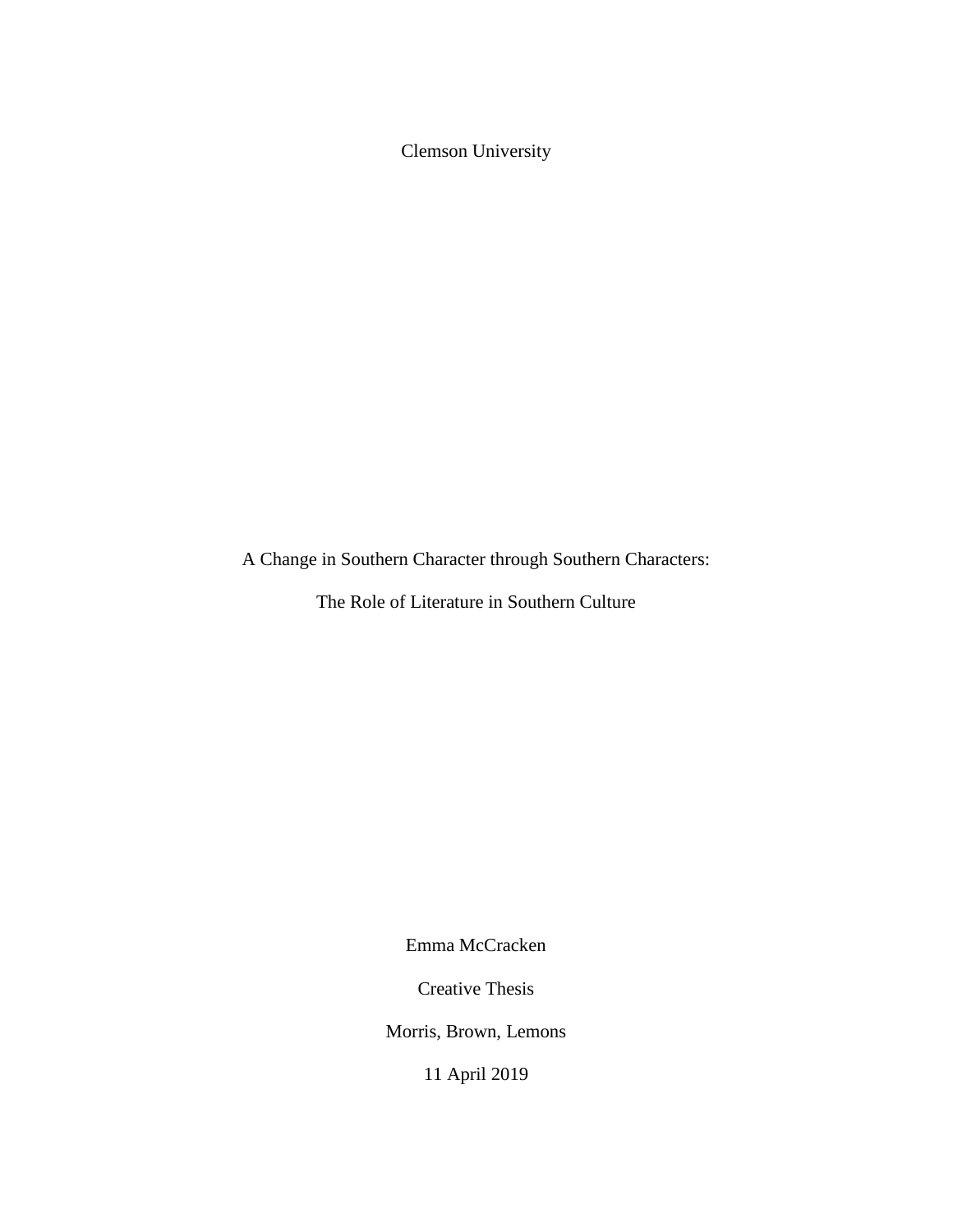#### Abstract

*This dissertation traces the patterns in southern literature from the 1950s to 2019 that reveals a difference between an Old and New South that occurs circa 2000, when technology and urbanization was booming in the American south. However, it is important to note that it is not only the medium used to share works that is globalizing southern literature, but it is the way its writers have begun to break away from old tropes and traditions in the content of their writing. This pattern is best traced through the analysis of works by contemporary southern writers like Jill McCorkle, Randall Kenan, Karen Russell, and James Hannaham who, while setting their stories in the south, choose to steer away from southern tropes of the past and further the push for an open and honest society through their characters, establishing a bridge to connect with a wider audience and bring the old south into the twenty-first century. With this, these writers are contributing to a more global discussion of literature in a way that preserves the distinctly southern sense of place, while developing southern characters that often make forward-thinking decisions for the time in which their stories take place. This kind of writing works to fuel the idea that perhaps southerners are more socially and culturally aware than many non-southerners may think. Included in this project are samples of my own short stories that contribute to this literary movement toward the New South.* 

*Keywords: southern, contemporary, fiction, history, New South, Old South, short stories*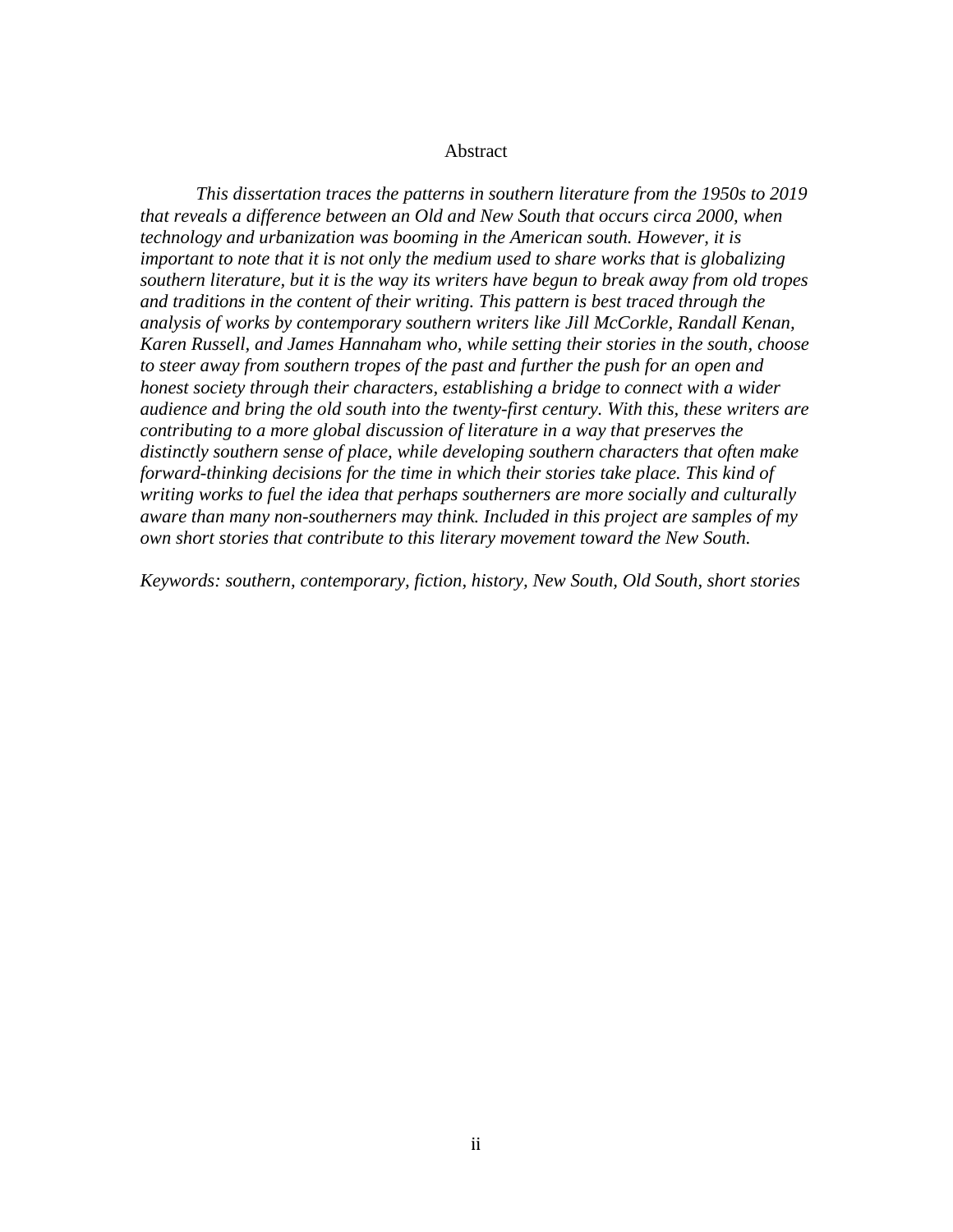# Table of Contents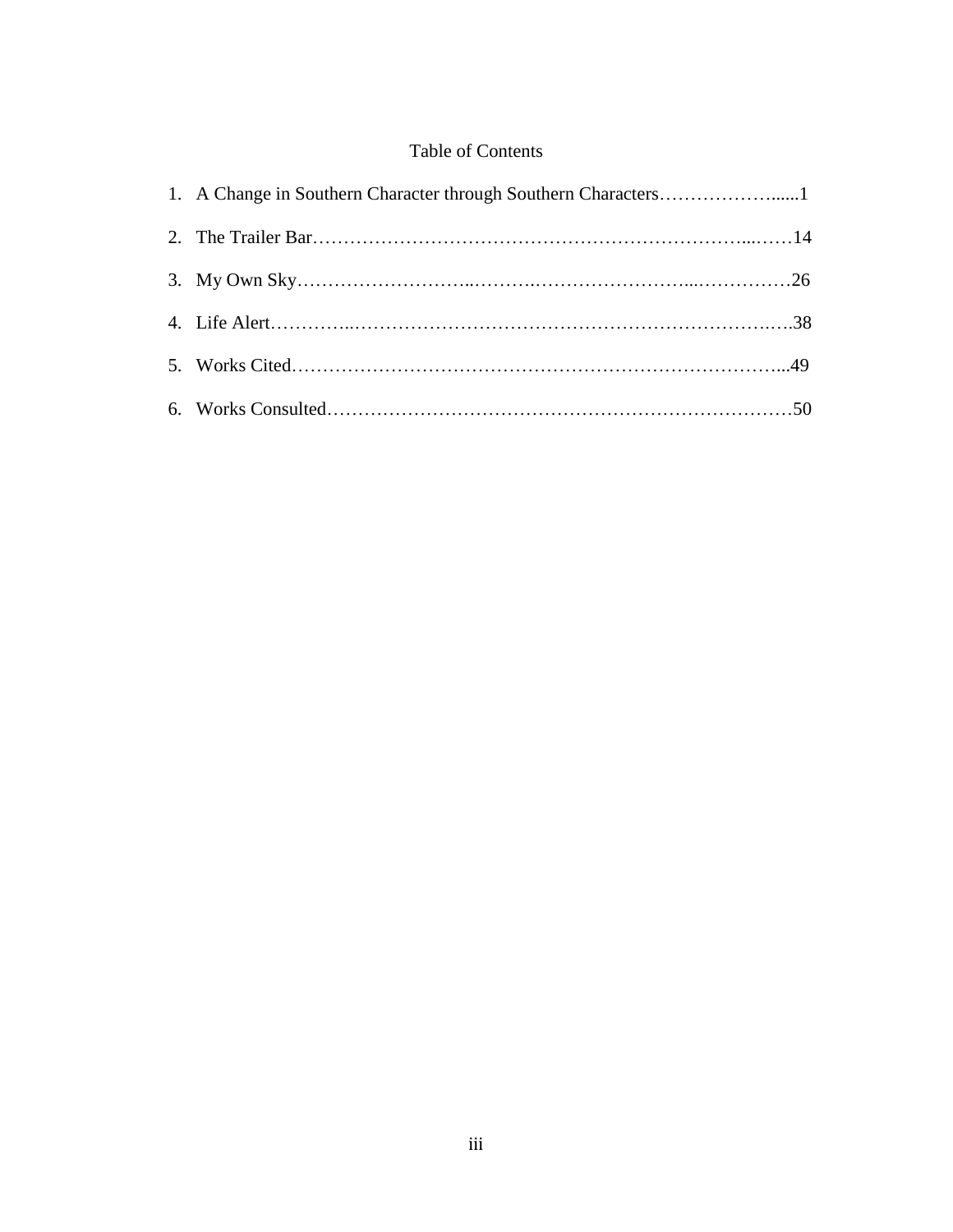#### A Change in Southern Character through Southern Characters

In 1945, a group of book collectors in North Carolina launched a magazine, *The Southern Packet*, inspired by their interest in sharing books written and/or published in the southern region of the United States with a widespread reading audience. As the magazine became more popular, the team realized the power and influence the use of this medium could potentially allow. An editor familiar with the metropolis of the industrial and urban north recognized that the still majorly rural south was behind in terms of progression and advised the team to question "the wisdom of any project which might continue to make the south conscious of itself." A member of *The Southern Packet* team, George Stephens, states in his 1949 article "Southern Authors Reveal a Changing South" that, "Perhaps our editor might say that until the South catches up with the rest of the nation, every legitimate means, including regional publications, must be used to bring the best thinking of the region into focus on the task of getting from where we are to where we should be." He continues by claiming that this focusing of ideas had already become a discussion amongst people in higher positions such as "bankers, sociologists, doctors, or historians [who] have their regional journals," but that it was the "layman...who need a clearing house for ideas. And that is the need which *The Southern Packet* seeks to serve" (Stephens 216-218).

Seventy years have passed since then, and while the South is still often viewed by other regions and even some southerners as lagging or somehow disconnected from the rest of the world, new forms and mediums of communication in today's society are allowing us to reach an even broader "layman" audience than Stephens could have ever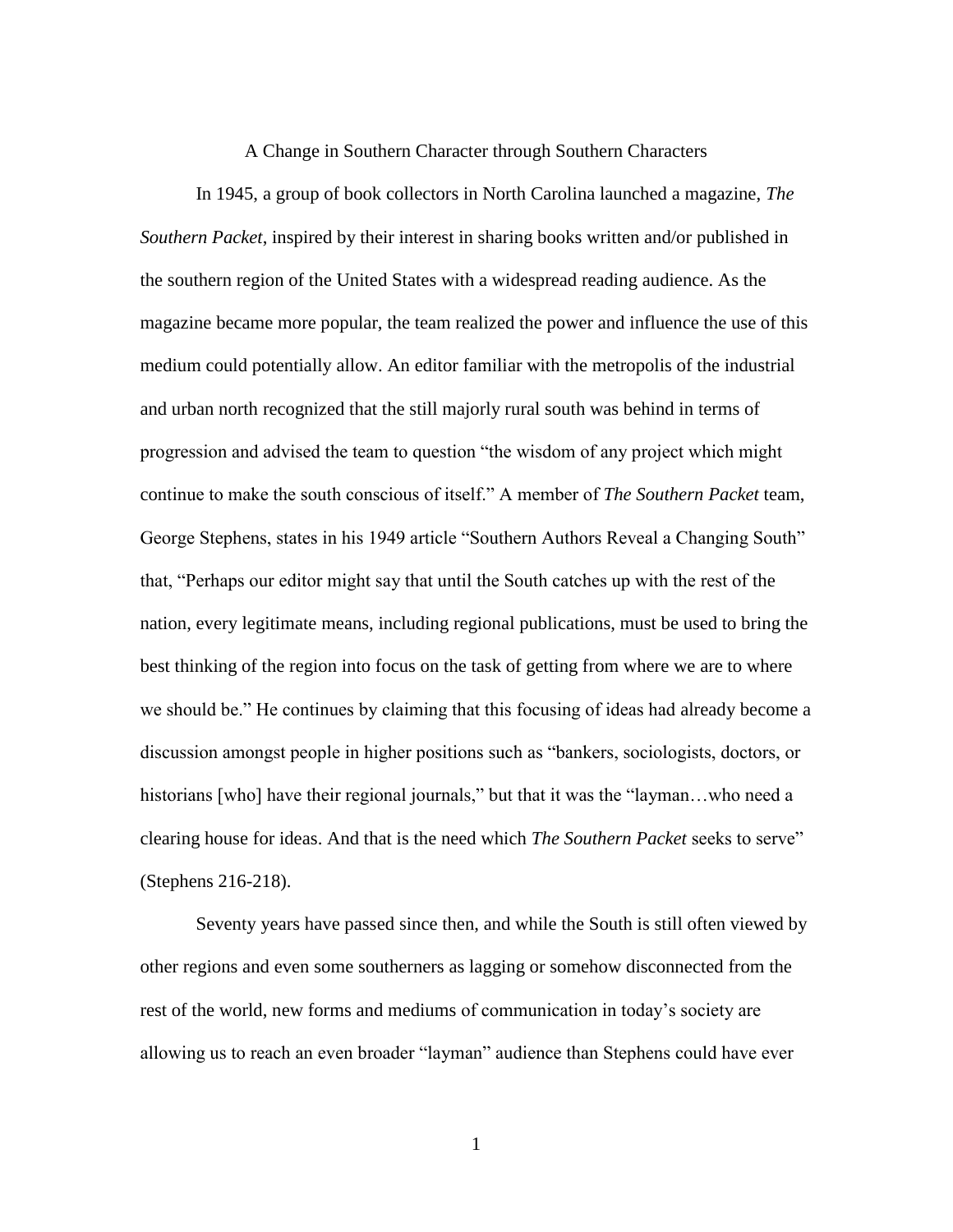imagined for his forward-thinking southern magazine of the 1950s. With blogging, creative writing forums, webcasts, and the countless other mediums through which our communities across the globe share ideas, contemporary southern writers have the power to reconstruct southern literature in a way that joins readers across regions and nations together, rather than further alienating the South into another world too different to read about, and they are beginning to take advantage of the opportunity.

Patrick Horn, an English professor at the University of North Carolina at Chapel Hill, writes in his 2016 essay "Reading 21<sup>st</sup> Century Southern Fiction" that, "In a world rendered smaller and more connected by the 24-hour news cycle and the global barrage of social media, the South (in letters) looks less and less distinct from the rest of the United States and the world" (Horn 17). However, it is important to note that it is not only the medium used to share works that is globalizing southern literature, but it is the way its writers have begun to break away from old tropes and traditions in the content of their writing. This pattern is best traced through the analysis of works by contemporary southern writers like Jill McCorkle, Randall Kenan, Karen Russell, and James Hannaham who, while setting their stories in the south, choose to steer away from southern tropes of the past and further the push for an open and honest society through their characters, establishing a bridge to connect with a wider audience and bring the old south into the twenty-first century. With this, these writers are contributing to a more global discussion of literature in a way that preserves the distinctly southern sense of place, while developing southern characters that often make forward-thinking decisions for the time in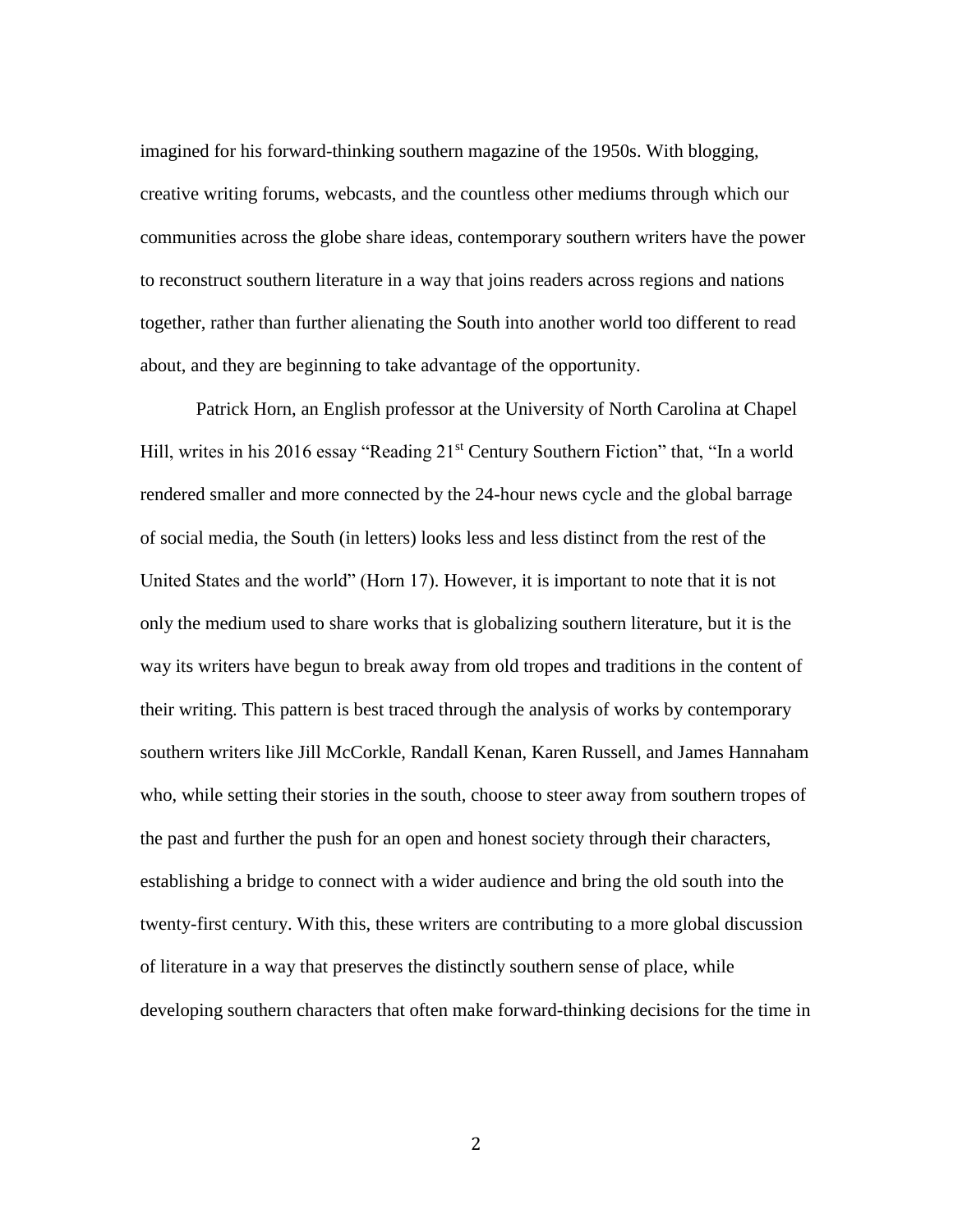which their stories take place. This kind of writing works to fuel the idea that perhaps southerners are more socially and culturally aware than many non-southerners may think.

First it is important to discuss what traits of southern literature set it apart from other works of fiction. It is no secret that the south's claim to infamy is its shameful history of slavery and deeply-rooted racism. It is this shame that has led to a sort of hushhush mentality for southerners. In other words, the south is often viewed as a region of people who tend to deny this past or avoid the subject altogether, pretending it didn't happen or in denial thinking that it has all been resolved. This occurs not only on the topic of race, but also LGBTQ rights, abortion, criminality, mental health, and other subjects that veer away from what might be considered the "normal" or "right" direction. However, it is also no secret that the south has produced successful experimental literature throughout its history that digs up these roots and lays them out in front of its reader. After all, one recipe for a good story is a region living in unresolved conflict, and many southern writers take advantage of this by creating stories of characters born out of the south's messy, complicated, disastrous past—characters that are informed by and reflective of the culture of that region, and work to give a voice to those who feel silenced because of it.

While the south has been producing literature since its birth, there is a clear shift between works of the old south and works of the new south that occurs circa 2000. When comparing the works of mid-twentieth-century authors such as Eudora Welty or Flannery O'Connor to those of contemporary writers such as James Hannaham or Karen Russell, this shift becomes apparent. For example, Welty in her 1941 short story "Why I Live at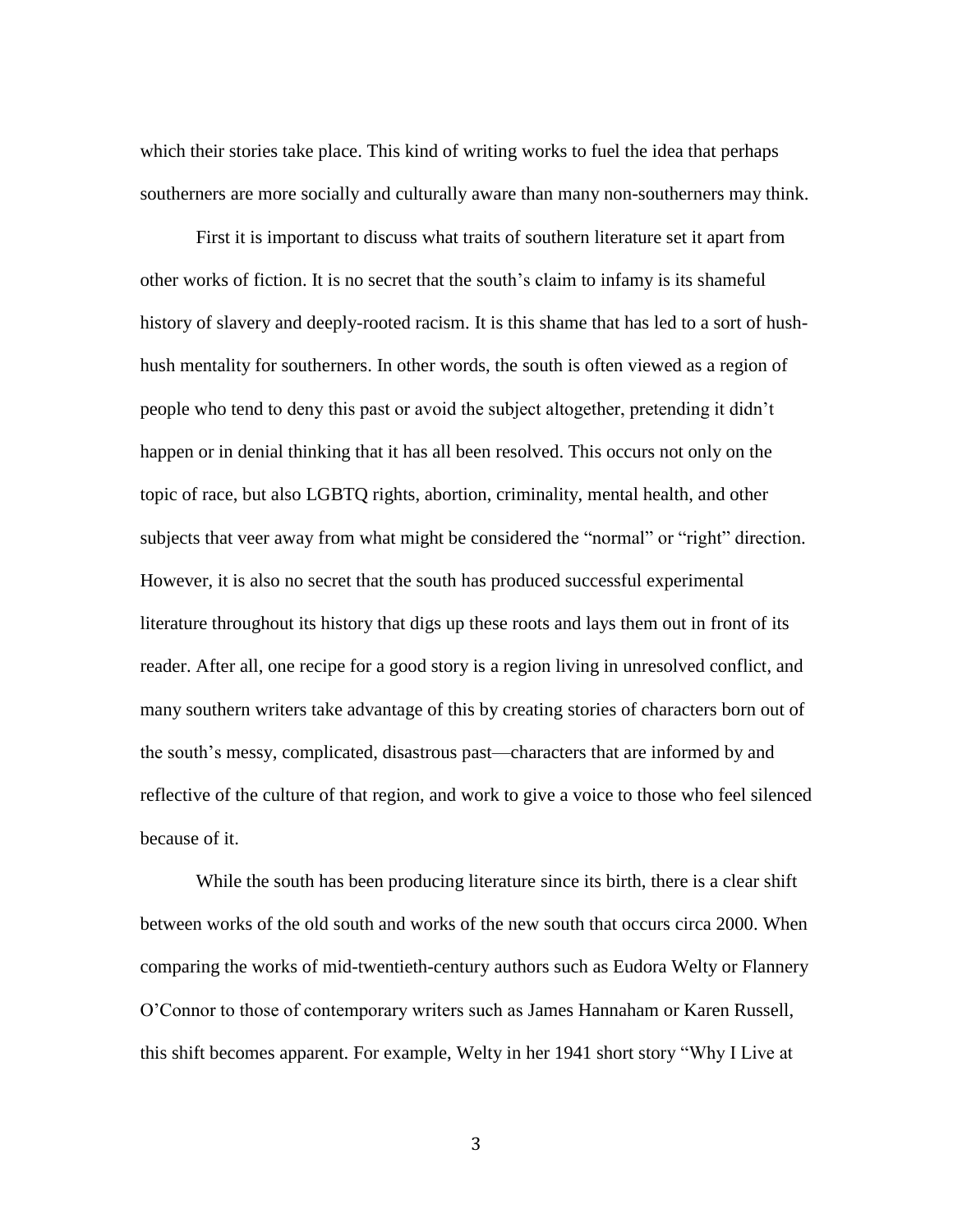the P.O," uses her characters to exemplify the way southern families rely on this hushhush mentality when Stella-Rondo refuses to speak the truth about her child, Shirley-T, who Stella-Rondo falsely claims was legally adopted, but in truth is her biological daughter. Unfortunately, by the end of the story, this secret leads Sister to move permanently to the post office. The family refuses to communicate with her ever again, though she was the one trying to express the truth about Shirley-T to the family. It seems as if, for all the characters in this story except for Sister, lying, deception, and denial are easier forms of communication than openness and honesty about a difficult topic. While Sister eventually breaks away from this familial pattern, she ultimately is alone in her endeavor.

Similarly, in Flannery O'Connor's 1953 short story "A Good Man is Hard to Find," O'Connor uses the character of the grandmother to bring to light the fault in believing that other's morals must align with one's own. This is best exemplified during the grandmother's conversation with the Misfit when she is begging him to spare her life. She says, "You've got good blood! I know you wouldn't shoot a lady! I know you're from nice people!" (O'Connor 132) Here the grandmother aligns the Misfit in accordance to her own definition of goodness and righteousness when, fact, the Misfit has his own perception of goodness. In saying "I know you wouldn't shoot a lady," the grandmother assumes that the Misfit will give in to her guidelines of grace because she feels morally superior to him. By the end of the story, however, and in her last hope for saving her life, the grandmother states: "Why you're one of my babies. You're one of my own children!" (132) Here she only now is beginning to see their common humanity, both equal in death.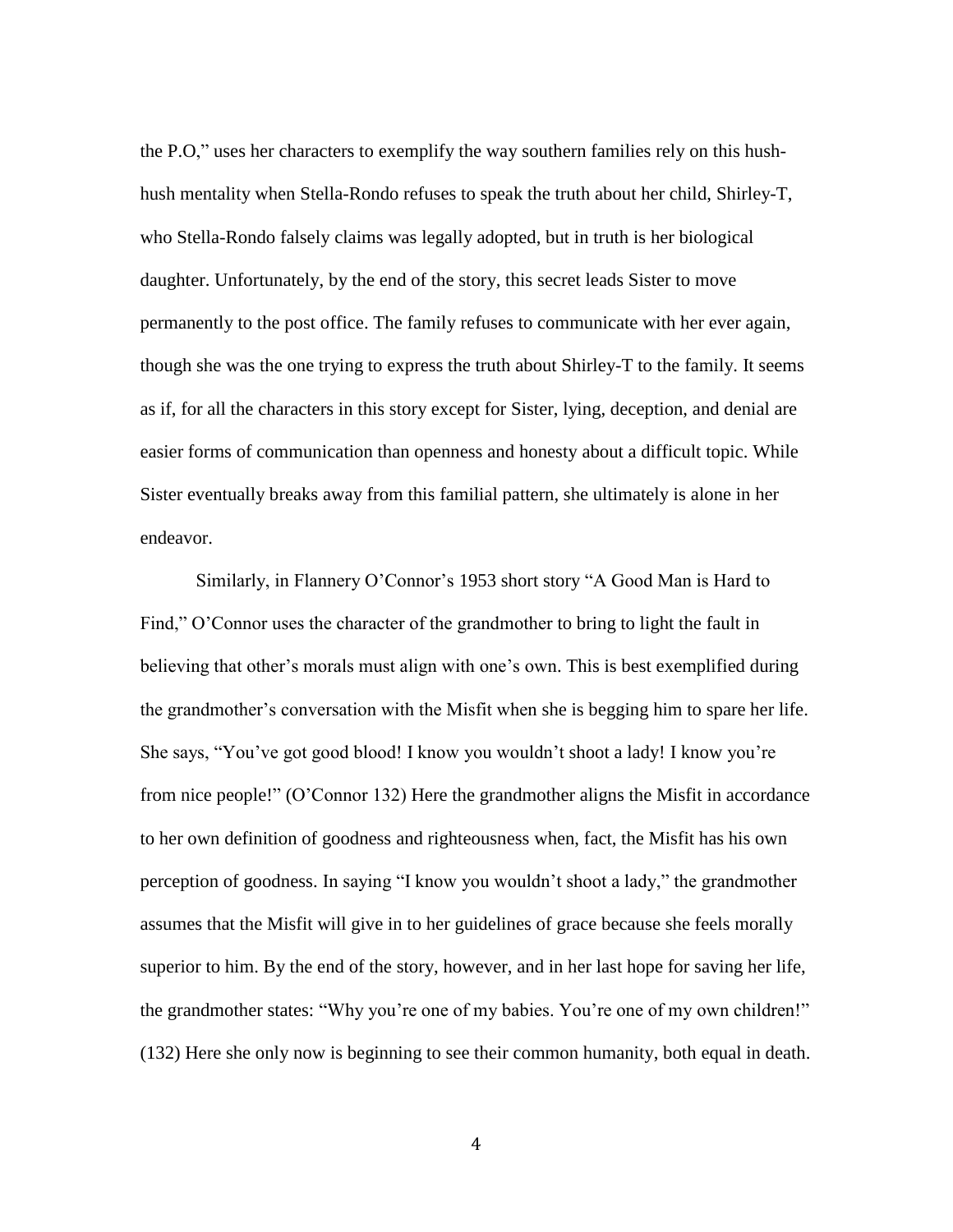After the Misfit kills the woman, O'Connor ends the story with him saying, "She would of been a good woman if it had been somebody there to shoot her every second of her life" (133). That is to say, if she had lived her life understanding her common humanity with others, maybe she could have lived a truly good life rather than her own definition of one.

Both of these earlier southern works share a similar goal: to express the idea that being open to others, no matter the circumstance and no matter how they might differ from one's own idea of what is good or right, is the truly "good" choice as many nonsouthern *and* southern readers might agree, especially once empathizing with these characters. However, the manner in which they convey this message to readers differs from that of late-twentieth-century southern writers such as Jill McCorkle and Randall Kenan. In fact, McCorkle states in an interview with *Southern Cultures* magazine that, "…southern literature reflects a much larger image these days. In fact, I don't trust the literature that hasn't grown beyond the easy tropes. If the tea is too sweet, or somebody is hollering for Memaw and Pepaw and Goober in the Chinaberry tree, I'm out of there" (Kenan 8). This turn away from the tropes of past writers can be revealed through McCorkle's first novel, published in 1984, *The Cheer Leader.* Protagonist Jo Spencer is characterized as a young woman on the "right," proper, and family-expected path to success in that she is popular, has good grades, and seems to have perfect control of her life in her small town in North Carolina. She even describes herself as "fit," clearly opposing O'Connor's "misfit" character. However, Jo is thrown off course when not-sofit bad-boy Red Williams steals her attention and is the catalyst that leads her to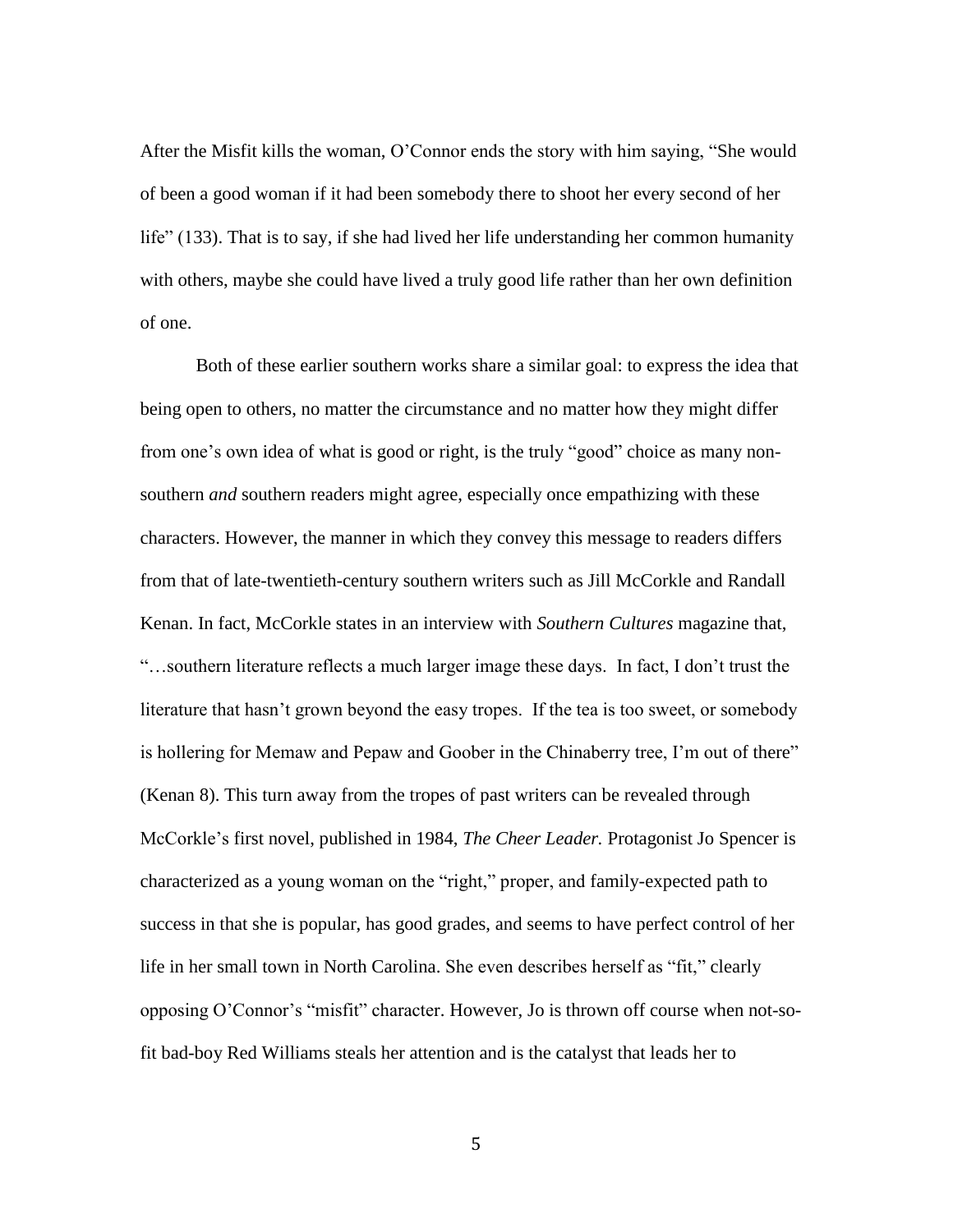becoming obsessive, anorexic, and an abuser of drugs, many topics that would be hushhush in the writing of Welty's time, around forty years prior. This story is told through snapshots of Jo's life as she looks back on it from an adult perspective and tries to piece together where and how everything went wrong. In doing so, however, she arrives at the realization that perhaps it wasn't "wrong" at all, echoing O'Connor's message that one's perception of "good" or "right" is fluid. McCorkle's contemporary, Lee Smith, writes about *The Cheer Leader:* "…[McCorkle] stakes out her own new territory: the New South with its subdivisions and Winn-Dixies and country music…and dope-smoking cheerleaders" (McCorkle). In other words, although setting her story in the south, McCorkle chooses to avoid reliance on the southern tropes of writers passed, or, at the very least, blend those tropes into a more modern and open atmosphere. In doing so, her work promotes a more open discussion on difficult subjects. Unlike Welty and O'Connor, McCorkle invites the readers into the mind of the struggling protagonist, paving the way for the pivotal change in southern literature to come in the early twenty-first century.

This transcendence can also be seen in Randall Kenan's 1992 short story "Clarence *and* the Dead." In this story, young protagonist Clarence serves as a medium through which the dead can communicate. In his small North Carolina town, people are taken aback by his ungodly and seemingly magical gift. In choosing to have this protagonist be pre-school age, Kenan aims to give Clarence credibility in that he really has no motivation or reason to make these visions up or lie. In trusting this protagonist in his unique abilities, the reader can begin to empathize or find merit in it, even if they themselves do not believe in clairvoyance. This is yet another example of how utilizing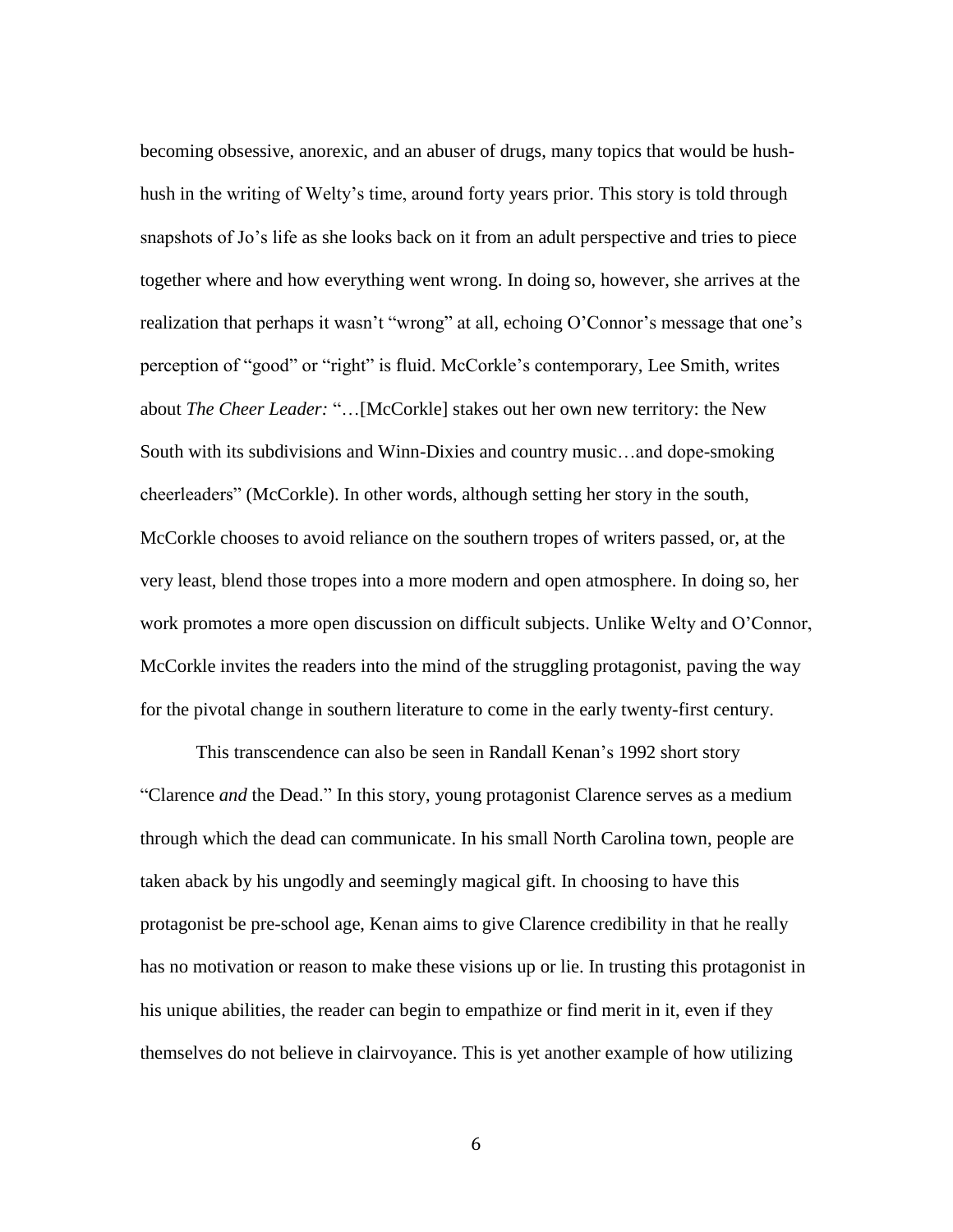the "Other" as a sympathetic protagonist can allow readers across cultures to get into the mind of that other person, often leading towards an understanding or even appreciation for the mindset, values, or culture of someone else. For example, the story shows that the more the townspeople find merit in what Clarence is saying, the more they ostracize him. Finally, Ellsworth Batts is convinced by his ability and the two begin to show an "unnatural affection" for one another until they are chased out of town and die shortly after. While this story more openly handles the subjects of clairvoyance and sexual desire, the characters, like in Welty and O'Connor's stories, are ultimately left in defeat when put up against the characters who represent the hush-hush mentality. In other words, they are shown trying to live and be themselves, but are found not free to do so or somehow imprisoned for it whether through death or silence or oppression. Lastly, it is important to recognize that these late-twentieth-century works use language that begins to drift away from the dialect of older works. For example, while Welty and O'Connor's stories make use of tropes such as abandoned ghost towns, front porch gossip, and cheesy nicknames through heavy southern dialect, writers like McCorkle and Kenan seem to dilute this enough to where it may exist in their stories, but not so much that it creates a world too obscure for others to connect with or read about.

These works paved the way for twenty-first century southern writers to globalize a similar message. James Hannaham discusses his 2015 novel *Delicious Foods* with Sonya Chung in her *The Millions* article "A Happy Sort of Pessimism." He states his intention for the novel as "putting a metaphorical defibrillator up against [the readers'] received ideas about discrimination even more than race" in order to "[start] a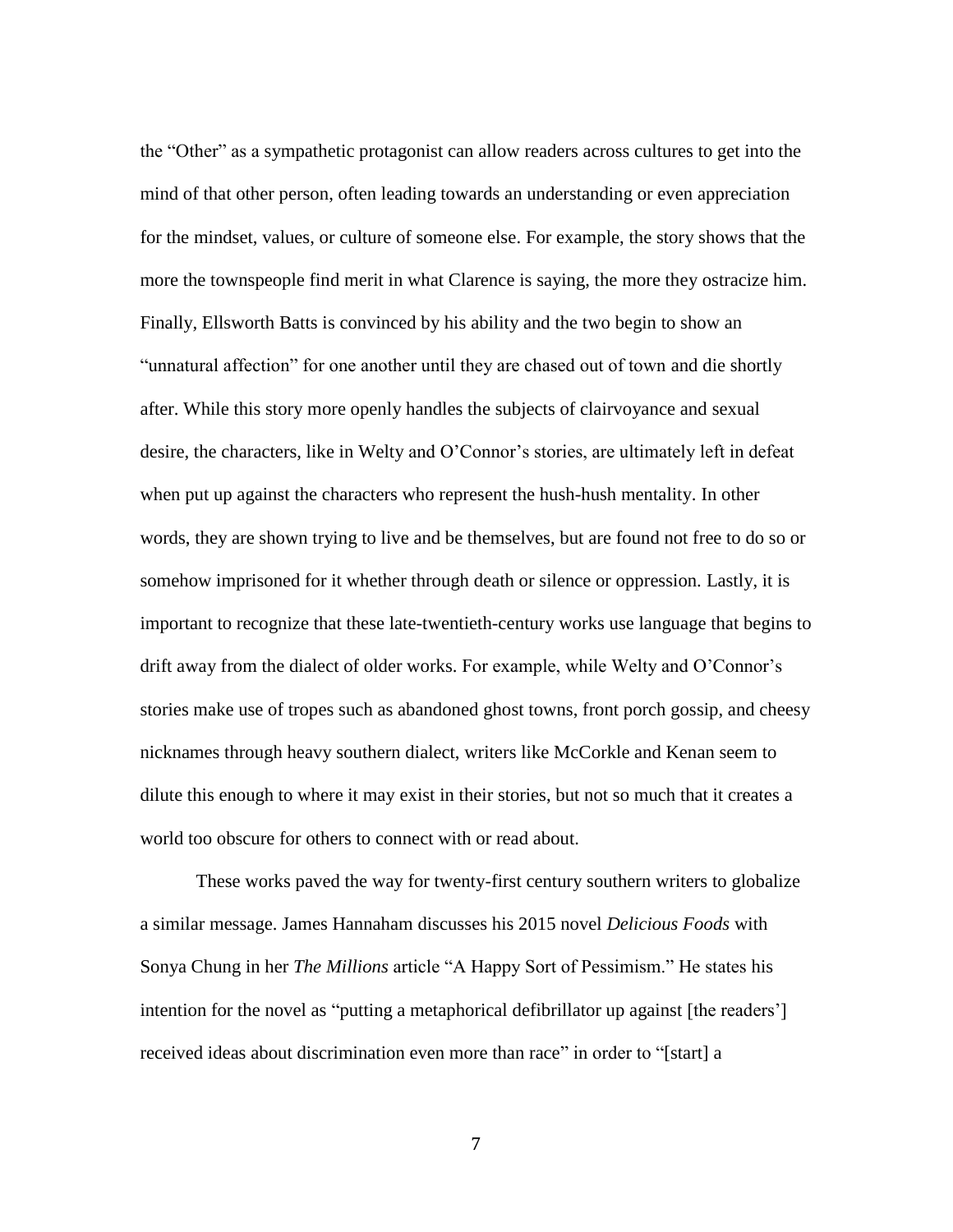conversation about a power relationship or power food chain, really, that is hardly exclusive to black Americans and white Americans, despite how much we love to privilege it and pretend that no other struggle matters" (Chung). In other words, discrimination goes far beyond skin color and far beyond solely America, which allows his novel to reach audiences far beyond the American South. Like southern authors of the past, Hannaham aims to establish a common sense of humanity across cultures. For example, he suggests "that love — even the love of one's family — pales in comparison to the instinctual desire to survive; my suspicion is that the desire to survive, for those who haven't lost it, is jammed into our brain stem or something, connecting us to our true animal nature" (Chung). This statement reminds readers that no matter one's individual obstacle or hardship or lifestyle, one thing most humans share is the innate will to live. In calling to the connection between humanity and its animal nature, he is able to level the playing field expressing that no human is above or below any other. However, he expresses this in way that differs from the works of the twentieth century in that he speaks very openly about drug addiction, so much so that the drug itself is a character referred to as "Scotty." In doing so, he builds off of the previous works of McCorkle and Kenan by inviting the reader into the conscious of the characters. With this structure and stylistic choice, there is more room for an honest discussion of the subject for the reader—no holding back. This approach has led to this novel becoming extremely controversial in that readers question Hannham's choice of revealing, in a vivid and disturbing manner, the mistreatment of minorities in today's food industry. While some might argue this novel is taking two steps back by choosing not to exemplify minorities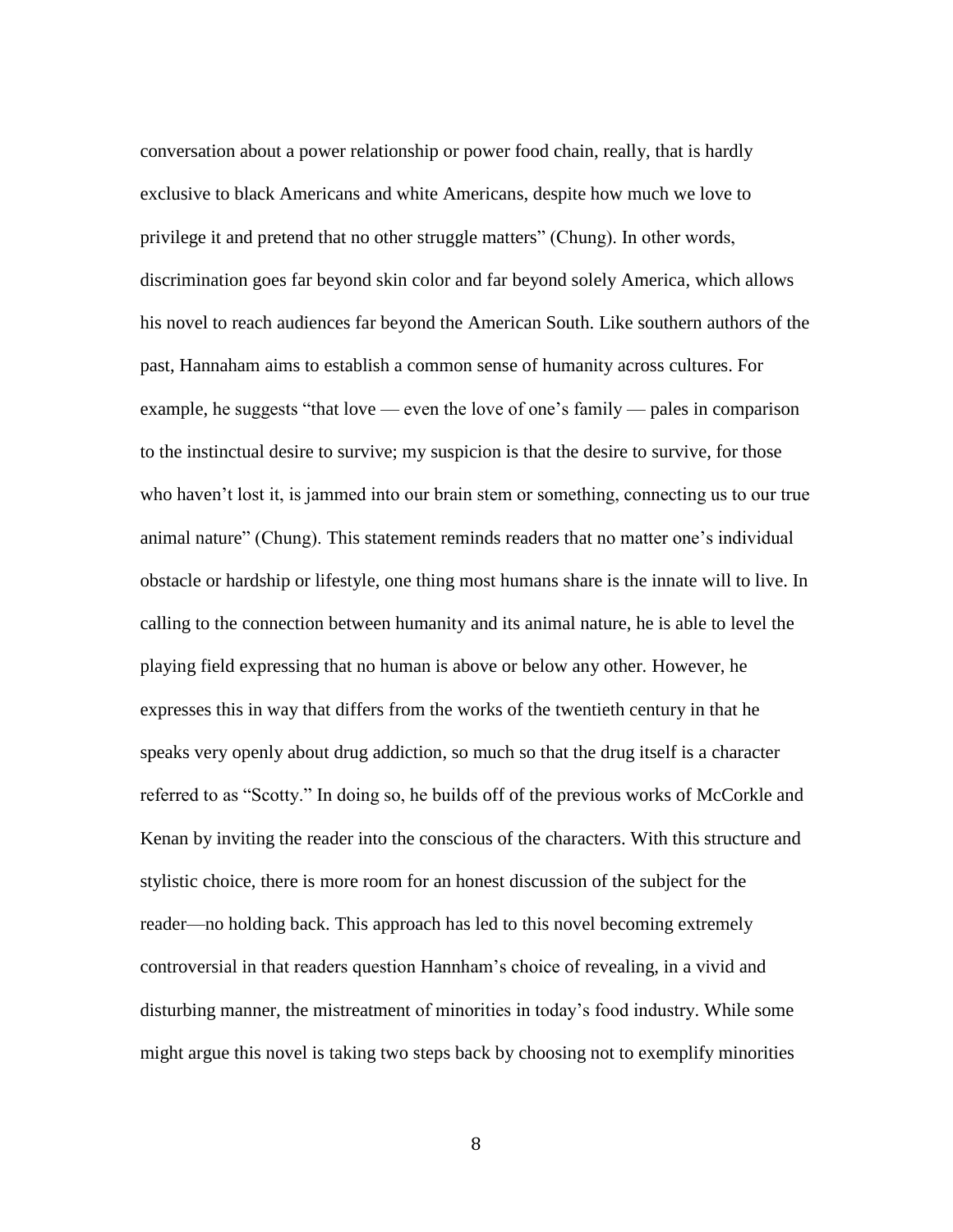as well-treated, it is in fact working to stimulate an honest discussion about a very real and relevant topic. He is, in fact, calling attention to the truth that no matter how far society has come, it is still lagging. Whether one agrees with his approach or not, there is no denying that people are *talking* about this novel, stimulating a broad and wide discussion of these difficult topics.

Similarly, Karen Russell's 2015 short story "The Prospectors" tells about best friends Clara and Aubby who leave their home of Florida for the northwest to make a living as prospectors stealing gold and other valuables from extravagant parties. This story, taking place in the era of the Depression and the New Deal, takes on topics of physical and emotional abuse and involves much repetition in regard to secrecy and denial of truths. By setting her story in the 1930s, Russell offers a new and haunting perspective of American history. It is this silence and dishonesty born out of shame that led Clara and Aubby to be trapped in the same "cage" as the ghosts of the dead C.C.C workers. By the end of the story, when the silent and abused Clara uses her voice to speak the truth about the Evergreen Lodge, Aubby says of Clara, "She foamed red, my best friend, forming the words we had been stifling all night, the spell-bursting ones" (Russell). In finally breaking the silence, Clara essentially breaks the spell that has bound them to the sort of prison of the Evergreen Lodge. The final image of the story calls upon Maya Angelou's 1969 autobiography *I Know Why the Caged Bird Sings* in that Clara is described as holding the yellow bird that was once caged inside the Evergreen Lodge, previously described as singing so loudly it "split [their] eardrums." Just as Clara and Aubby are freed at the end, the caged bird is freed as well: "Clara opened her satchel and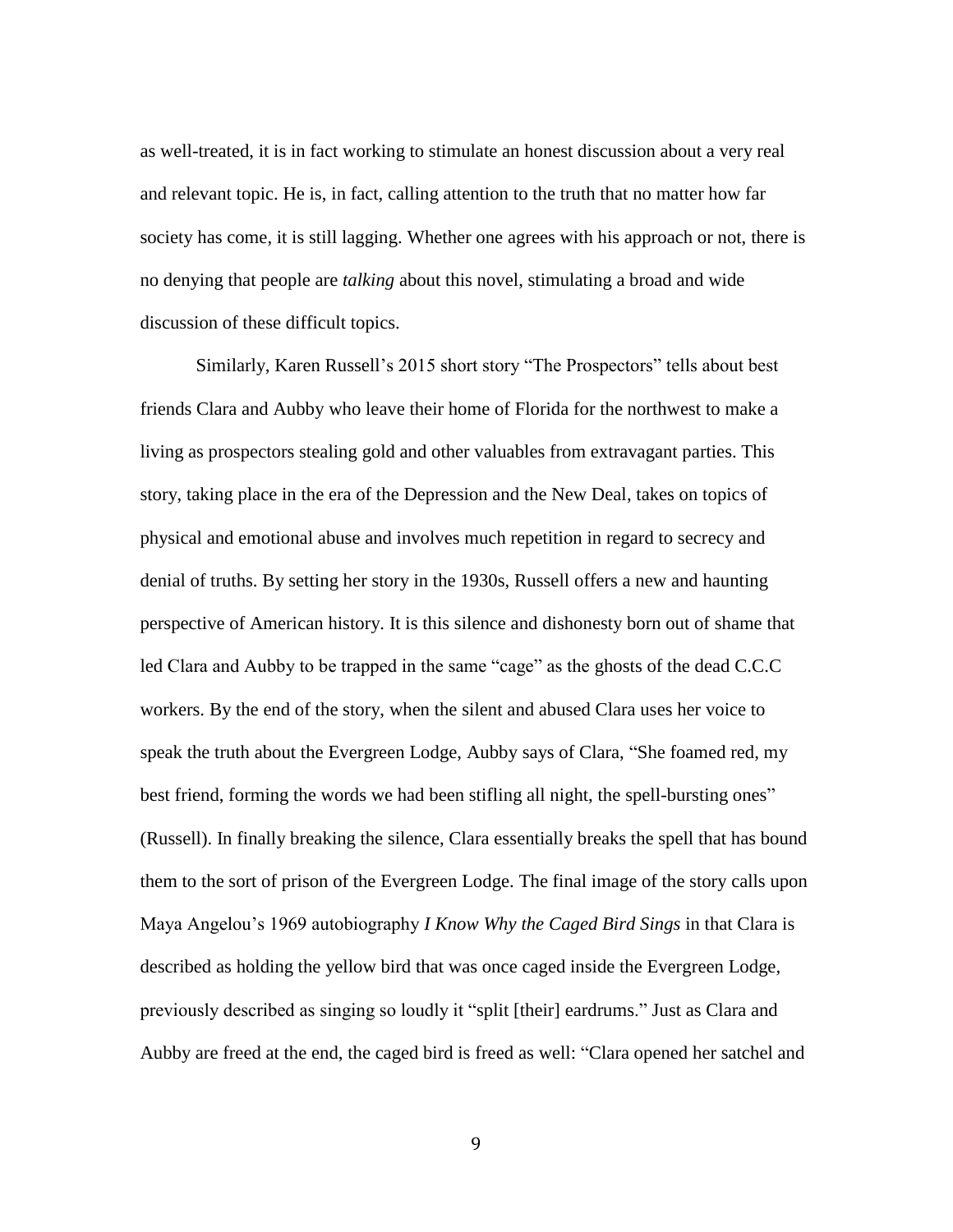lifted the yellow bird onto her lap, and I heard it shrieking the whole way down the mountain" (Russell). While the caged bird is often used as a symbol of racism, it can be applied to oppression of any kind, including abuse, as seen in this work. This is yet another southern work that attempts to normalize difficult topics and exemplify characters that break the cycle of denial, secrecy, and oppression, further contributing to the global conversation that emanates from these contemporary works.

There are many writers today, however, that rely on the tropes and traditions of in their depictions of the southern setting like Rick Bragg or Ron Rash who often set their stories in the rural, sort of alienated south. While they do portray female and minority characters as well-treated and more respected than in the reality of the old south, their approach is rooted in nostalgia. This is not to say there is no place for such works as they are entertaining, reminiscent, and preserve that traditional, southern, literary voice, but they contribute much less to the contemporary literary movement towards the new south—a movement that works to give a voice to the silent.

In tracing these patterns, one can see that while works of the old and new south have similar goals and intentions, the way these are presented differ greatly. Two factors that play a role in these changes in southern literature over time are the rapid development in economic growth in the southern region along with the rapid development in technology that both took off around the turn of the twenty-first century. For example,

"In the 1930s, the Agrarians accorded special meaning to rural life, particularly the farm, in their definitions of southern identity. For them, the South seemed an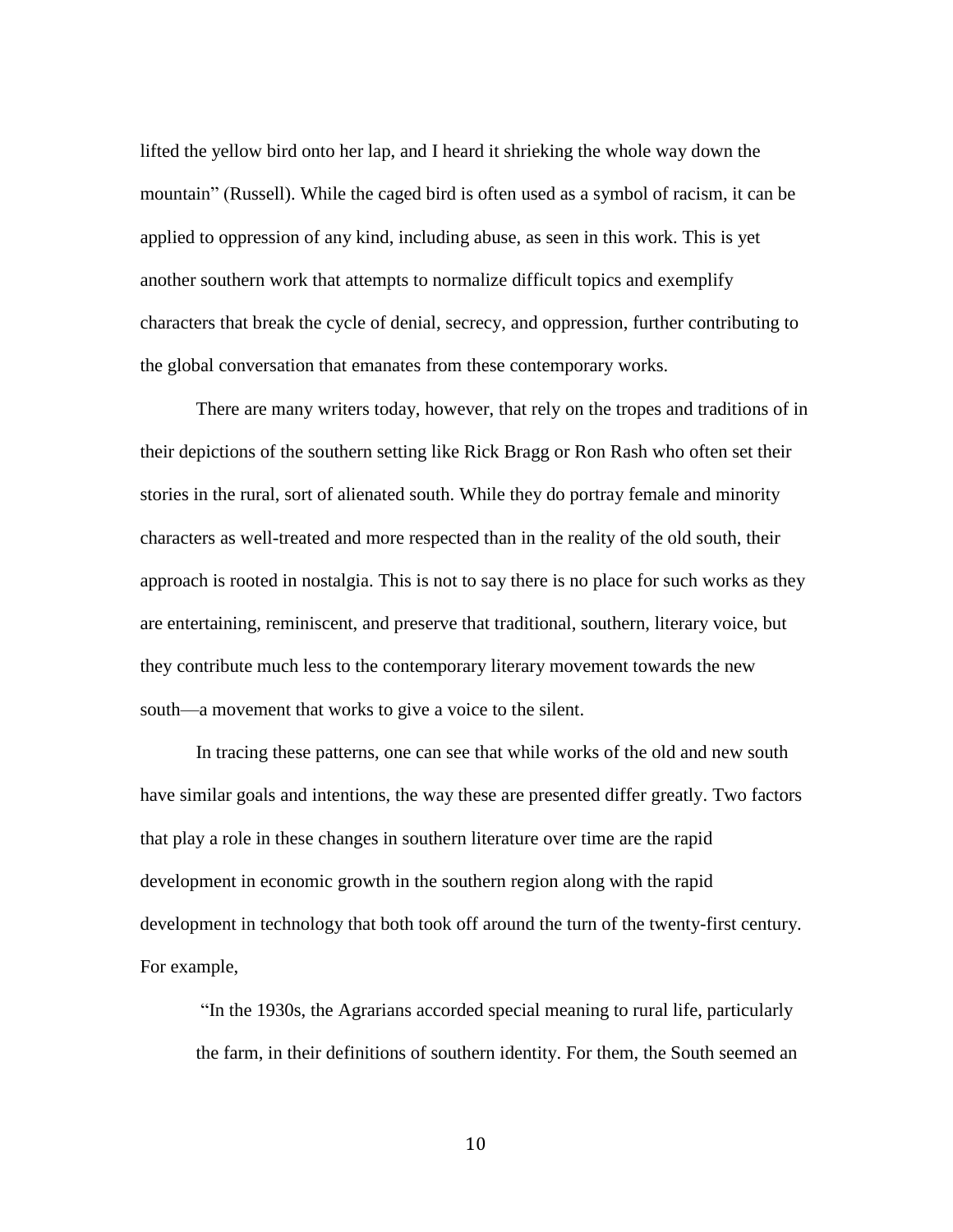organic and rooted region in contrast to the North, where real estate development and urban sprawl evoked a faceless, raw capitalism. By the end of the twentieth century, however, economic and social forces had converged to create a modernized South." (Bone)

With this information, the south's tie to the land becomes evident, but so does its ability to incorporate itself into modern society. This is reflected in the contemporary works discussed in that the characters, while derived from or have a strong connection to the southern setting, are still portrayed as a part of the modern world in that it has drugabusing cheerleaders, gay clairvoyants, etc. in a place that has shopping malls, busy highways, and, yes, the Internet.

As computer use and Internet access became more and more convenient and widespread beginning at the end of the twentieth century, so too did written communication forums such as blogs, webcasts, or even Twitter only a few years later. This ease of access and use to spread ideas instantly to people anywhere in the world allowed for a boom in the way people communicate across the world, bringing the south closer and closer to the rest of the nation and beyond. It is important, then, that millennial writers take advantage of this medium that writers like O'Connor, Welty, even McCorkle and Kenan at the time, lacked.

So what do writers do with this opportunity, this responsibility? In a recent *Southern Cultures* magazine article, "The Deader Mule: A Southern Fiction Roundtable," Randall Kenan advises young authors of today in stating,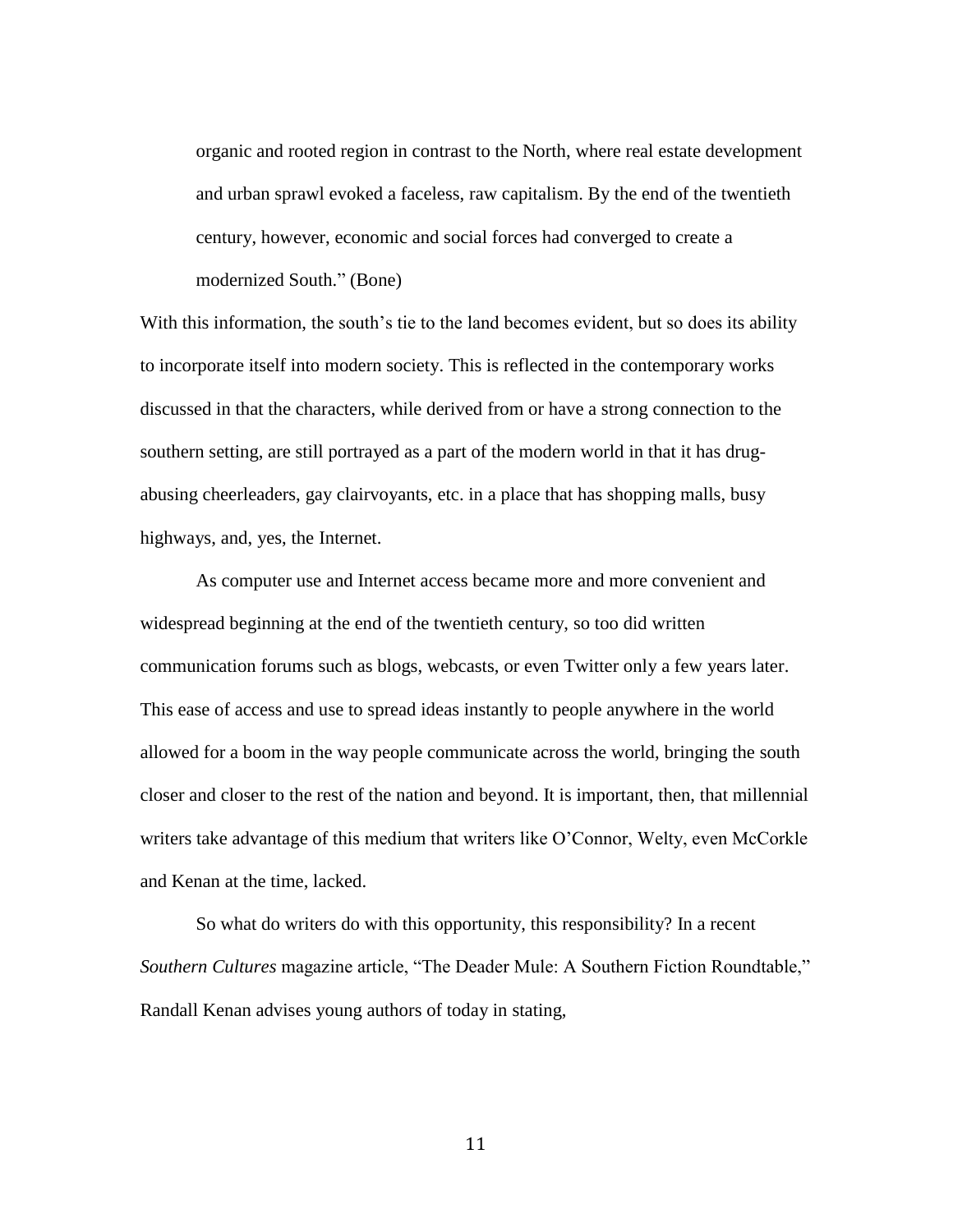"It seems to me that the better millennial southern writers shun nostalgia and false historical romance. They write about the way we live now. They write about: hog factory farms, the growing immigrant community, health care, cell phone reception, free WiFi, and LGBT rights. Yes, they love farm-to-table and are besotted by craft beers, but that's part of their flavor. Nonetheless, they are aware of and informed by the past. They really are the New South and represent our best hope to remain America's most relevant, loud, high-spirited, authentic voice."

(Kenan)

New southern writers are joining an ongoing movement on the paths of writers that came before them. In tracing the differences and similarities in the way southern literature has changed and developed over the past approximately seventy years, it becomes evident that no matter despite the differences between people of all kinds, our common humanity is a constant. Mid-twentieth-century authors reveal the way southern characters are inclined to not talk about certain issues. Late-twentieth-century authors show southern characters beginning to talk more openly about their hardships that may be frowned upon, but still blended with hints of dialect and tropes, though noticeably less than their predecessors. Early twenty-first-century literature, however, seems to dive head-first into open discussions and descriptions of the struggling protagonists. This, in combination with the ease of sharing works that comes with twenty-first-century technology, contemporary southern writers have the opportunity to reach across nations through open and honest conversation through the use of their characters that serve as a reflection of the culture out of which they are derived. It is through literature that the south has the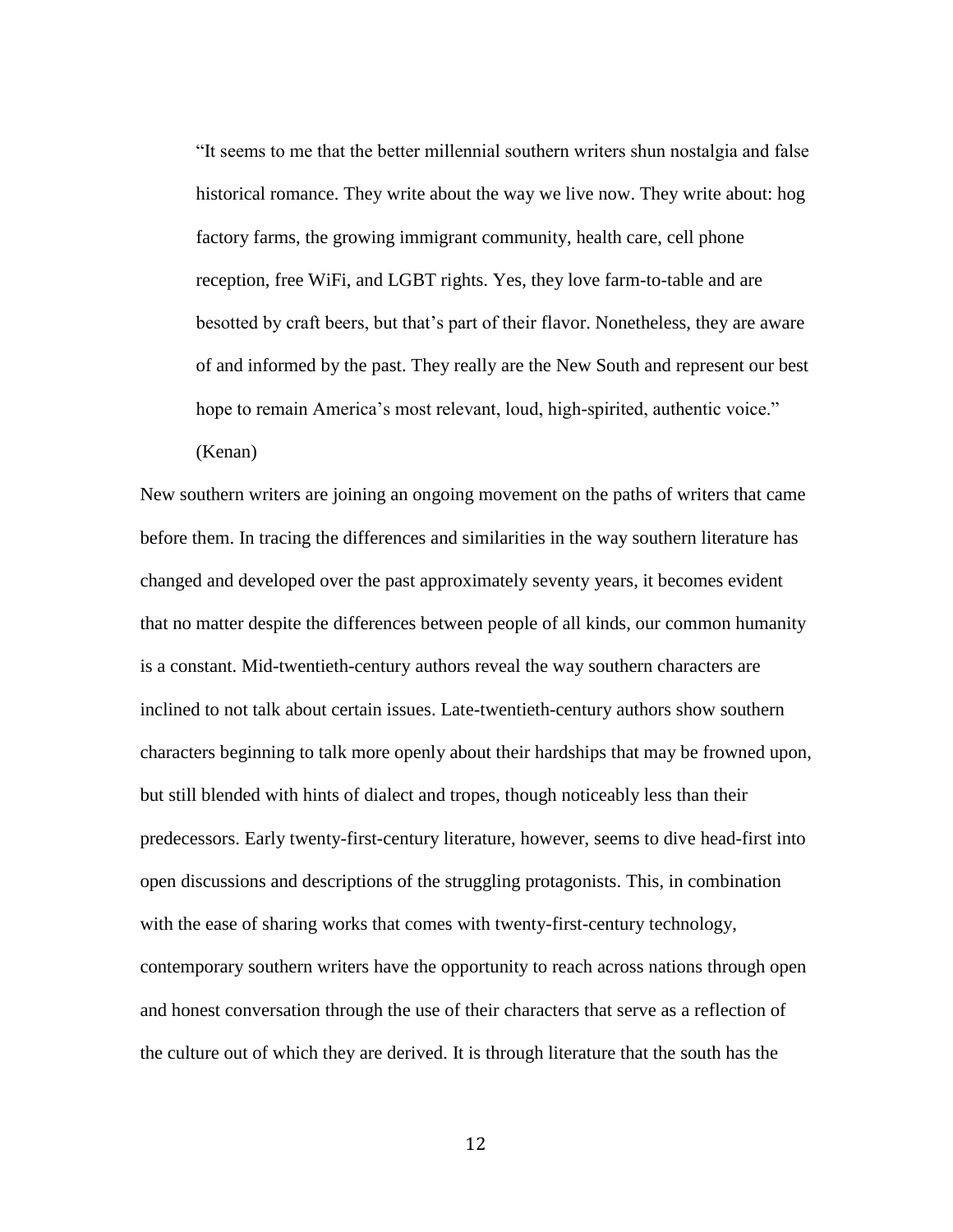ability to reconstruct its image in a way that joins it with the rest of the world rather than further alienating itself, as that only seems to reinforce the idea of the "Other" that the southern literary movement of the new south aims to dissolve.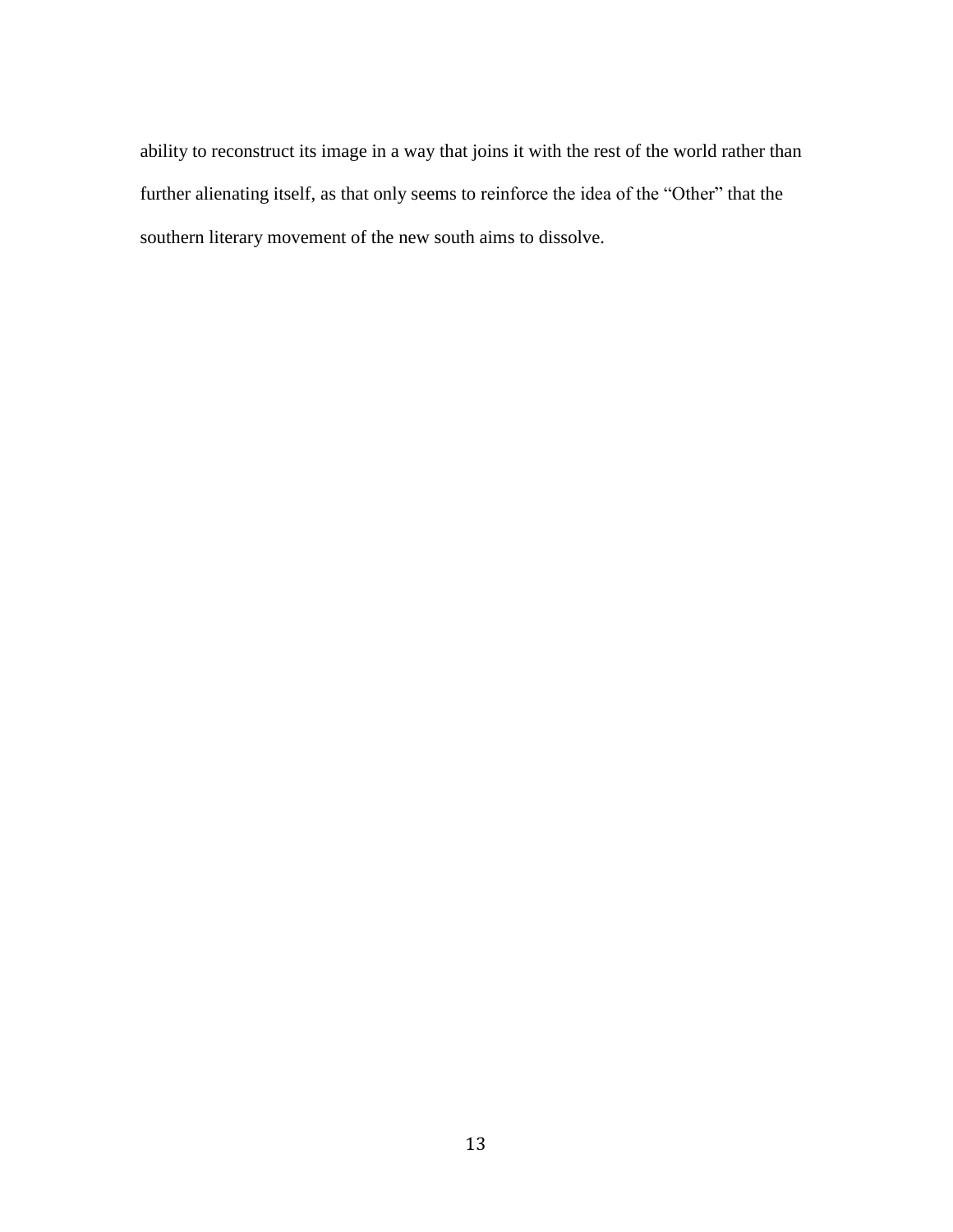## The Trailer Bar

I didn't want to visit the Trailer Bar. At any bar, the meaningless chatter amongst loud, whiskey-breathed boys and girls spilling their drinks all over a sticky, splinteredwood floor would drain me of any energy I might have. I felt obligated to go, though. After all, it was nice of my friend Olivia to host us for the weekend, and it was the *one* place she wanted to go while we were in town.

We went to visit her parent's house in Topsail, North Carolina. She had talked up the Trailer Bar for weeks before our weekend vacation. It was originally supposed to be the three of us—Olivia, Carrie, and me, a relaxing weekend, I thought—but at the last minute Carrie invited a few boys they had met the week before at a local bar crawl. That's what they told me later, anyway. I must have had a migraine that day, stayed in bed. It was like that a lot—Olivia and Carrie gallivanting about with their the-city-is-ours kind of spirit, and me, lifeless with exhaustion from the standard day-to-day routine. Always having to "recharge my batteries," as my mother used to call it.

It was always hard to say no to people like Olivia. In the weeks following my mother's death, I had transformed into a sort of robot—going through the motions as programmed, but unable to feel much at all. With her death I lost a part of myself, her only child. I kept my head down, never said much. But Olivia talked to me anyway. She talked a lot, which seemed to make up for my silence, and in a bright voice like a child's, but mature and confident. She never asked much about me, though. And I never thought I had a story of any interest.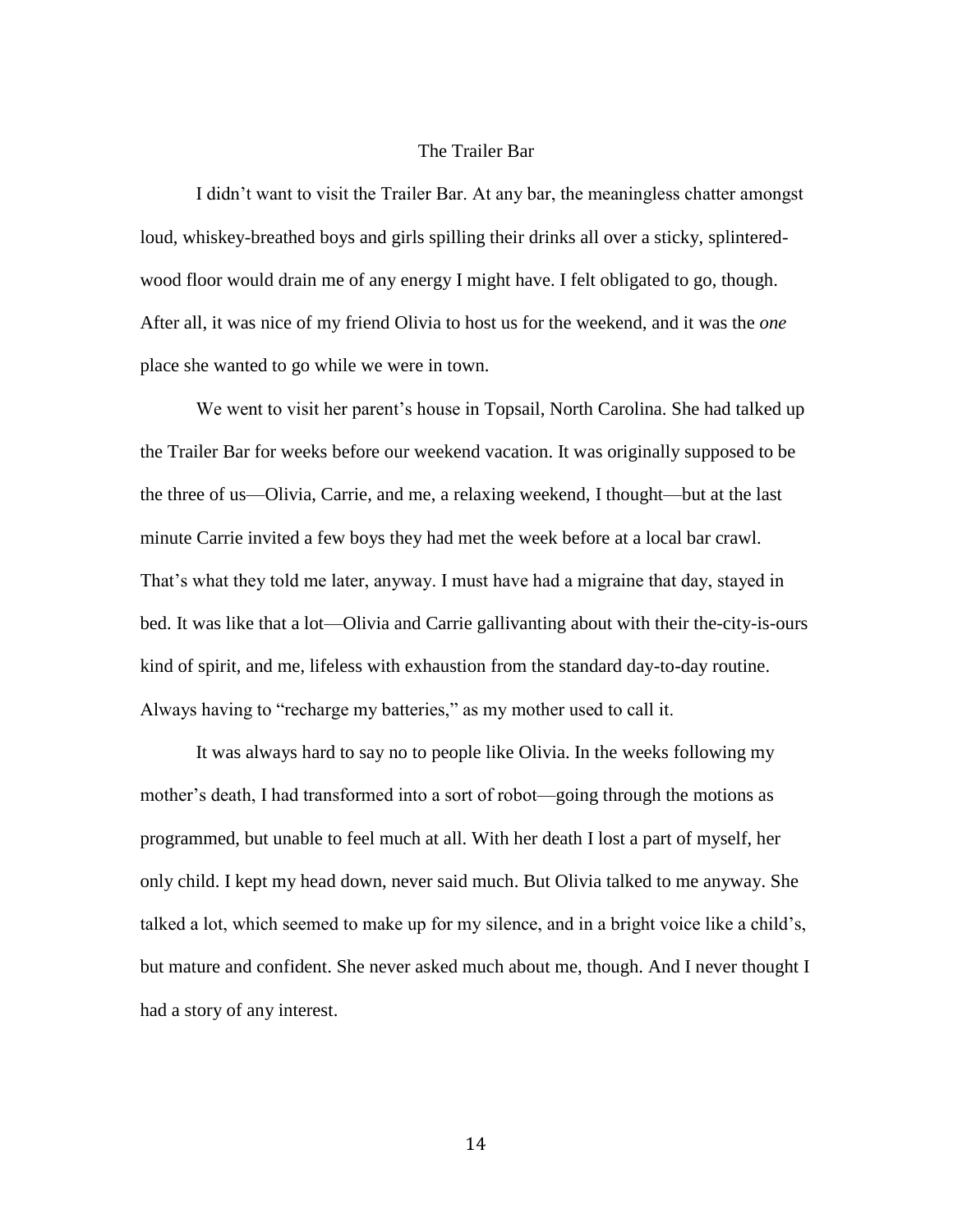I didn't feel like a normal girl anymore, not since the accident. And normally I wouldn't so willingly oblige to a weekend of socializing. I much preferred the security of staying in the house. But the beach always smelled like home. Real home. The scent of the wet air alone would be worth the effort a night at this Trailer Bar would require of me. I could fake being okay for a little while, at least, and Olivia made for the perfectly peppy example to follow. So I trailed behind her and the rest of the group into the bar.

It was a trailer, all right—a long, tan rectangle going straight back. I scanned the room to see a crowd of locals, most of them in their forties, many of them tattooed, and a few of them missing some of their teeth. They seemed to feel comfortable there, as I assumed it was their usual spot. Twenty-two and dressed in the white skinny jeans and flower crop-top Olivia talked me into wearing, I suddenly felt as piercingly bright as one of the neon bar signs. I scoped out a clear space at the opposite end near the band's empty stage. With no one performing, I thought, no one would have a reason to stand there or even look in that direction. So I meticulously weaved through the clammy tangle of arms and legs and waited, hoping the others I had arrived with would make their way over, too. When they eventually did, I waited some more for someone to suggest we order drinks.

Tinny country music blared through the speakers that vibrated the floorboards under my feet. A burly man next to me caught me checking my watch.

"Got somewhere to be?" he said, butting elbows with me in a way that made me cringe.

"Anywhere, but here," I said.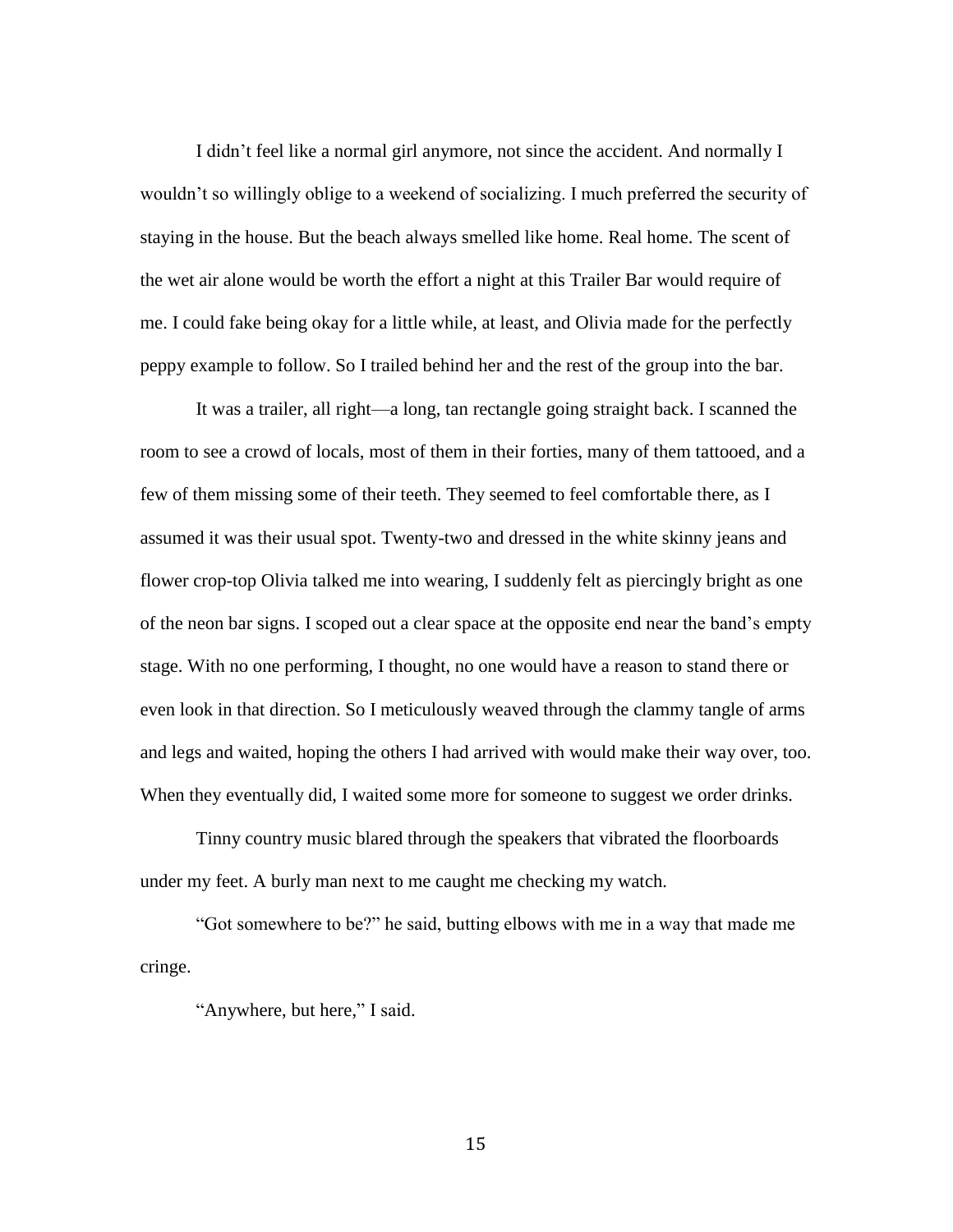"Aw, it ain't so bad. But my place is better," he said with a sly yellowed grin and I felt a large, rough hand cup the curve of my jeans.

"Excuse me!" I said, slapping his hand away.

"Aw, you're no fun," he said, and turned back to chat with his comrades.

I could only see Carrie, so I rushed over to her and told her what happened.

"Laurie!" she shouted over the music as she took her change from the bartender. "That's crazy!" she said. "Was he cute, though?"

"What? No," I said, sort of stunned at the question.

"Ah, that's too bad. Well, hey, every girl needs their ass grabbed every now and then. Just take it as a compliment." She waved at our friends to join us.

It didn't take me long to realize I wasn't being listened to. What was the point of talking? The rest of our group gathered around and started a round of the game where they guess at the conversations between others in the bar, usually reverting to unclever sex jokes. To look busy, I stuffed my chilly hands in the pockets of my denim jacket and felt something smooth—an olive shell I had forgotten I picked up from my walk on the beach earlier at sunset. I rubbed my thumb back and forth against it. It felt like soft bed sheets dried by the sunshine on a clothesline, and reminded me of a seashell picture frame I kept by my bed that my mother had made for me out of her own shell collection. She told me that olive shells were hard to find, but their beauty was worth the effort of the search. Centered in the frame, my mother and I are wearing matching dresses for Easter Sunday service, posing in front of a bush of bright pink azaleas that brought out the rouge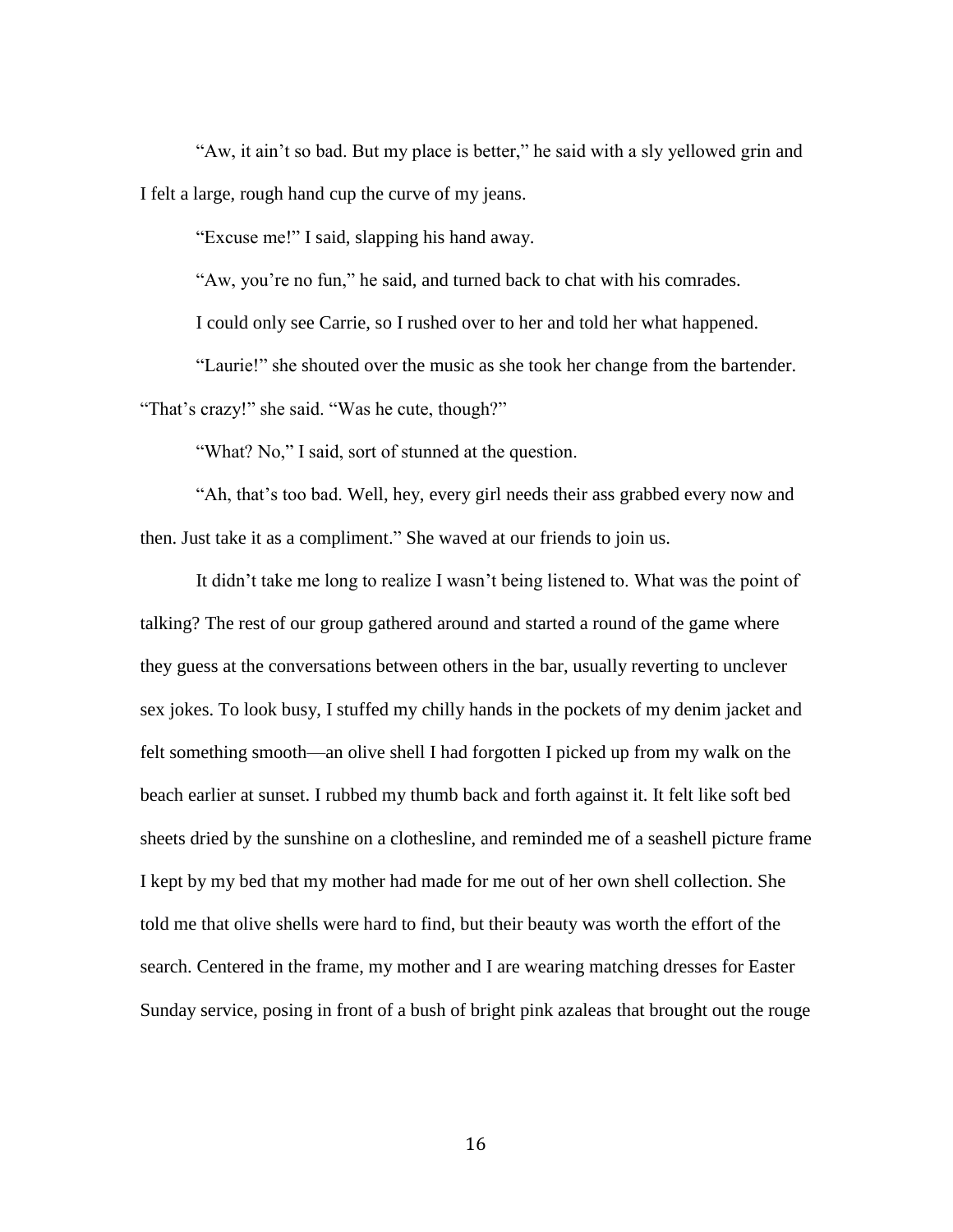she had powdered on my cheeks that morning, the sun's rays making our faces glow a golden hue.

She raised me by herself in a coastal ghost town. She always referred to our little rental by the river as "the beach house," though the only "beach" was thirty or so yards of store-bought sand along the river mud and itchy marsh grass. But on Saturday afternoons after pouring her glass of chardonnay, she would wheel me in a wagon down the path to our beach and watch me make friends with the fiddler crabs until the sunset. "Laurel, I am so *proud* of you," she'd say on our walks home every now and then, kissing my kiddish blond hair and pulling me to her side. As I grew up she kept saying it, but I never really understood what it was she was so proud of.

I glanced over at a mirrored beer sign to try and see for myself, but was yet again faced with the paleness of my reflection, the dullness of my now dishwater-brown hair. I pulled some lip liner out of my back pocket and began the retouching process, the mental photo of my mother as my guide. I meticulously painted on the mask I would wear for the evening—a red lip to match hers. She would be proud, I thought, of my inherited ability to literally "put on a brave face." Less impressed, maybe, by my unpainted fingernails chewed to the nub. I shoved my hands back in my pockets.

Every foam ceiling tile in the doublewide was painted a different beer logo. The vivid blues and yellows of beach scenes for Landshark and other tropical beers took me away from the place, at least for a moment. "What a cool idea," I heard myself say to the space between me and the others. When I looked around for a response, each set of eyes shifted elsewhere. Guess I didn't say it loud enough. Besides, the bar owners probably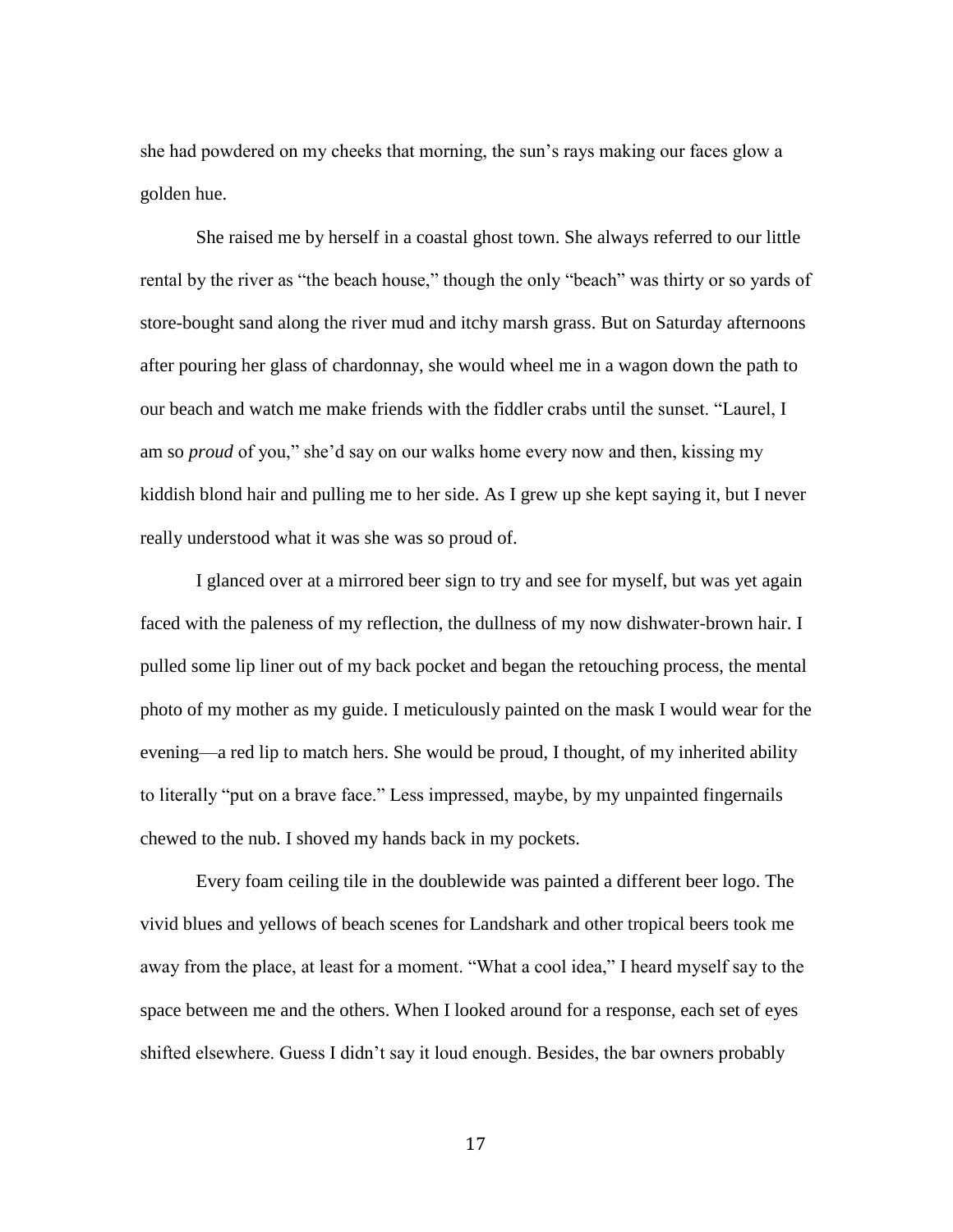covered the tiles to hide the brown smoke and water stains that I'm sure were underneath the layers of the chipping acrylic paint. It was still a trailer after all, no matter how pretty they tried to make the ceiling look, or how they knocked out walls and installed a bar. I stretched my neck to one side and then the other, feeling the bones crack, thankful the volume of bar babble covered the pop-pop-pop of my vertebrae. I am programmed, after all, to follow social norms—well enough to know a social outing isn't the place for chiropractic stretches. I could practically hear my mother's voice over the sound of my bones cracking: "Laurel, that is not very lady-like," she'd say. But I had to do what I could to ease my inevitable headache and keep up the facade through the rest of the night.

I stuck by Olivia's side, mirroring her every move like a mime. When she ordered a new drink, I ordered one too. When she playfully laughed at a guy's lame joke, I laughed too. As long as Olivia was happy, I could mimic her enough to pass for a normal girl enjoying a night out with her friends.

Carrie, now much drunker than before, stumbled and draped her arm around me for balance. I tried not to shrink away from her with discomfort.

"Laurrieeeee," she sang. "Hey, you should wear your hair down; it's so much prettier that way." She pulled out the hair tie securing my neat ponytail.

"Guys think it's way sexier when a girl's hair is, like, in her face a little."

"Oh," I said, trying to recall something I said or did that could have made her think I wanted to be sexier. But I faked a smile and shook my hair loose.

"How's that?" I said.

"Much better."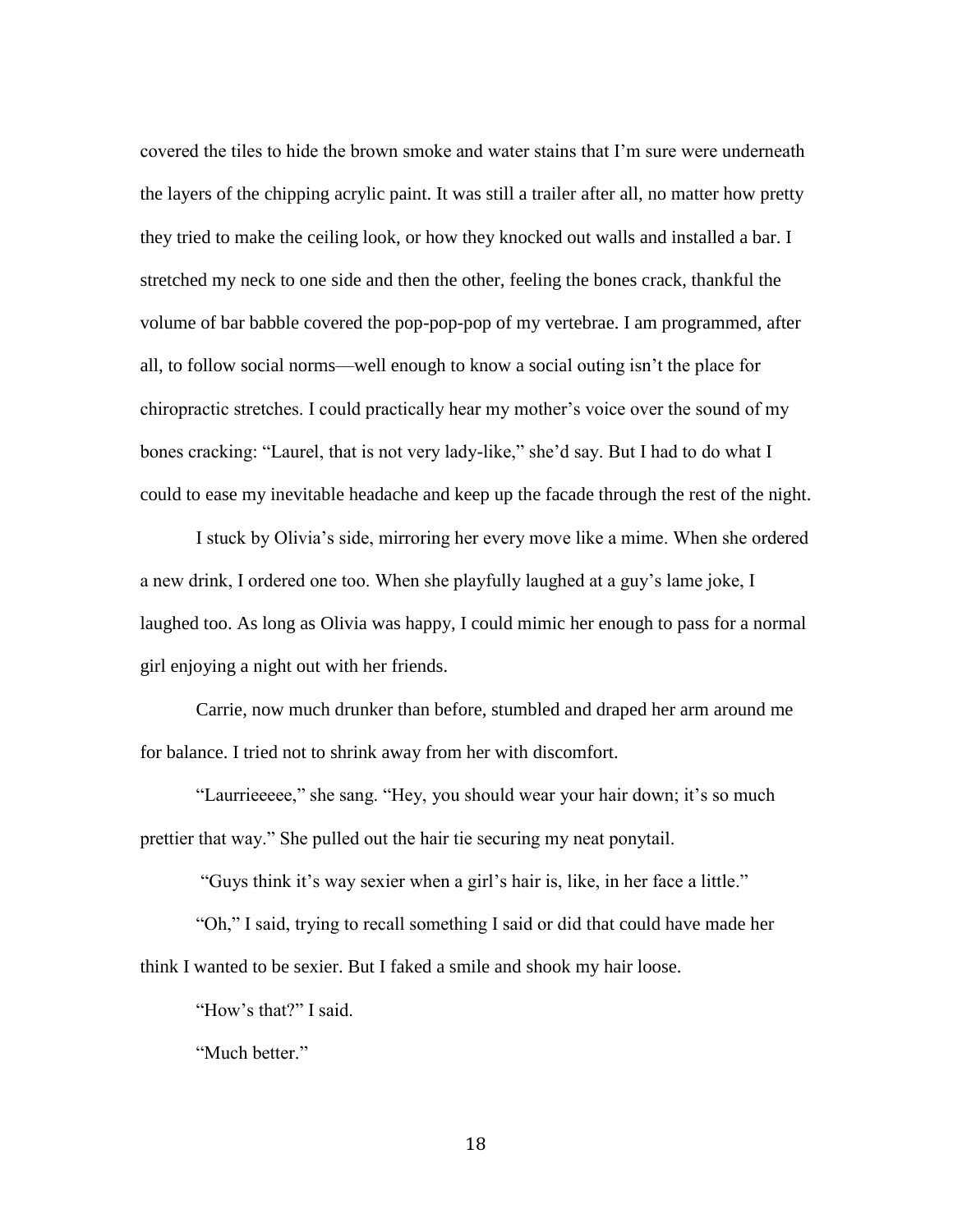My head began to throb.

"Hey," I said to Olivia, standing next to me, "Order me a Corona with a lime?" I opened her hand and put in a crumpled five-dollar bill, walking out before she could respond.

The newly tacked-on porch of the Trailer Bar smelled of fresh plywood that blended with the salty beach air. I took a deep inhale to relax, but it was too late. It was like a vise had clamped around either side of my skull, precisely pressing each temple so the pressure overtook my every thought. I couldn't tell how much time had gone by before I remembered where I was.

Half listening to the light conversation within the group, half scanning the bar porch for I don't know what, I wiped the cold glass of Corona back and forth across my forehead. The vise clamped tighter. I squeezed my eyes shut hard, drawing the tension elsewhere to give my temples a reprieve. I managed to tune back in to Carrie rushing through a swallow of her vodka cranberry to say, "Is that truck trying to tow you, Liv?"

The six of us looked across the florescent-lit parking lot to see a Surf City tow truck backing up to Olivia's car.

"Nah," I said, "No way."

Looking back, I suppose this conversational contribution of mine was a desperately hopeful attempt to deny what I could feel was about to become a headsqueezing disaster.

"Oh my god, he totally is!" Carrie said as she jogged off to save the car, the night, and Olivia's dying buzz.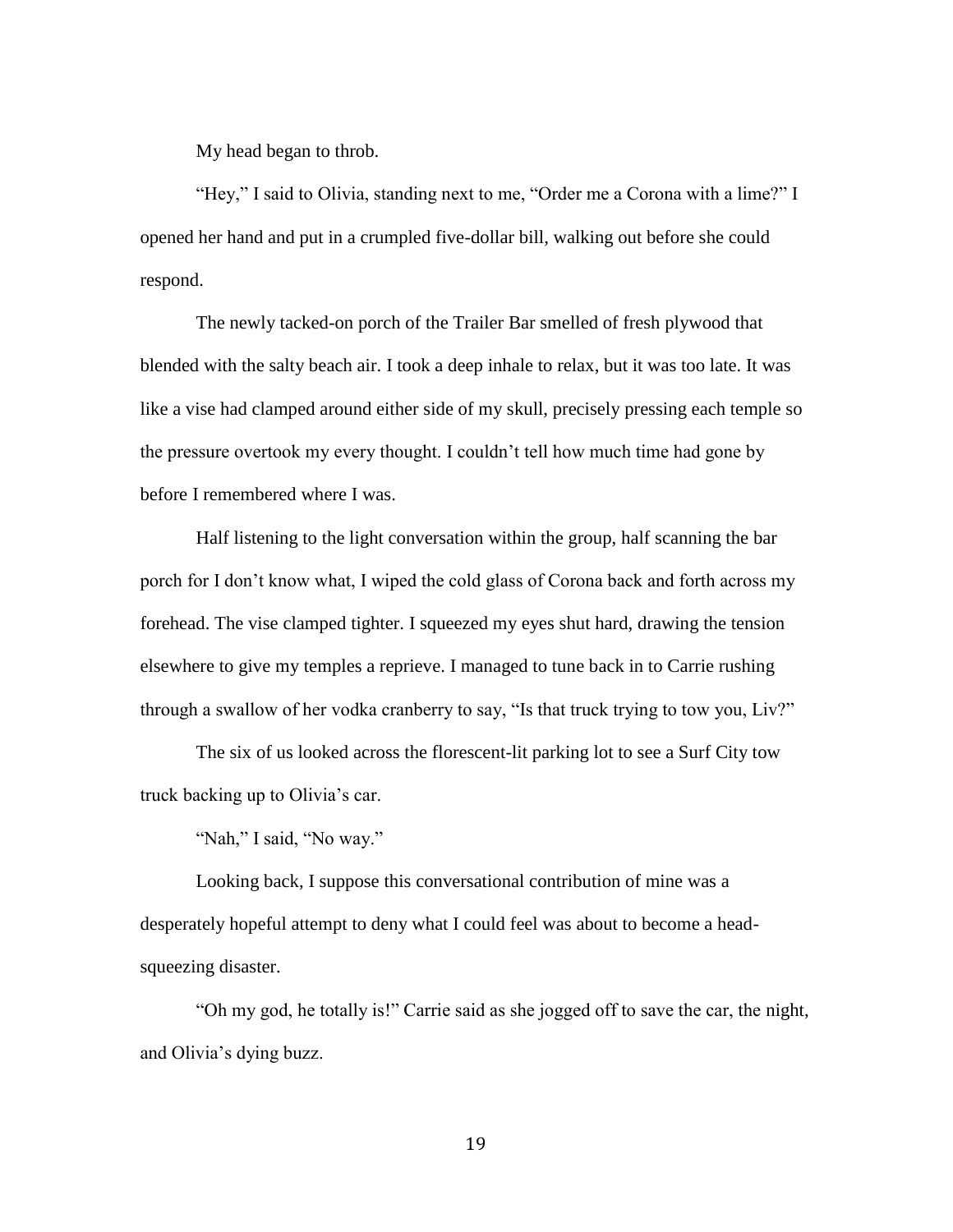The two ran ahead of me. Maybe it was in an effort to distract myself from the constant pressure of the vise, or maybe it was a way to feel included in something other than shallow bar-talk, but, like a ghost outside my own body, I watched myself follow them toward the tow truck.

Carrie and Olivia stood side-by-side as if to build a guarded wall with their bodies, confident in their ready approach to win back the car. Standing slightly behind them, I peered over Olivia's shoulder to see the tow man unwinding the chain to a large rusty hook. The vise pinched my brain like a too-tight belt on a too-wide waist until I could no longer focus on what was happening outside of my mind. Blurry bits of conversation passed by my ears.

Olivia's bright voice, weighed down with worry: "Sir, please don't tow my car. I'm just here on vacation with my friends…."

"What'chu cain't read?" I heard, and caught a glimpse of the tow man's chubby hand, dirt under the nails, pointing at a nearby sign.

"I can read. Look, I just didn't see the sign. Can't we work something out?"

"Nothin' I can do, darlin'. I got the call, and this is my job."

My mind was now louder than the crowded bar, louder than the points and laughter of the drunks waiting for their cab nearby, louder than the metal slam of the tow truck bed and the clinking and clunking of its rusted, oversized hook. Overwhelmed by my neurosis, I shut down. Now what felt like a hammer pounded rapidly against my chest; the needle-sized bit of a drill corkscrewed against the base of my skull, sending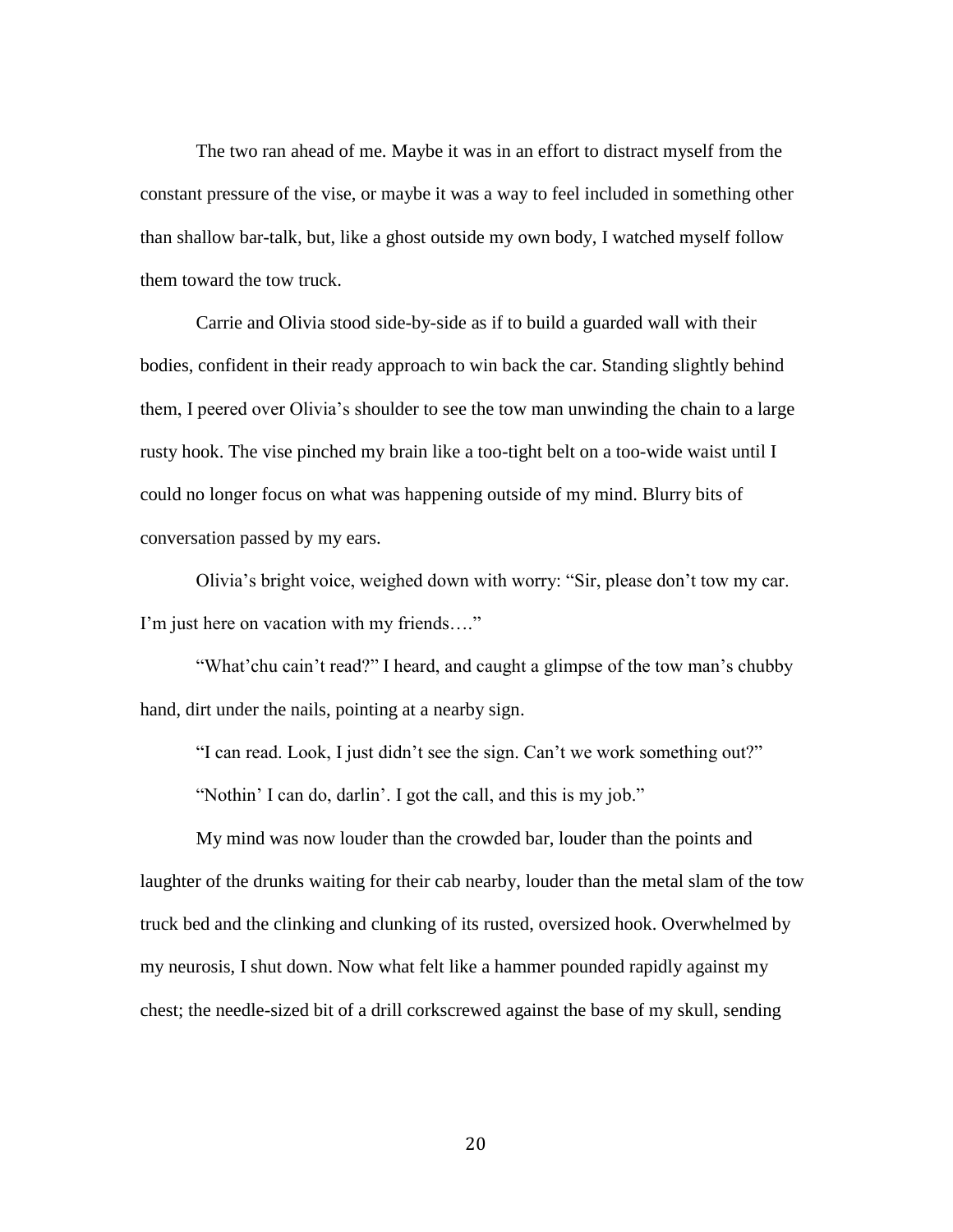what felt like pulsing shocks of electric waves through any part of my head that wasn't already constricted by the vise.

As these symptoms combined efforts to distract me from my environment, I mustered up the power to check back in to reality.

"Look, I've had Marines and shit try to jump me in this very parkin' lot, and I don't know who your friends are," I heard the tow man say, a little more aggression beneath his accent this time.

Olivia responded, "You know what, I'm sorry if I'm being a bitch, but I'm not trying to get my car towed when I can get it right here."

"And you know what, you *don't* know who our friends are, so maybe you should try the next car over," Carrie stepped in to say.

I couldn't do it. My body was physically revolting my decision to fake being normal, being okay. It was like the drill in my temple had struck oil, and I felt it all flowing up—memories flooded, flashes of images of my mother's blood on the steering wheel and the clunking and clanking of the tow truck that hauled her crushed vehicle away. I looked to Olivia for guidance to pull myself together, but her face was red with frustration that something was about to get in the way of her perfect weekend. I tried with all the energy I had left to hold it all in, until it all come out. In vomit. In vomit, and all over the tow man's boots.

"Ah, shit, man!" he said, shaking off his boot, "Hey, why don't you worry about the friend you got right there? I'm towin' your ass. You can pick it up tomorrow for twofifty."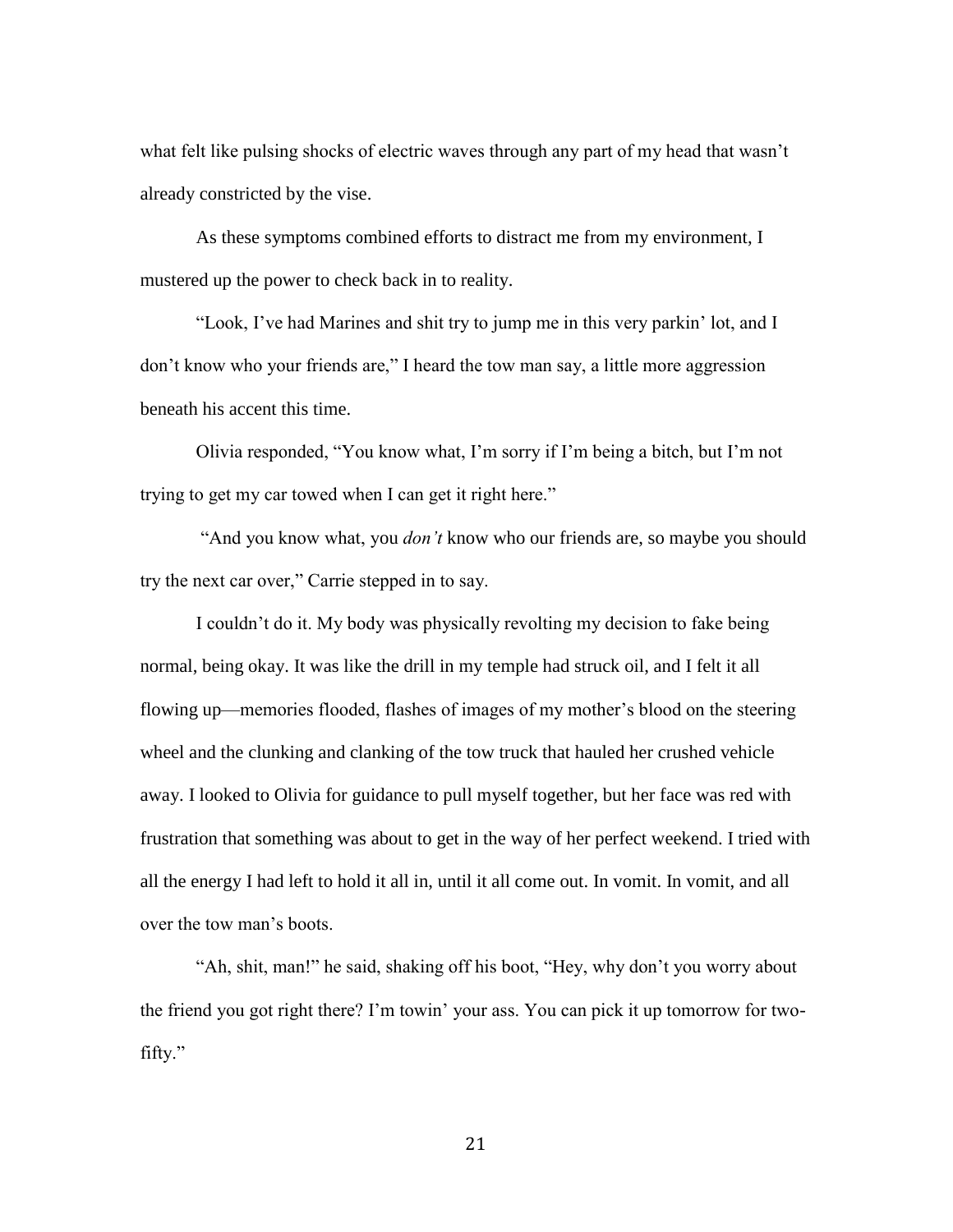The tow man continued loading up the car. Olivia turned to me, and I became suddenly aware I had been standing silent and stationary for the entire episode.

"Damn it, Laurel, we were just about to talk him out of it! What the hell?" she said.

The hammer gave a hard, heavy pound to my chest, sending a crack through my bones—the drill whirred, the vise clamped, and Olivia's now cheerless disposition weighed heavy on my aching shoulders. If I couldn't be happy, at least I could be vicariously happy through Olivia. But I had just ruined the one night she had hopes for. And I knew what it felt like to be let down.

"Liv, I am *so* sorry. I don't know what happened, I must have, like, mixed drinks or something," I fibbed.

Walking back to the bar porch to meet back with the guys, I felt the tools let up enough for me to notice the tension they had caused—a sort of soreness. I hadn't relaxed a single muscle, though, before an older woman yelled across the porch to me (it's always me), "Hey! Dont'chu wanna tell them with the black car that they gon' get towed too?!" Hammer. Vise. Drill. Vise. Drill. Hammer. Maybe as a way to compensate for my previous, shameful silence, I yelled back, "We don't know whose car that is!" My response didn't satisfy me. They never do. Did the woman really expect me to approach every individual in the bar to make sure they didn't get their car towed? After so many of them had pointed and laughed at us? Or me? Vise. Hammer.

Carrie commanded the group the moment we returned to the porch with the others, eager to fill the guys in on the details of what happened. I tried to chime in like I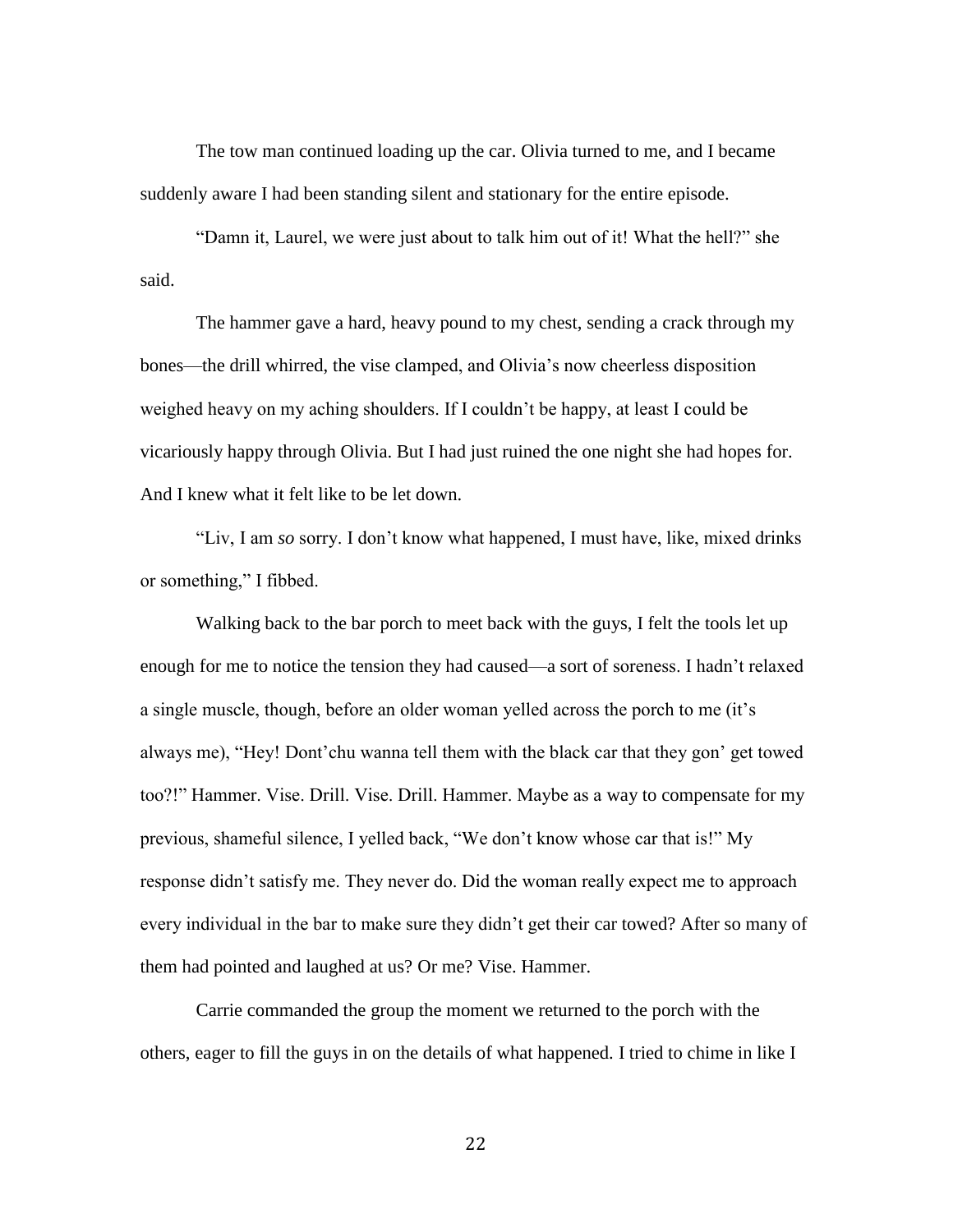had been a real part of the whole thing, but the more I spoke, the more I realized I might as well have not been there at all. Olivia and Carrie shared the story vibrantly as they recollected the details. I watched Carrie think back and she said to me across the group, "Wait, Laurel, what did you even do? Did you say anything? I mean, like, before puking." No. I did nothing. I said nothing. I stammered, "I mean, um..." The drill whirrs; the vise clamps. I replied hastily. (I've learned to reply hastily—someone else in the group will almost always interrupt, diverting the attention away from me.) Sure enough, Carrie turned back to talk to Olivia, seeming to forget she had spoken to me in the first place. In an attempt to avoid the risk of being called out a second time, I stared down at my shoes.

They were a pair of tan, wedged sandals with red tassels, or fringe, or whatever it's called that reminded me of an oriental rug. I had bought them the week before our trip when Olivia and Carrie invited me to go on a shopping spree to buy some new outfits for the vacation. My go-to ensemble was a black zip-up hoodie over a T-shirt with ripped jeans and Converse that Carrie called "boyish and drab," so to liven up my appearance I agreed to buy whatever they picked out for me at the mall. Besides, I really didn't care. If anything it was another check off the list of ways to show the rest of the world that the robot I had become could at least function properly in normal society, and look nice doing it.

But there on the porch of the Trailer Bar, I looked down at the tasseled shoes and the bright colored clothes and sighed. The truth was I was shattered inside. And all I wanted to do was run.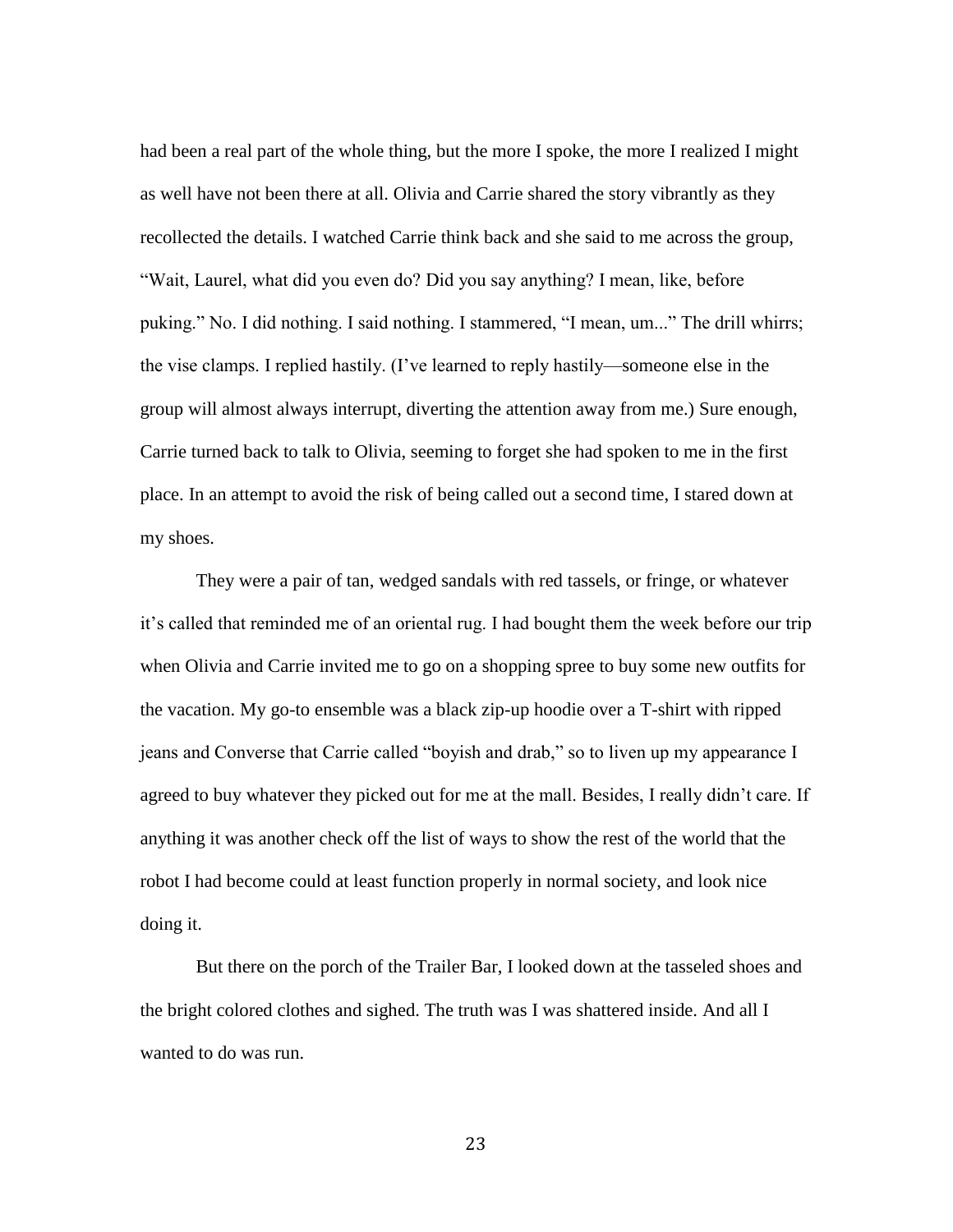"Hey, so I think I'm gonna just walk back to the house on the beach," I said. Again, no one seemed to hear me.

"Oh my gosh, thank you," Carrie said eventually, "You really do smell like puke." She laughed along with the group and said, "Kidding, kidding, don't get all butthurt," placing her hand on my shoulder.

"Hey, do you know what I bet guys think is sexy?" I said to the group.

"Not puke breath," Carrie said.

"No, sticky beer hair," I said.

The group looked at me like I had six heads but for once I didn't care. I'd give them something to look at. I poured my still-full glass of Corona on Carrie's bleached hair.

Over the sound of the drunken laughter and hollers of the Trailer Bar crowd, Carrie said, "What the hell was that?" and shoved me into the porch railing.

"What?" I said with a smirk, and with a swipe of my clean sleeve I wiped the lipstick off my face. "Guys love it," I said, "You look great. You'll smell even better."

The porch fell silent.

"Well, look," I said, tucking my hair behind my ears, "I'm gonna walk back to the house from the beach, so I will catch you lovely folks later."

I made my escape. I crossed the street toward the beach, but when my toes felt the sand, still warm from the day, I couldn't help but run—like I could not run fast enough, hopping, yanking the tasseled sandals off my feet. I threw them behind me and kept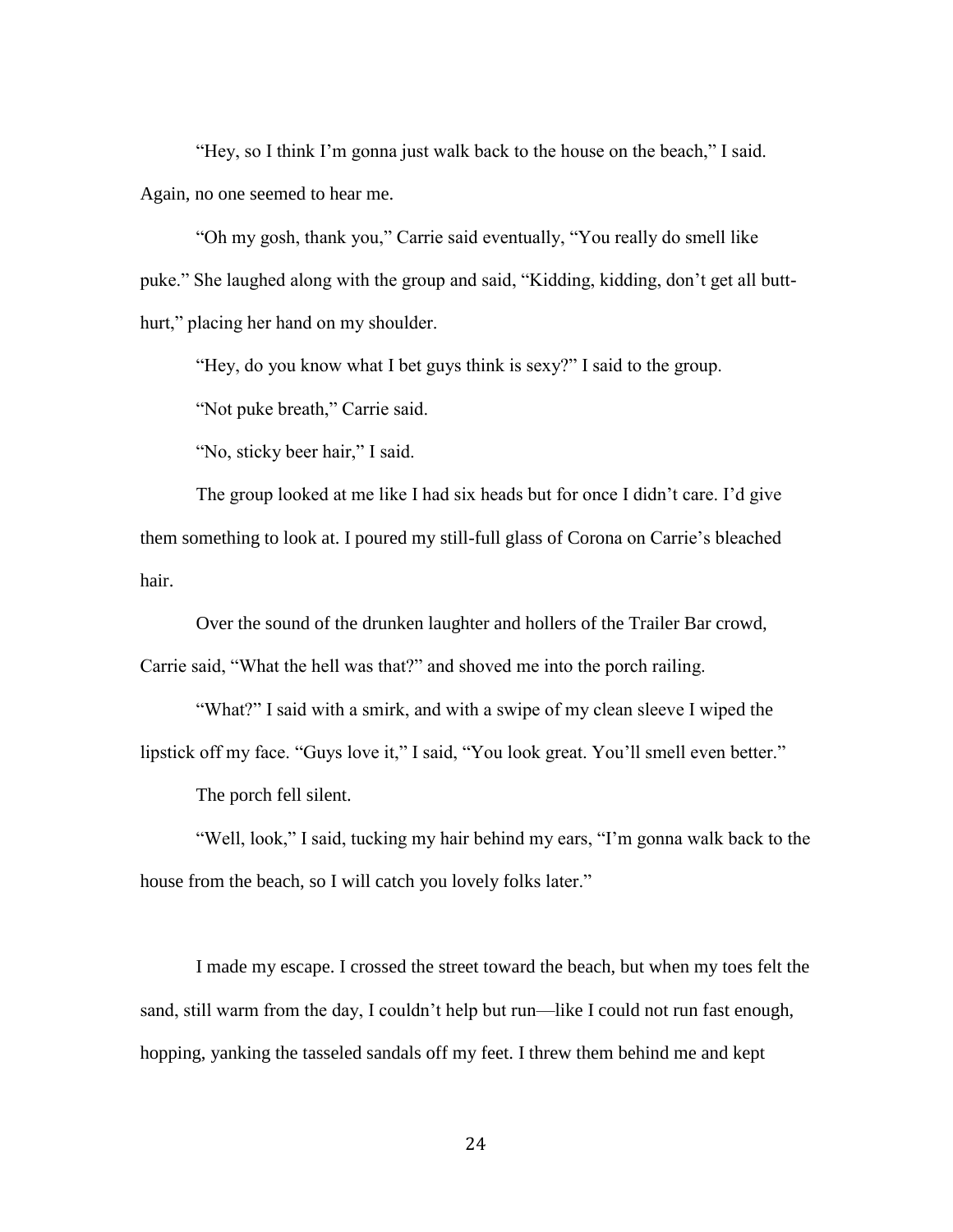running toward open sky. I kept running, throwing my jacket and crop-top to the wind, stomping wet sand over the white skinny jeans I tossed to the ground, ripping off any remnants of the trendy metal armor I used to shield myself. My bare feet pounded against ground as I neared the shore, and I had never felt more empowered. This would be my narrative now. Not Olivia's, not Carrie's. Not even my mother's.

When I reached the edge of the water, I stopped. I took a deep breath not as a coping mechanism, but just to smell. To smell ocean and salt, to inhale the quiet and the peace. Crawling over my toes, a family of fiddler crabs took refuge in their burrows. I smiled, said "hello" to the crabs, and then I cried. I cried at the echoes in my mind of my mother's voice from our walks home so many years ago. She was proud of me even when the fiddler crabs were my only friends. Maybe she was even proud of me *because* the fiddler crabs were my only friends. Back then I lived freely. Maybe that's what she was so proud of.

I stepped out of my underwear and gazed at the open ocean. I walked into the warm water and waited for the tallest wave before I took the plunge into something that finally felt real.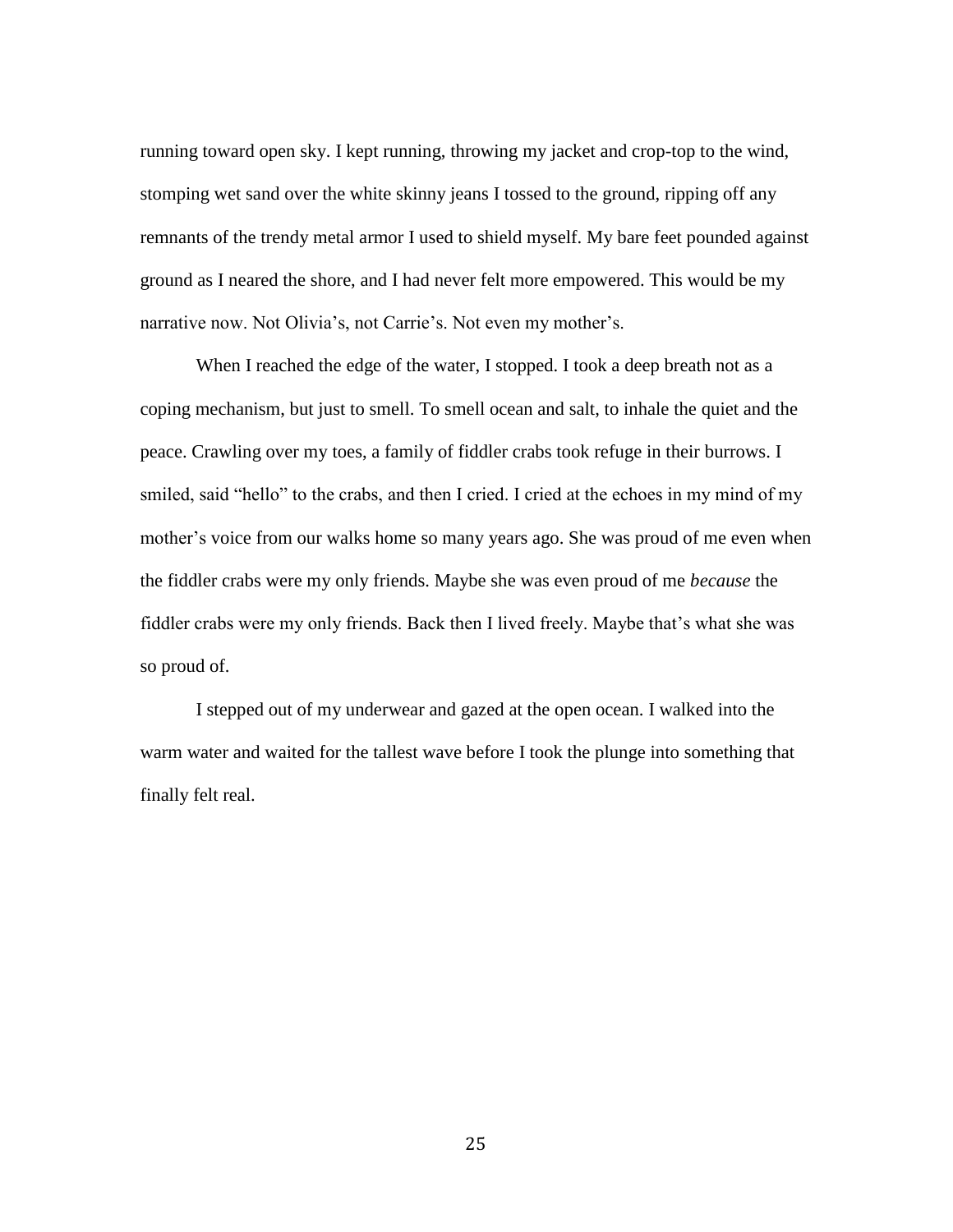#### My Own Sky

The drive from the low-country to the Blue Ridge that winter was an icy one. I leaned my head against the passenger-side window of my mother's sedan to cool my red, swollen cheeks. I was cried out from the aftermath of my parent's recent, messy divorce and my mother's announcement that she "needed to get away for a while." I wasn't sure what it was she needed to get away from, since my father had already left. I could only assume, then, that it was me. Dad left both of us. So I couldn't understand why she didn't want to take me with her, wherever she was going. I thought we would have been in it together. I watched the temperature on the dash plummet with every county line we crossed on the winding route to Mama Lenny's estate. I hadn't experienced much cold growing up on the coast.

I stared out the window, headphones loud enough to silence my thoughts as we went up and up and up into the mountains. It should have given me a better view of the sky that way, but I couldn't see the sky anymore at all. It was shrouded in forest trees and white haze. I supposed we were in a cloud; there was so much fog. I should have felt lighter, like I was floating, but my shoulders hung heavy. I couldn't guess the time of day, but the drive felt like an eternity. Out of boredom, I decided to break the long silence with my mother.

"It's not too late to turn back, you know," I said.

She turned to face me and patted my frizzy brown hair, identical to hers.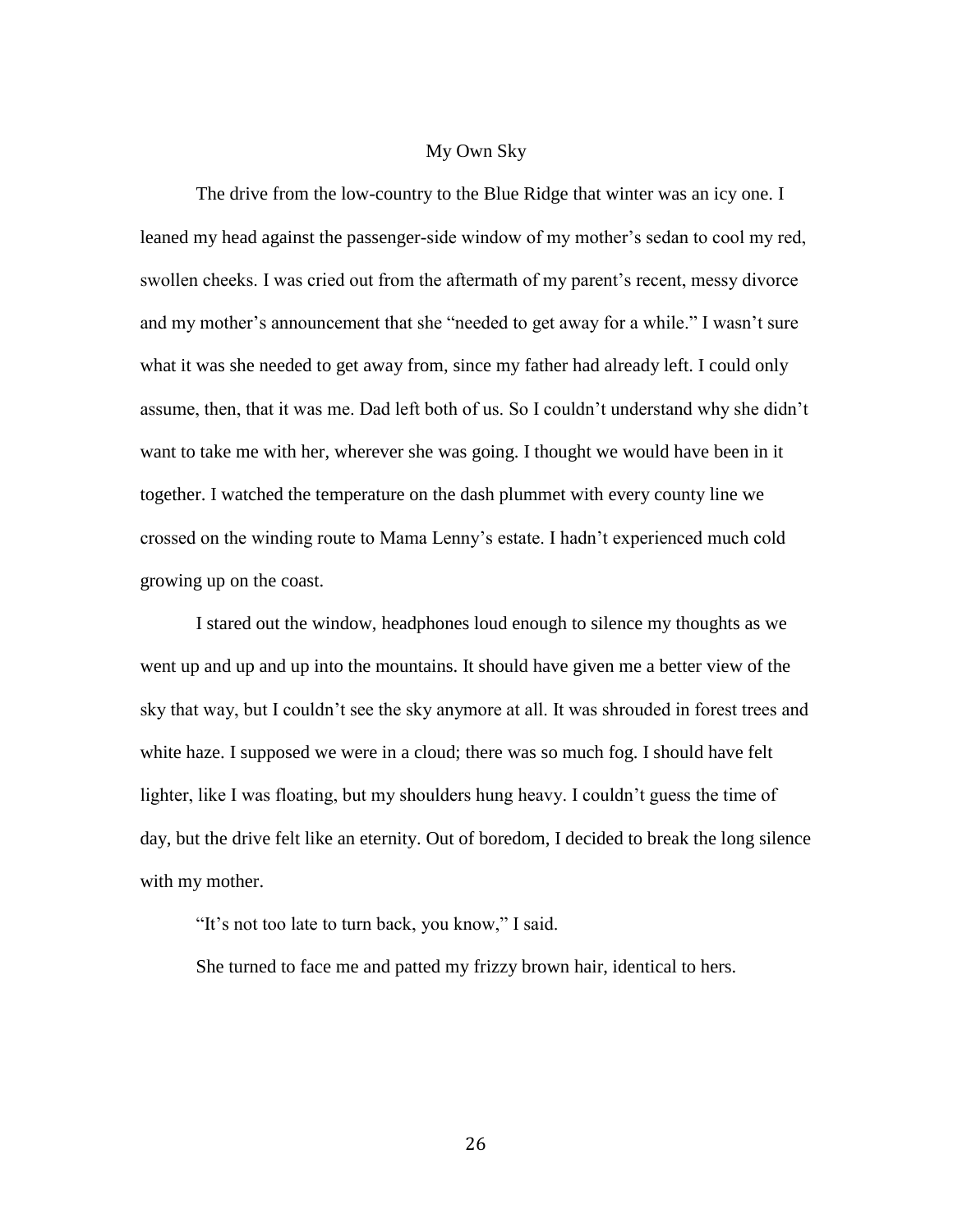"Renee, honey," she said, and paused to look back at the road, "Honey, I know you're hurting right now and there is a lot you don't understand, but it's only a week or so. You'll be fine."

I hadn't visited Mama Lenny's house since her funeral visitation the summer before. So, I guess it wasn't really her house anymore. It belonged to my grandparents then, my mother's parents, but Mama Lenny was the one who designed the whole thing, top to bottom, inside and out. She was a renowned artist and successful architectural designer along the east coast, and finally settled in the home she created for herself in North Carolina.

It was a work of art from the floorboards to the crown molding to the walls holding it all together, and she cared for it like it was another of one of her many greatgrandchildren, I being one of them. But growing up, the kids in the family spent all our time outside in the summer recklessly driving Grandpa's golf cart or double-bouncing each other off the trampoline.

I felt the cold of the window against my face as I pictured that Fourth of July one year when my cousin Sean jumped so high he landed in the bushes of the neighbor's yard and they made him come back the next day and replant new ones. My other cousin, Cindy, and I laughed at how ridiculous he looked in those floral-print gardening gloves, and went back inside for some of Mama Lenny's homemade vanilla ice cream with real vanilla. I could almost taste it, sheer bliss on the tip of my tongue. I wondered if my grandparents would have a batch ready for me when I got there.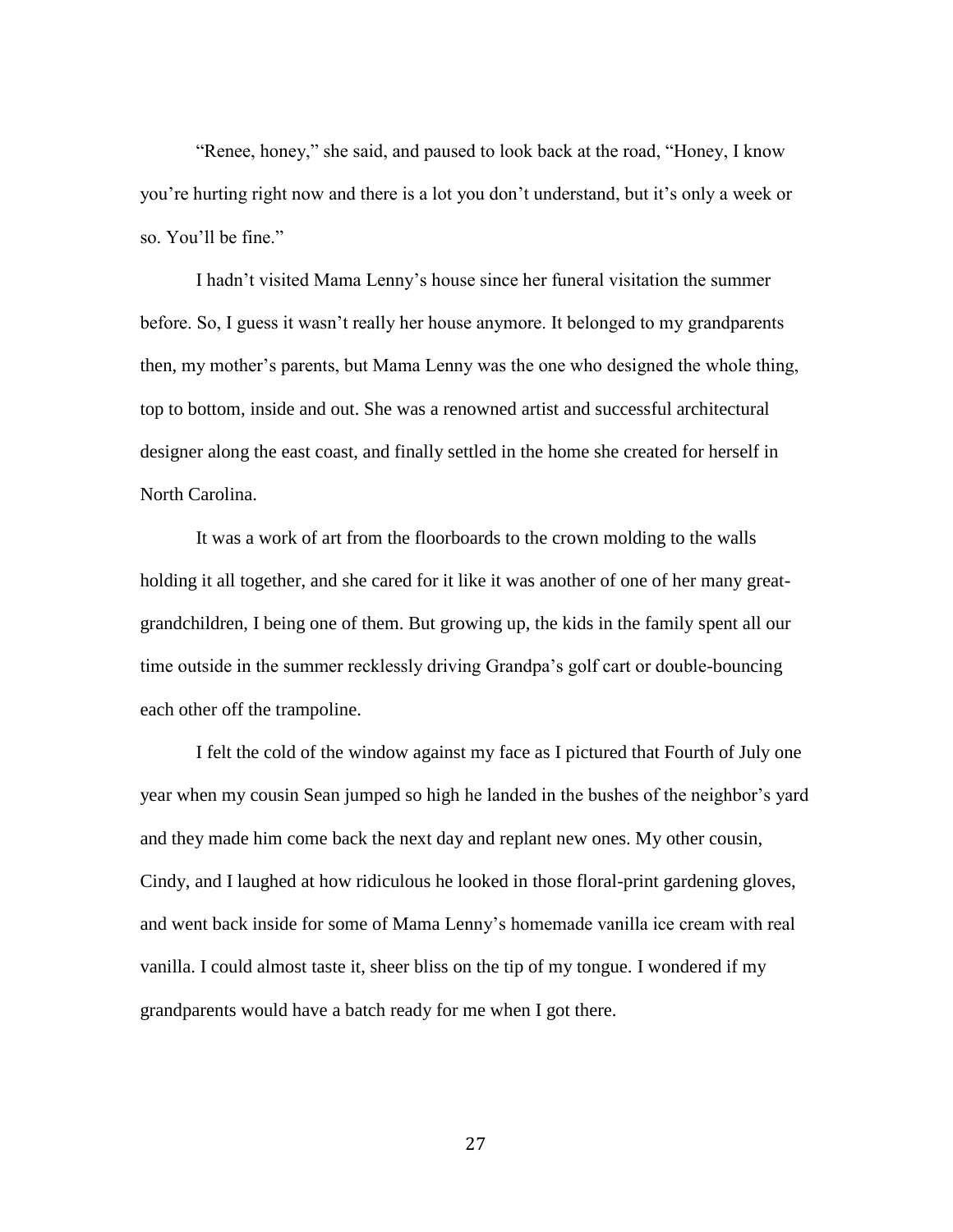My mother turned to pull into the steep driveway and I felt the back tires yank us in another direction. She quickly jerked the steering wheel to regain control, which jostled us back and forth in our seats.

"Shit," she said, "Slippery."

"Yeah," I said, still gripping my door handle. We weren't accustomed to these kinds of conditions.

\*\*\*

When we pulled up to the house, it wasn't what I remembered from just months before. The only color in sight was the chipped pink polish on my chewed fingernails. You'd think the white of the snow would have made the house seem bright, but instead it seemed to bury it. Whatever of the exterior was still exposed seemed dreary and dingey next to the stark whiteness of the snow. If houses could breathe it surely would have suffocated.

I looked back at my mother to see her applying her lipstick in the rearview mirror before waving me off. My grandmother opened the door, and maybe it was the contrast against the white snow, but peering inside I saw nothing but darkness.

"Welcome, dear," my grandmother said. She was so petite she had to reach to pat my shoulder. I thought if I hugged her I might break her, she seemed so fragile. I walked in and said hello to my grandfather who was working a crossword puzzle in his recliner in the corner and sipping a cup of black coffee.

"I'll show you where you'll be staying," my grandmother said, gesturing toward the back of the house, a place I had never really paid much attention to, for I had only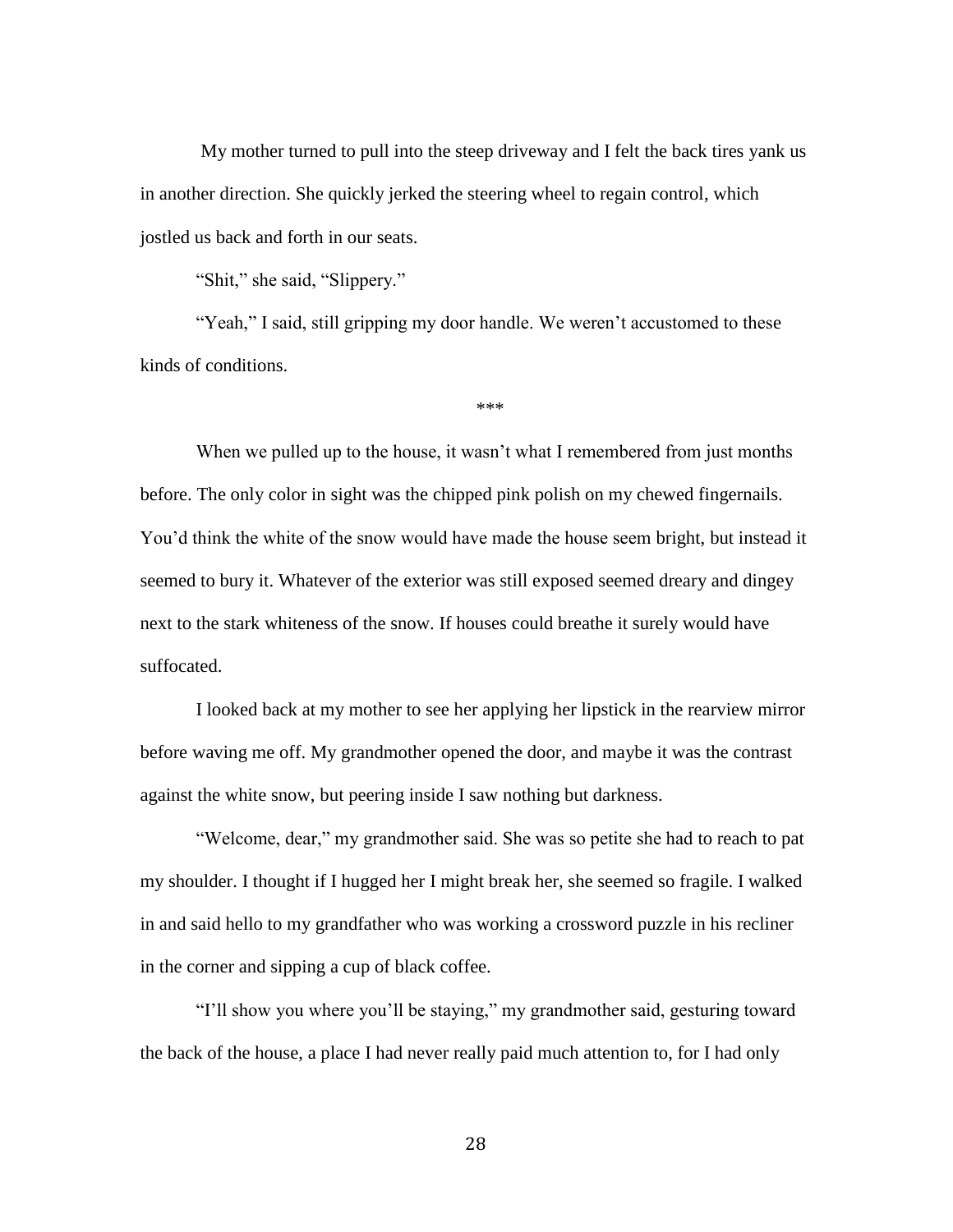ever spent time outside or in the front living room. We walked down a long, narrow hallway with a row of doors on either side. Too many doors, it seemed. The house was big, but it didn't seem that big from the outside. As we walked I thought of Mama Lenny and wondered why she would have designed such a strange place to call home.

"What are all these rooms?" I asked, following behind my grandmother.

"Oh, Lord, you know Mama Lenny," she said about her mother, "Loved to get lost in her own house. Who knows what all this junk is. I just keep them locked up. No need to delve into what was."

At the back end of the main hall was my room, which I would come to memorize, from the number of flowers printed on the wallpaper to the ticks of the grandfather clock just outside the bedroom door that seemed so loud in all the quiet. In my first few days there, I tried to make conversation with my grandparents, but they weren't big talkers, I guessed. Instead I had to learn their strict and painfully dull routine. They would drink their black coffee promptly at eight in the morning, and eat plain Cheerio's with cut fruit that never tasted very sweet to me. Then they'd spend the rest of the morning and into the afternoon reading the paper or flipping through old catalogues, maybe folding some laundry or playing gin rummy if they were feeling bold. By evening they'd watch Wheel of Fortune while my grandmother heated up soup or grits for supper, followed by Jeopardy! while they ate. By then it was lights out at eight. It is no surprise, then, that as a fifteen-year-old girl I was slowly being bored to death, and the cold outside was keeping me trapped there, isolated.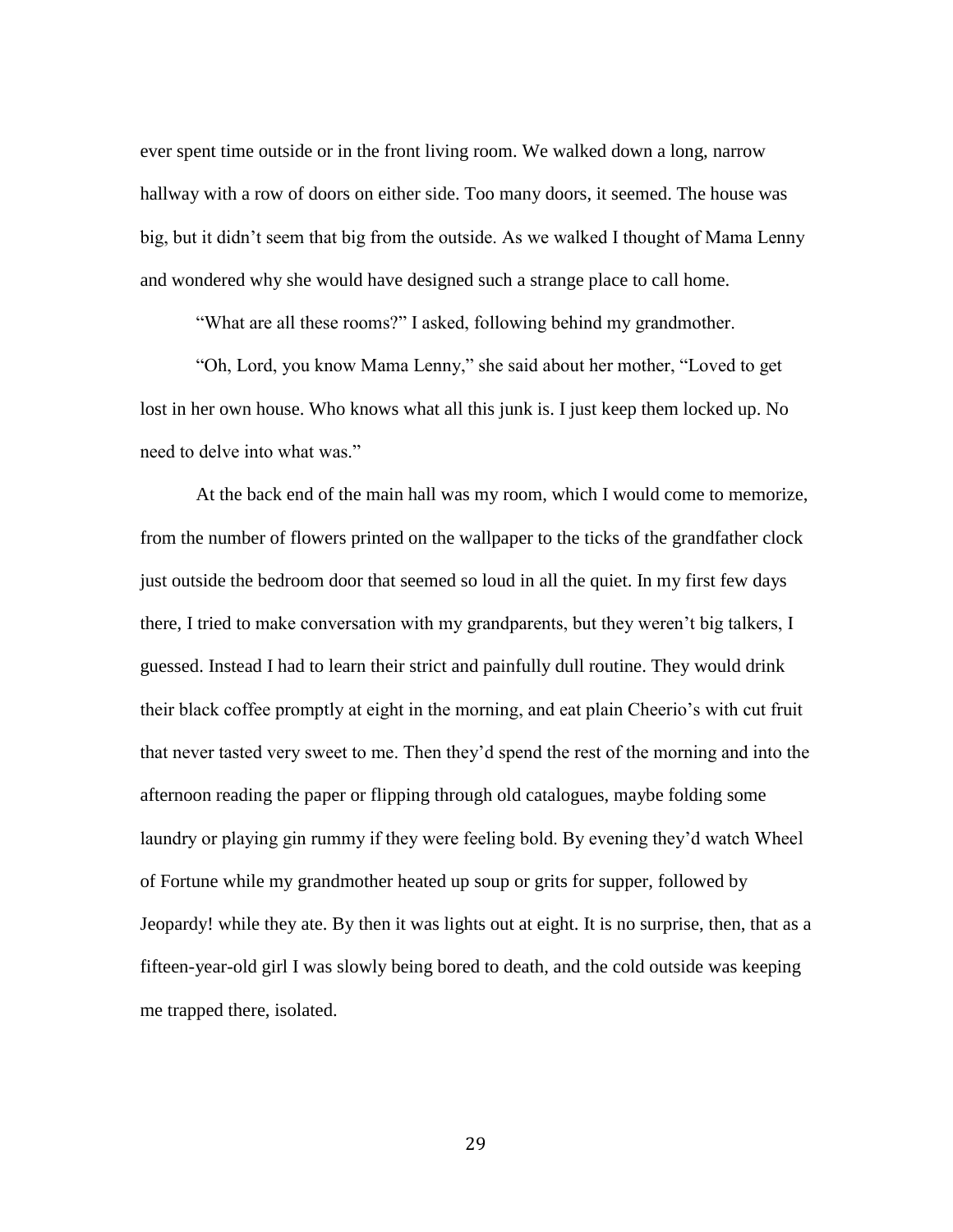By the end of that week, my cell phone had lost reception, the cable was out from ice on the lines, and the snow clouds had made it so dark outside I had lost all sense of time. Anxious to wake from this nightmare and flash back to my old life, I called my mother from the landline.

"Mom? Mom, it is so awful here. Grandma and Grandpa are basically zombies, I can't get in touch with any of my friends from home, where even are you?"

"Renee! Baby!" she said too loudly into the phone, "How are you?"

"Hi, Mom, I just told you how I was. Miserable. And don't change the subject, where are you? You said this would only be a week, tops."

"Pfft, relax, honey, I'm just spending time with some friends in Key West, I told you I needed a vvvuhcation," she slurred.

"Are you drunk? I thought you didn't drink? When are you coming to get me?"

"I just need a little bit more time. I have a lot to think about and just needed a getaway."

"Yeah, so you've said."

"Yeah,"

"Yeah."

When I hung up I ran to the back of the house to my room. All I wanted in that moment was some semblance of warmth, but my room was frigid, offering no comfort. Grandmother explained that the property was difficult and expensive to maintain, so they did all they could to cut back on electric bills—less heat, no lamps. The only light in the house came from a few small windows, and that was only if the sun could break through.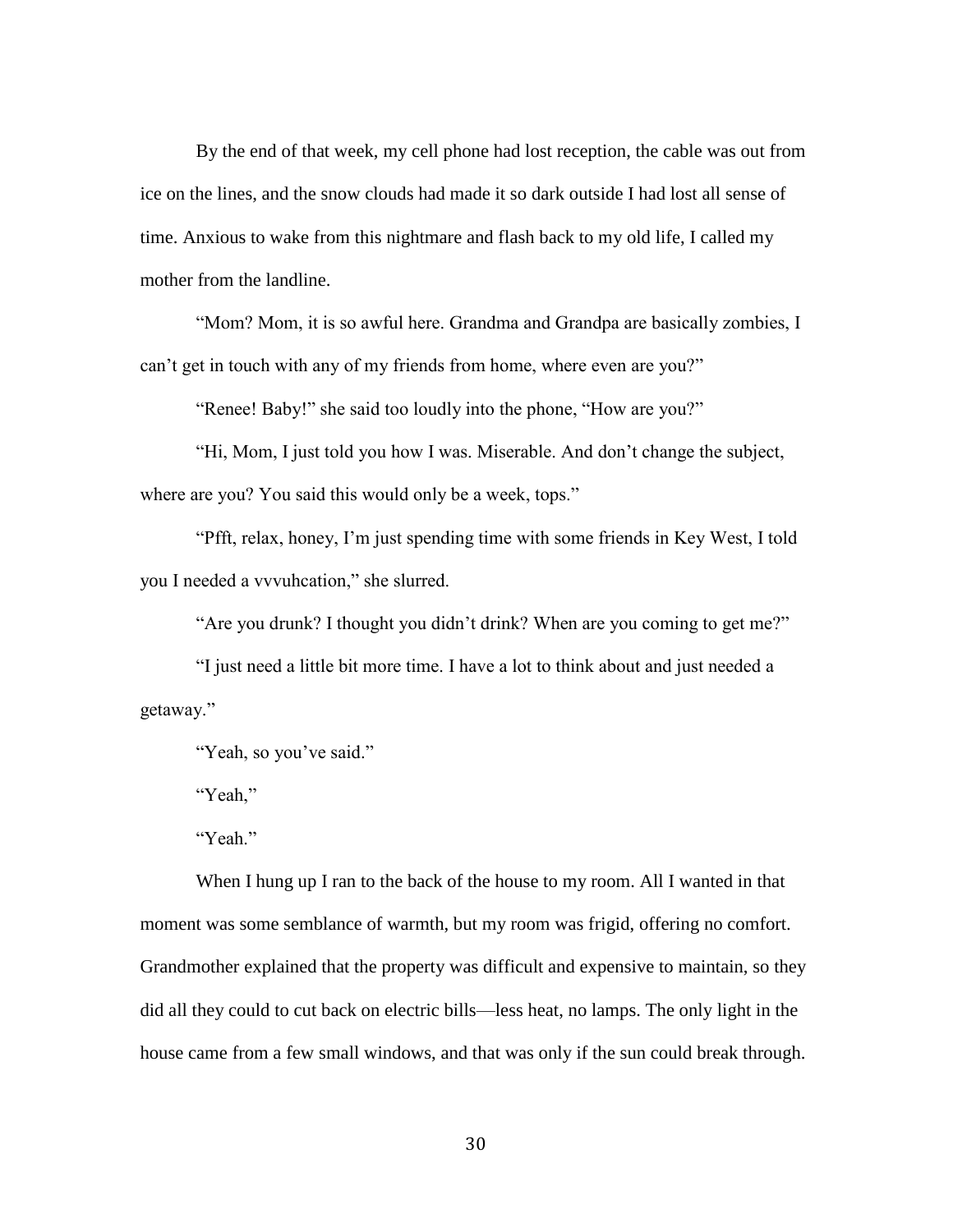Over tomato soup that evening during a Jeopardy! commercial break, I tried again to speak up out of boredom and frustration.

"Grandmother, can we shed some light on the situation, please?" I said with some sass, getting up to turn on a table lamp.

She scoffed. "If you must, dear."

"I must," I said. "Now, that's better," and I returned to my soup. "Hey, maybe if you're not doing anything tomorrow," I said as if she would have had plans, "I could help you clean out some of those junk rooms or something."

"Oh, that's nice of you, dear," Grandmother said, "But that's just too much for me to tackle right now. You don't wanna go through all that junk, anyhow. It's a real mess."

"Well, what kind of stuff is it? Maybe I'll find something cool that I want to save."

"Oh, you know, there's some furniture stored back there from when your granddaddy and I moved in, some of your mama's old things we moved out of the warehouse to save on that cost. And well, you know, Mama Lenny's oddities so Lord only knows what you'd find. She was a strange bird."

"Well, could I have a key and explore a little?"

"Oh, no, I don't think so, dear," she said, finishing her soup. "You don't want to dig into all that." She turned her attention back to the TV set.

I must, I thought.

Back in my room, I bundled myself up in a pile of blankets that smelled like mothballs. I tried with all of my might to remember a smell that would remind me of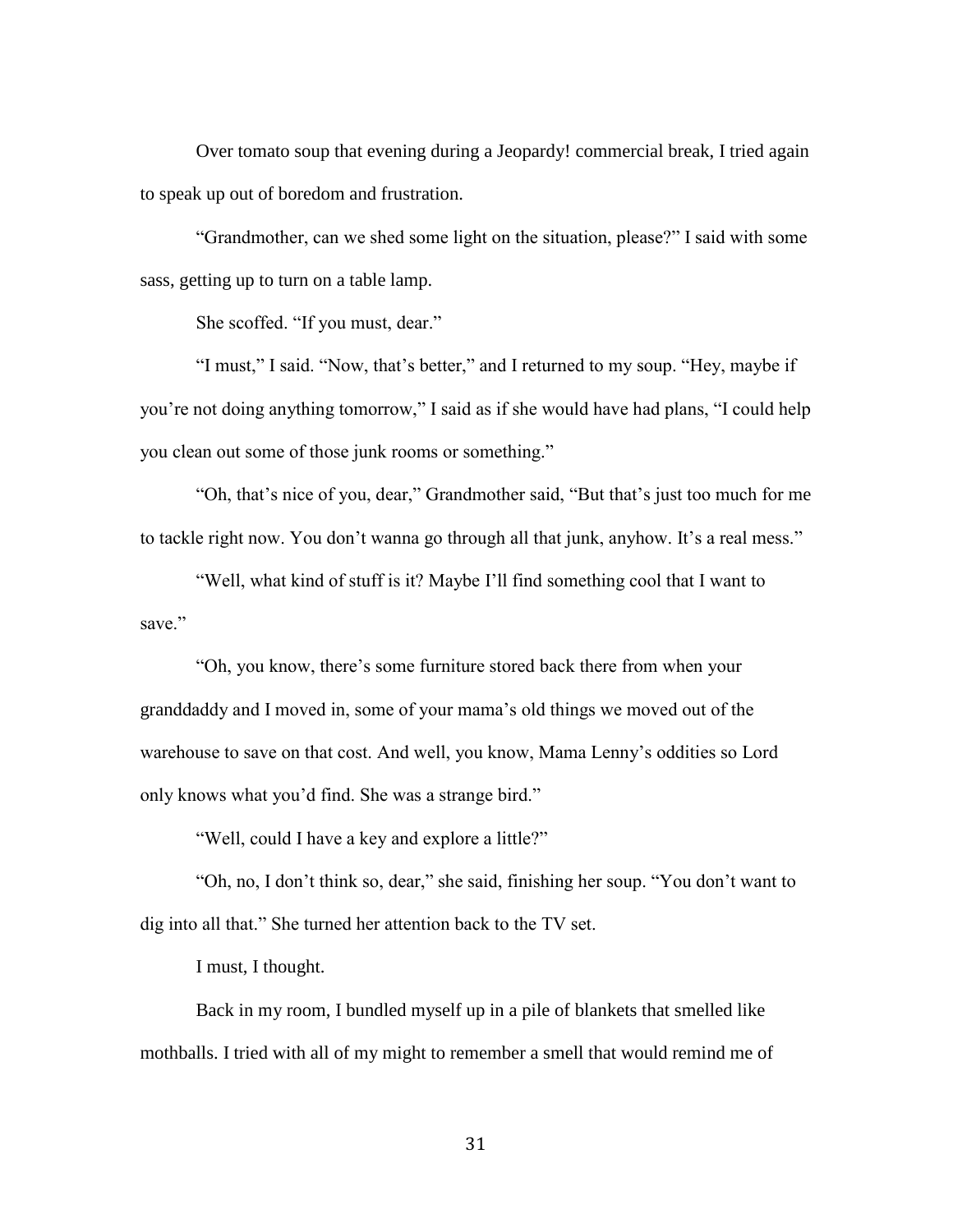home, like shrimp boats or the jasmine that blossomed in the spring, but it was like I couldn't grasp on to anything. Snow and cold smelled like nothingness. I waited until I knew my grandparents were asleep before I started rummaging for the keys from desk drawers to china cabinets to newspaper piles to decorative pottery, but came up emptyhanded. I tried to wiggle the old iron door handles loose, I tried the bobby pin trick from all the movies, all to no avail.

Another week had gone by and I had given up any attempt at conversation with my grandparents. In fact, I started to pretend not to be there at all. I only came out at night to search for the keys. It was my new life, it was like a game. It gave me a purpose that the day didn't offer. So I'd tip-toe, take too much Advil PM and Nyquil to sleep all day to help the time pass, come out to the kitchen for a late-night snack, usually dunking fruit in the sugar jar, which my grandmother always disapproved of. It still wasn't sweet enough, anyway.

It must have been mid-February or so by then, over the span of six more calls from my mother extending her "me time."

"I miss you, Mom," I said one evening, defeated, exhausted from begging for her return.

"I love you, Renee."

"Then why aren't you here with me? Or at least somewhere with me?"

"Honey, I had just been through so much—"

Static.

"—Renee? Are you there?"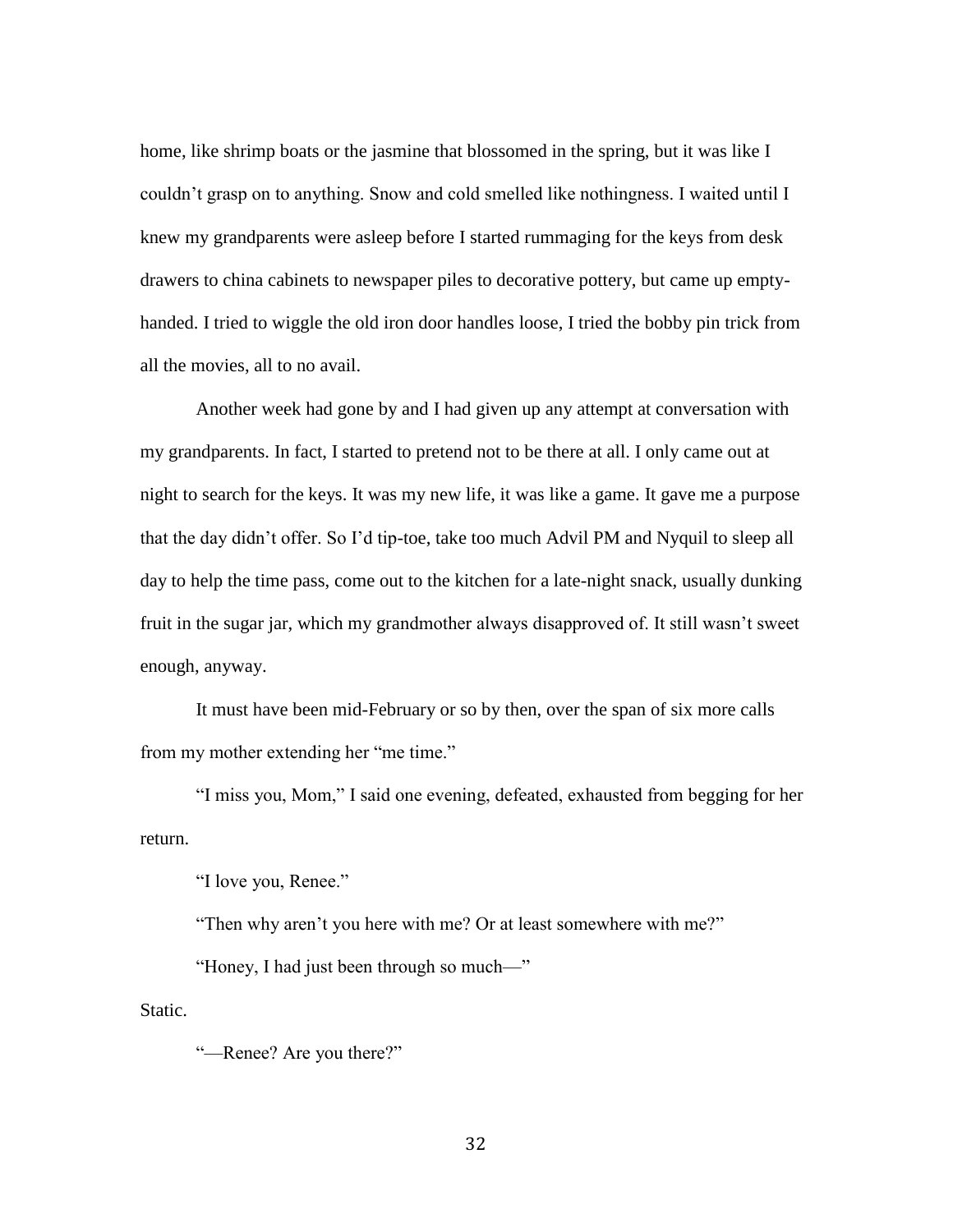I heard the trail of her voice cut in and out of the crackling connection before I hung up. I felt like I had been through so much, too. Why did I have to do it alone? With a slam of the phone I ran back to my room. If the cold wasn't enough to numb me, maybe something else could.

Out of my own supply, I rummaged through three different bathrooms' cabinets to gather every sleep-aid I could find. I couldn't tell you what all I took or how much, I don't know, maybe they weren't even sleep-aids. And I don't know how long I slept before the buzzing sound and flickering lights of the house losing power disrupted my dreaming. I had learned to love my dreams so much more than my reality that I loathed anything that kept me from them. I stumbled out of bed in a drowsy rage. All I could think about was how much colder it would get without any power at all.

"Fuck this house!" I yelled as loud as I could, desperate to make a sound. I could see my breath in a sliver of moonlight beaming through my bedroom window. I had three layers of socks on to keep my feet warm. I kicked the wall and the socks cushioned the blow so the sound was so minute it wouldn't have made a roach skitte.. It had been so long since I felt something that I would have been content feeling the fracturing of my own bones. But nothing and no one could hear me. Even when I spoke, even if I yelled. I was surprised to hear my stomach growl at me, breaking the silence; I hadn't had much of an appetite since I'd been left there. I was starving. My electronics powerless, I wiggled one of the long candlesticks out of the old holder on the dresser and lit it with a match from the bathroom. I walked down the hall toward the kitchen, craving anything that had a real taste. I lifted the candle to the tall grandfather clock at the end of the hall.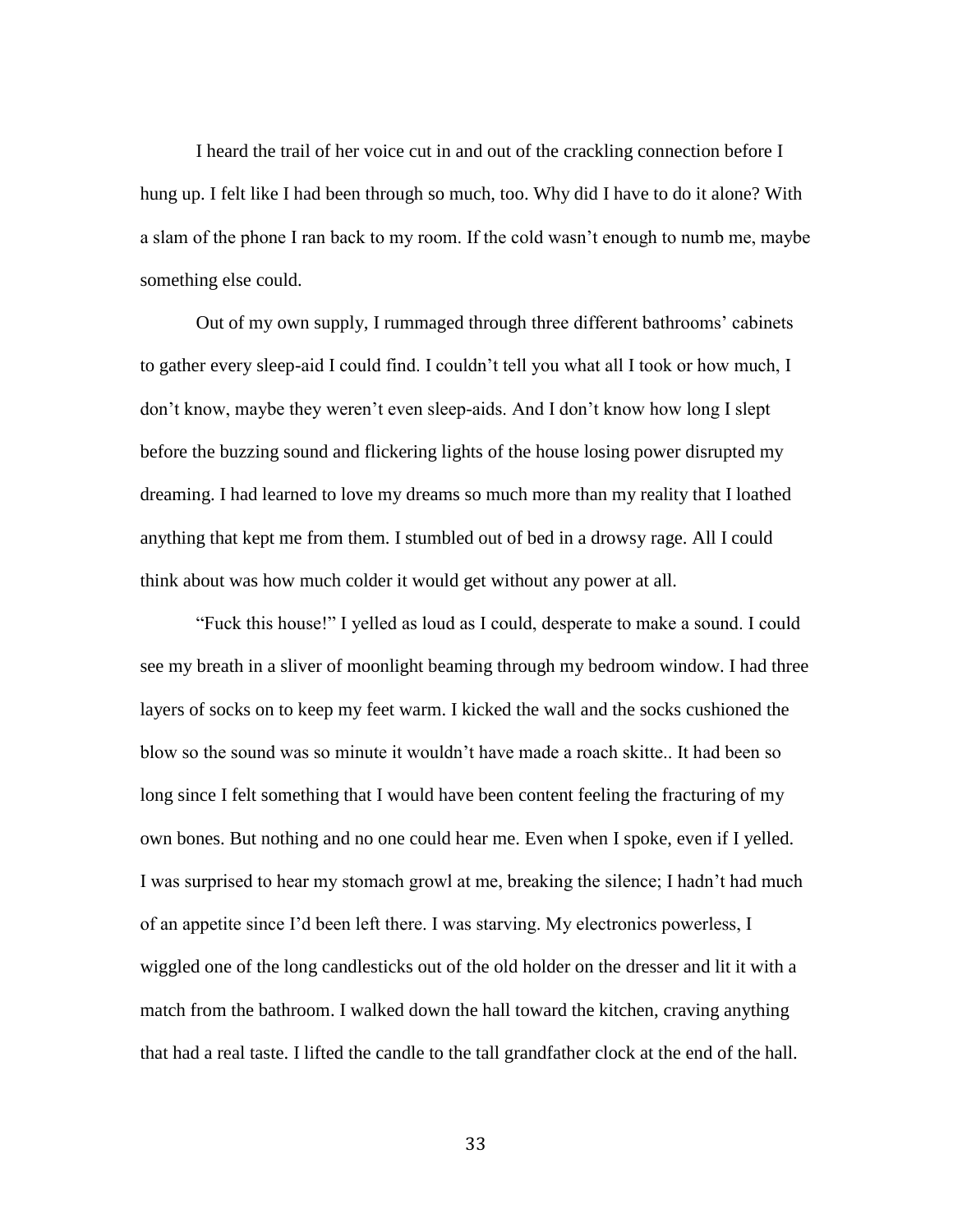Both hands hung loosely at the number six and it, too, made no sound. Broken or dead like everything else, I thought, when I heard a clamor from the back-center of the house that made me jolt, spilling hot candle wax on my boney, dry fingers.

Woozy, I shook off my hand and stumbled into the wall. I was so confused. My grandparents had surely been asleep for hours by then. What could have possibly made the noise? I was determined to find it; anything that had movement and life and precious sound was something I had grown desperate for.

I peered down the hall of what appeared to be Mama Lenny's old studio wing. The walls were painted a soft light blue under an array of watercolor paintings framed and hung neatly on either side. Even through the windowless darkness and dust the space was effulgent, like it was its own source of light. I felt welcome there. Invited.

I lifted the candle and peered into the first door, half-open. The walls were adorned in canvas oil paintings of all sizes, which were Mama Lenny's favorite to create. She always said the dimension of the thick paint leaping off the canvas invited anyone looking at it to "come on in." These were more vibrant than the pastel watercolors of the hallway—bright reds and oranges depicting ocean sunsets or the changing leaves of fall. She was most attached to scenes of nature and rarely painted people, claiming "You never know what you'll find when you're lost in the solitude of a work of art."

The sound seemed to have come from the far back of the hall, so I walked straight to the door at the end. I could feel warmth emanating from it. It was like my skin was defrosting. It opened up to the grandest room I had ever seen. It was designed in a circle so it had no corners and even the sound of my breath had an echo. Surprisingly, the wall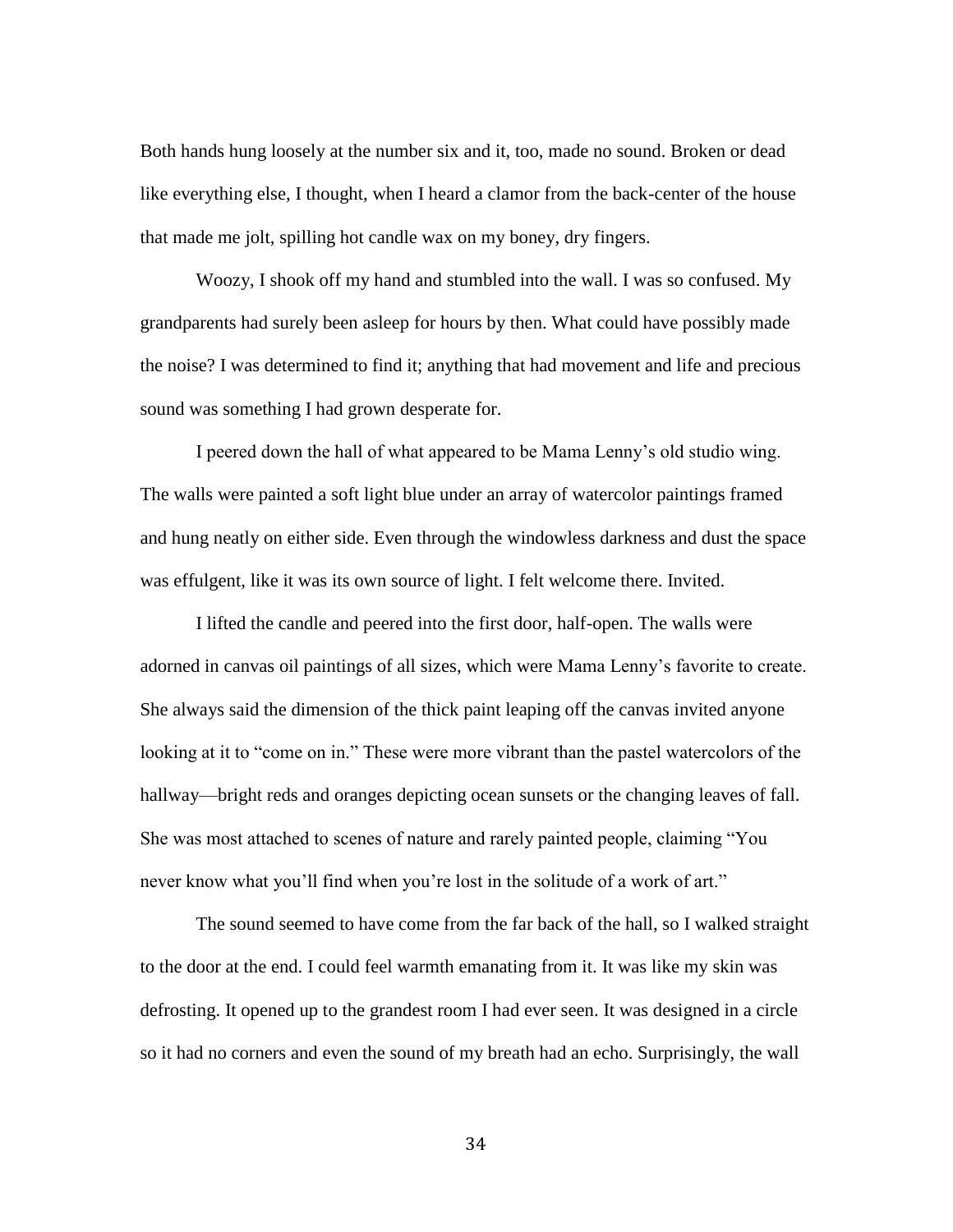was empty, plain. In the center of the room were a stool and an easel, a stack of blank canvases leaning against an old painter's cart. I panned my candle across the room to see what must have made the clamor that drew me to that space, and discovered a hard plastic cup a few feet from the easel, paintbrushes scattered around it. The cup must have slipped off its resting place at the edge of the easel, I thought, but when I reached down to pick it up, it seemed too far from the easel to have fallen without some external force. Suddenly I didn't feel so alone, but I wasn't afraid.

I propped the cup back onto the easel along with a blank canvas and took a seat on the stool. I just sort of stared at the blank white space for a while. I wanted to create something, to fill it with color, but I felt nothing but the drug-induced tingling in my fingertips. My candle running low and my mind growing fuzzy, I staggered through the hallway and back into my room for the night.

I awoke the next morning cold again, but with a faint memory of warmth. It took me a few minutes of waking to realize my little exploration wasn't a dream. I was determined to get back there again, but would have to wait until my grandparents were asleep. A few more doses should fast-forward me to then, I thought, and slugged back the thick, menthol goo of the Nyquil.

That night, I decided to explore the other doors of the studio wing. I pushed open the first door, but the candle illuminated nothing for me but towering stacks of cardboard boxes labeled things like "paint supplies," "cleaning stuff," and "miscellaneous," but as I turned to leave, the light flickered across a box labeled "Estelle's Photos." I had never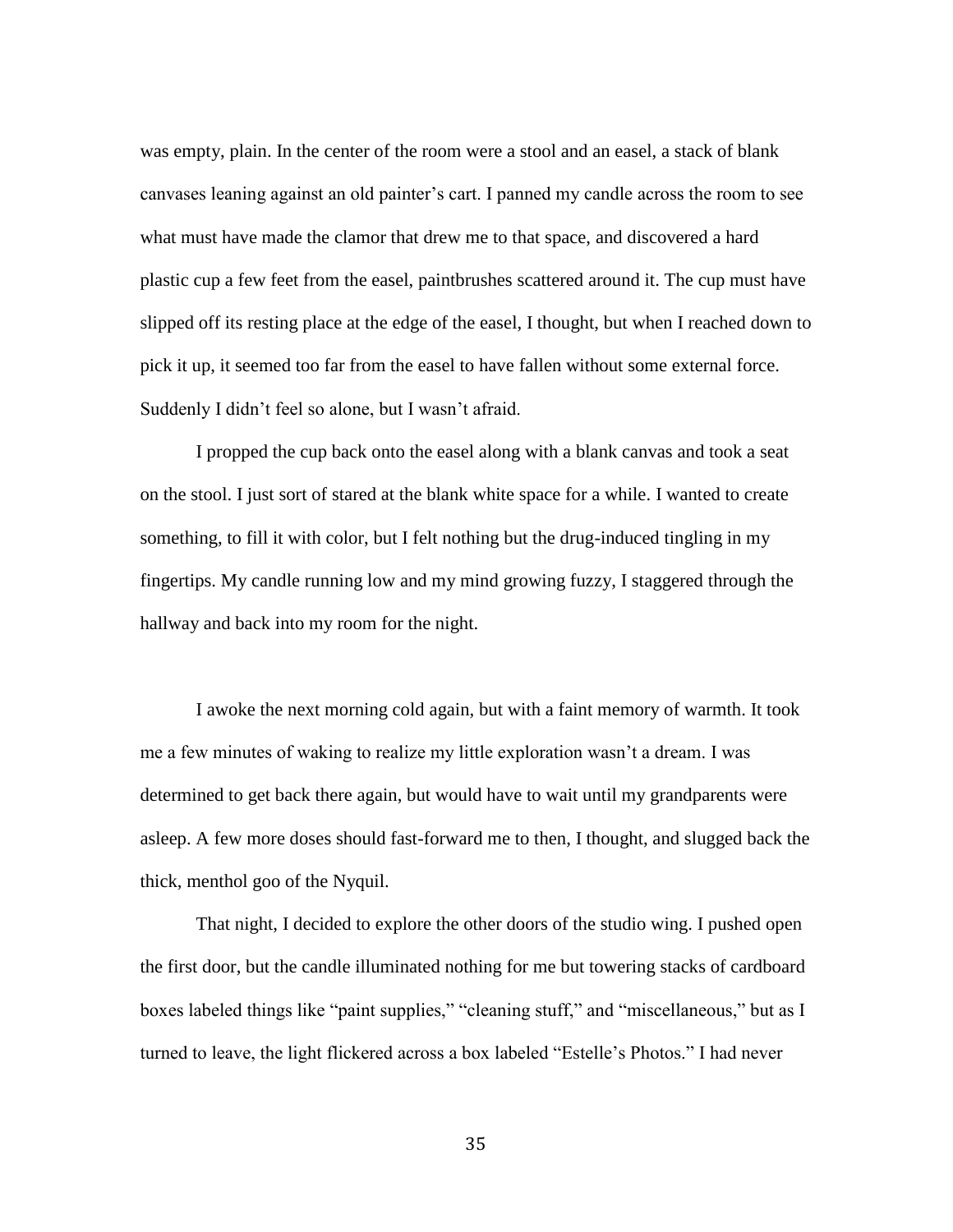really seen many photos of my mother when she was younger; I guess maybe no one knew her grandmother had kept that box of them in that closet.

I grabbed the first photo album sitting at the top of the box and had to check the label again to make sure it didn't say "Renee's Photos;" the resemblance between me and the photos of my teenage mother was uncanny. I had heard she did some modeling in her youth, but she never offered to show me the portraits. She was stunning, but she wasn't the mother I knew. The girl in the photos was bright-eyed and hopeful, but my mother's flame seemed to have been snuffed out a long time ago.

In one candid photo she was surrounded by an eclectic group of friends at the beach and she was laughing with her head thrown back and a can of Pabst Blue Ribbon in her sun-tanned hand. It was the look of freedom and joy and I wanted desperately to meet the Estelle from the photos. I wondered if that's how she was feeling on the shores of Key West, like she had turned back time. If I could have been that happy again, I guess I would have done anything to make it happen, too.

Maybe I could, I thought. I took all the pills and syrups out of my sweatpants pockets and dumped them into a corner wastebasket. Something was calling me back to the canvas. Gripping the paintbrushes in my hand sent memories flooding into me happy ones and heart wrenching ones. Overwhelmed with flashing images of my past, I let go of all the tension that kept me standing upright and gave in to the weight of gravity pulling me to the earth, plopping heavily onto the stool.

I frantically scavenged through the paints like they were a new drug. I dug for the blue tones of my sky I had been missing for so long. There, in the empty room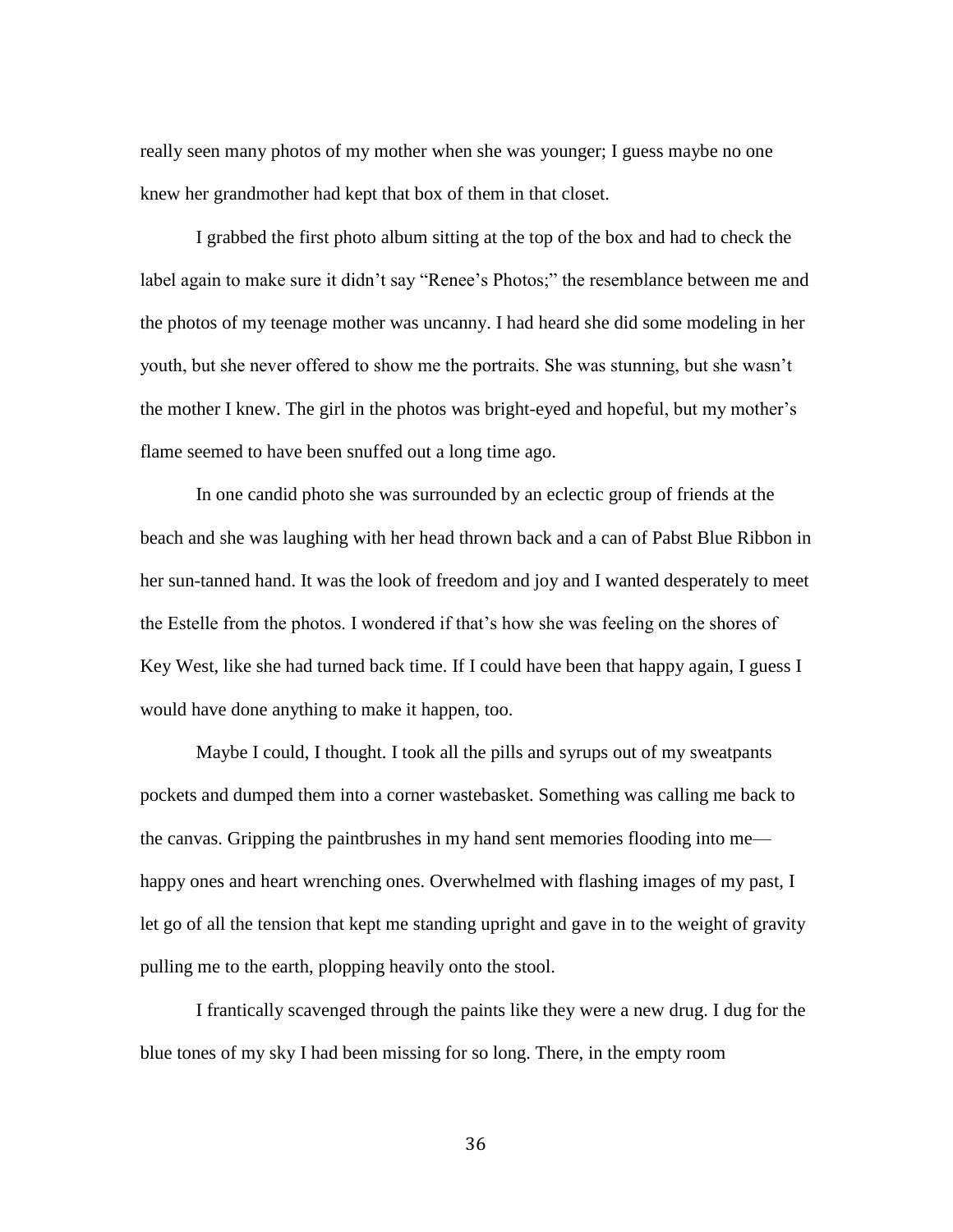that echoed, that clamored, that wrapped around me with its round walls like hugging arms, I began to paint.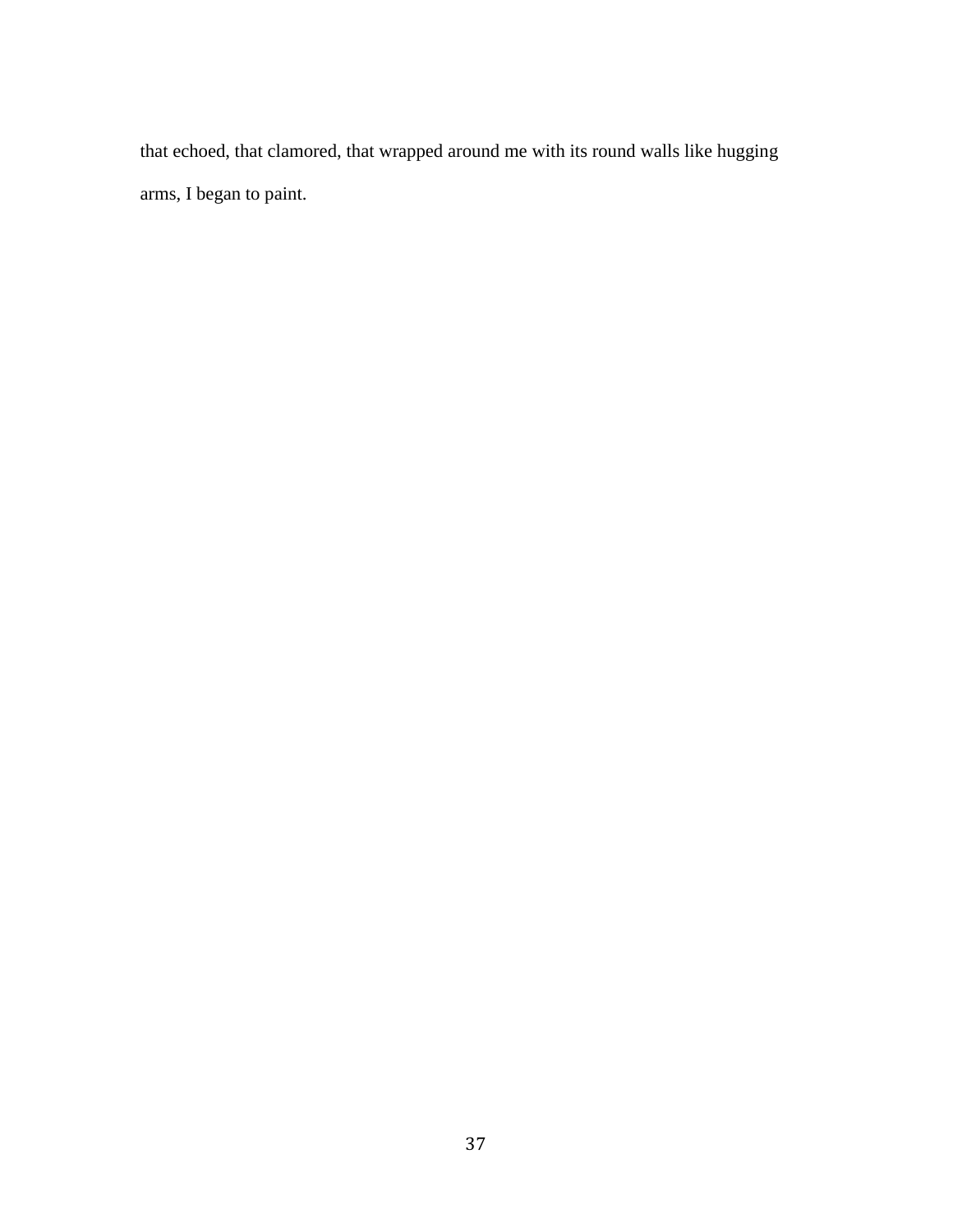# Life Alert

Lydia sat on a stool in the garage and sifted through her precious box of old photograph prints. She was gingerly pulling apart a few prints that had been stuck together by the summer humidity when she heard a shrill, alarming scream coming from the front yard. She dropped the photos and ran outside to see her grandmother, Eleanor, leaning weakly against the mailbox and fanning herself with a handful of mail. Lydia rushed over to help her and walk her inside, the bright hot sun blinding her a little.

"Are you all right?" Lydia said, panic in her voice. "You scared the shit out of me!"

"Watch it," Eleanor said. "You think your cousin found a man like this talking like that?" She waved a piece of mail in Lydia's face.

Lydia snatched it out of her hand. It was an engagement announcement from her younger cousin, Chrissy, who moved out west to Arizona after their grandfather passed away. He was the glue that held the family together. So, like the rest of the extended family members, Chrissy stopped calling after only a month and stopped answering a month after that. She hadn't been back to Eleanor's since. The announcement in the mail was a formality, at best.

It was a photo of Chrissy and her fiancée, James, kissing on a park bench swing, a small yellow Labrador puppy between them with a sign around its neck that said, "My humans are getting married!" Lydia rolled her eyes and handed it back to Eleanor who was still pretending to feel faint.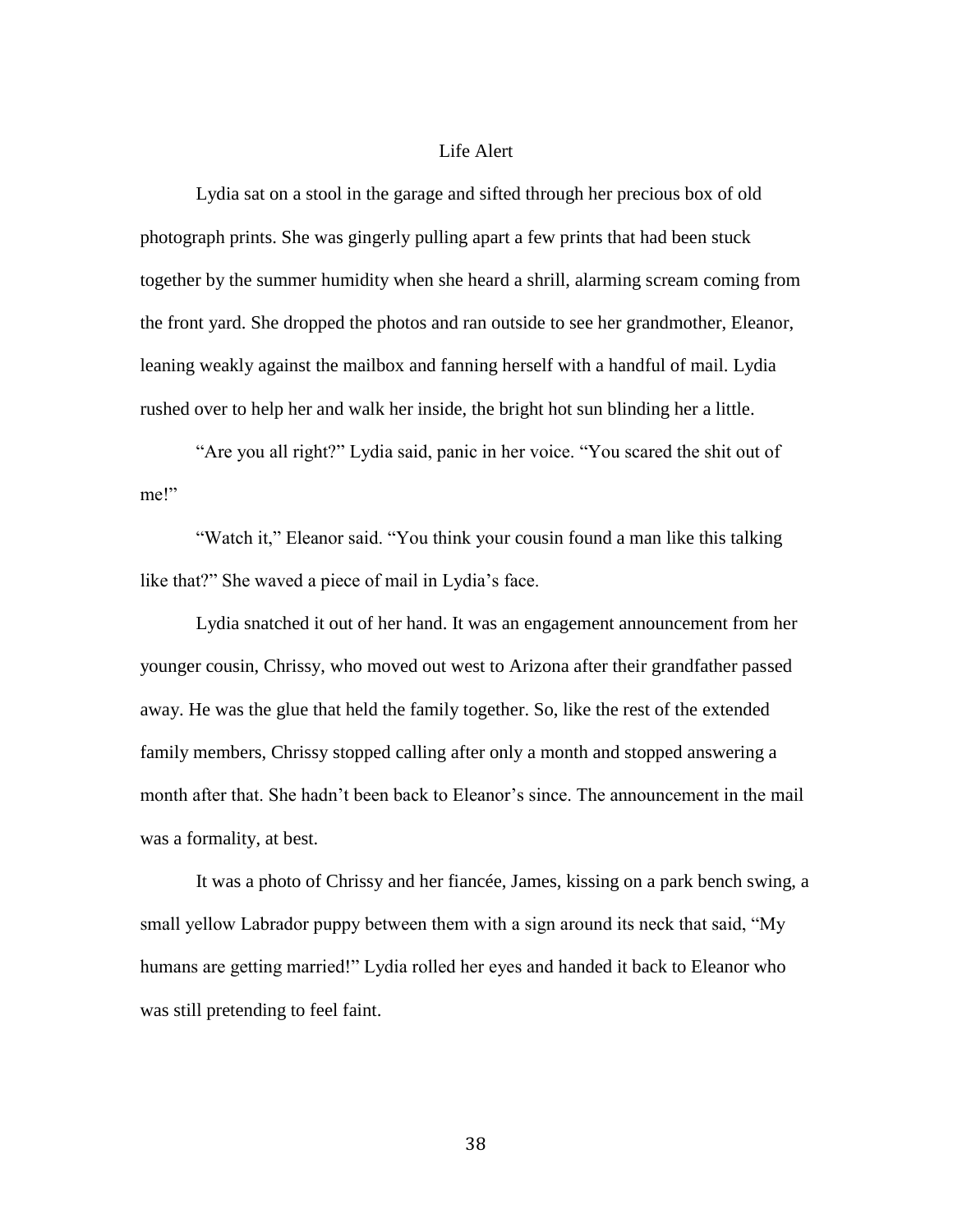Eleanor shook her head. "Now, Lydia, you see all those sweet, sharp-looking families all day long at work, aren't you about ready for something like that for yourself? For the family? You're through a quarter of your life already, for Lord's sake."

"For the family?" Lydia said. "What family?"

"Don't start with me."

"No, really, Eleanor. What family? Look around, your family is your acre of crap." Lydia gestured toward the front lawn, an overcrowded zoo of junk her grandmother had begun to hoard back when her husband died.

"My, what has gotten you all riled up today?" Eleanor said.

"Nothing," Lydia said. "Sorry. It's just really hot today. My photos from the garage are sticking and I don't want them to tear."

"I don't know why you're wasting time going through that old stuff. Especially when there are new things in this world to be bought."

"We all have our own ways of filling the voids, I guess," said Lydia.

Lydia was nineteen when her parents were killed by a drunk driver—the same year her grandfather died. It was the worst year of her life. With all other family living out of state, Lydia was the only one left to care for her grandmother—to cook her meals, manage her medications, be there in case she were to fall. And to listen to her bitch about how "a woman needs a man in her life" and how "that's just a fact."

It was the same year, though, that she took the most photos, sneaking outside in the late afternoons when Eleanor would fall asleep in her plaid, clunky recliner to the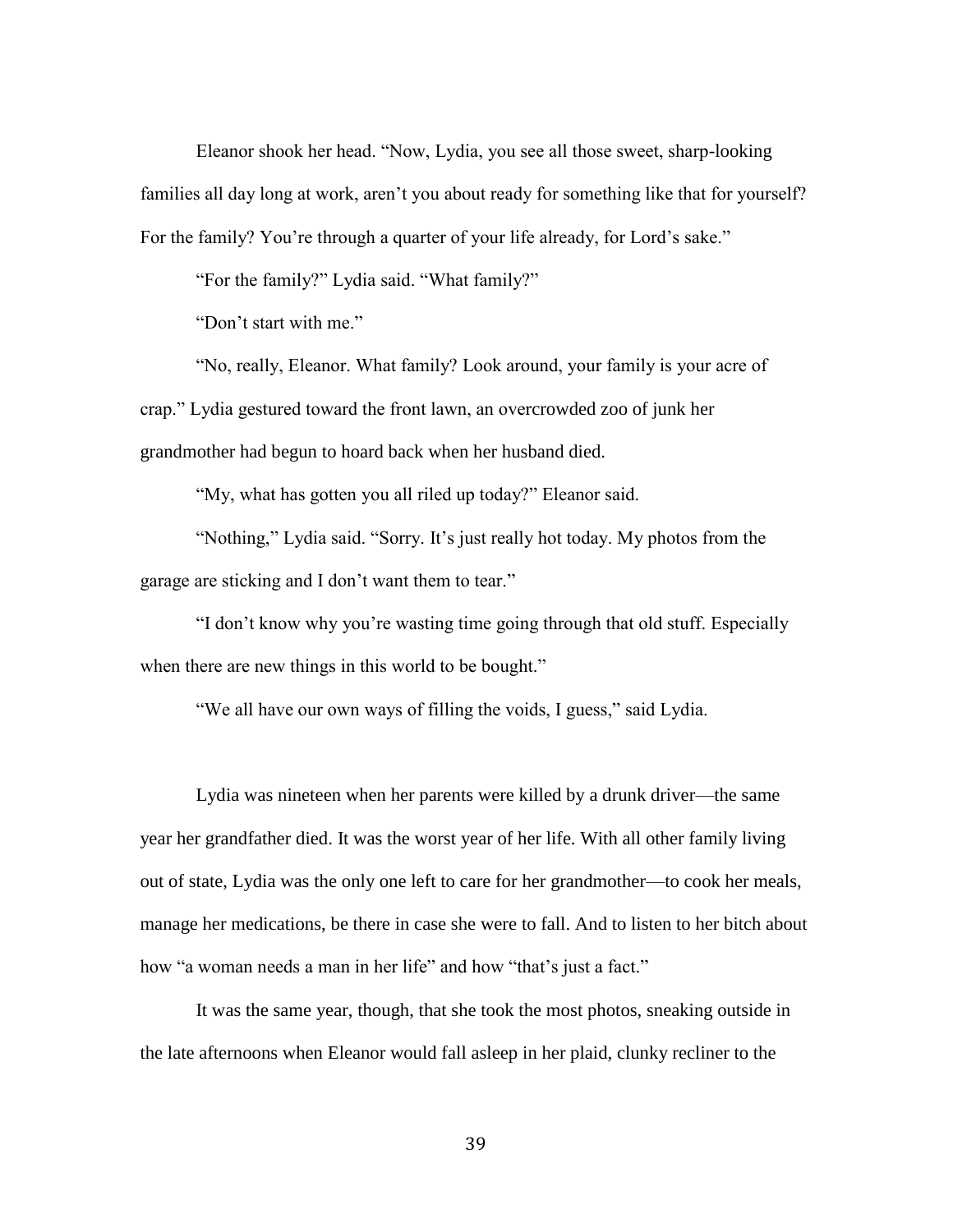sound of Family Feud playing from the television set. Lydia studied the best photography books she could find at the local library and practiced religiously until she could no longer restrict her time to only a couple hours during her grandmother's naps. She started finding other times to sneak away to capture the feeling of having something that was all her own. Once she improved her skills, she began submitting her photos to magazine after magazine and was rejected time and time again. But it didn't matter. The anticipation of waiting for the letters in the mail gave her enough hope to keep her mind occupied during the weeks when she was giving Eleanor her sponge bath or trimming her toenails.

Lydia sighed and walked back into the oppressive heat of the garage. The air was heavy, like a weight on her chest, and the garage smelled like mothballs, so she carried her box of photos out into the sunlight. She took a seat at the old family picnic table in the backyard—the single item that Eleanor refused to pile anything on top of. She was too fond of the memories of when she and her husband used to host all the family, the children, grandchildren, cousins, brothers, aunts, dogs for every holiday. They would all sit at the long picnic table and share meals and stories, Lydia always fluttering around snapping photos with her Polaroid and sticking the prints to the refrigerator door. But the family didn't talk much anymore, and the wood of the table was starting to splinter, the nails loosening.

She flipped through another handful of photos, reminiscing fondly over in particular—a black and white, film double-exposure of the old railroad tracks layered under a photo of a brick wall with one brick missing just off-center. She had submitted a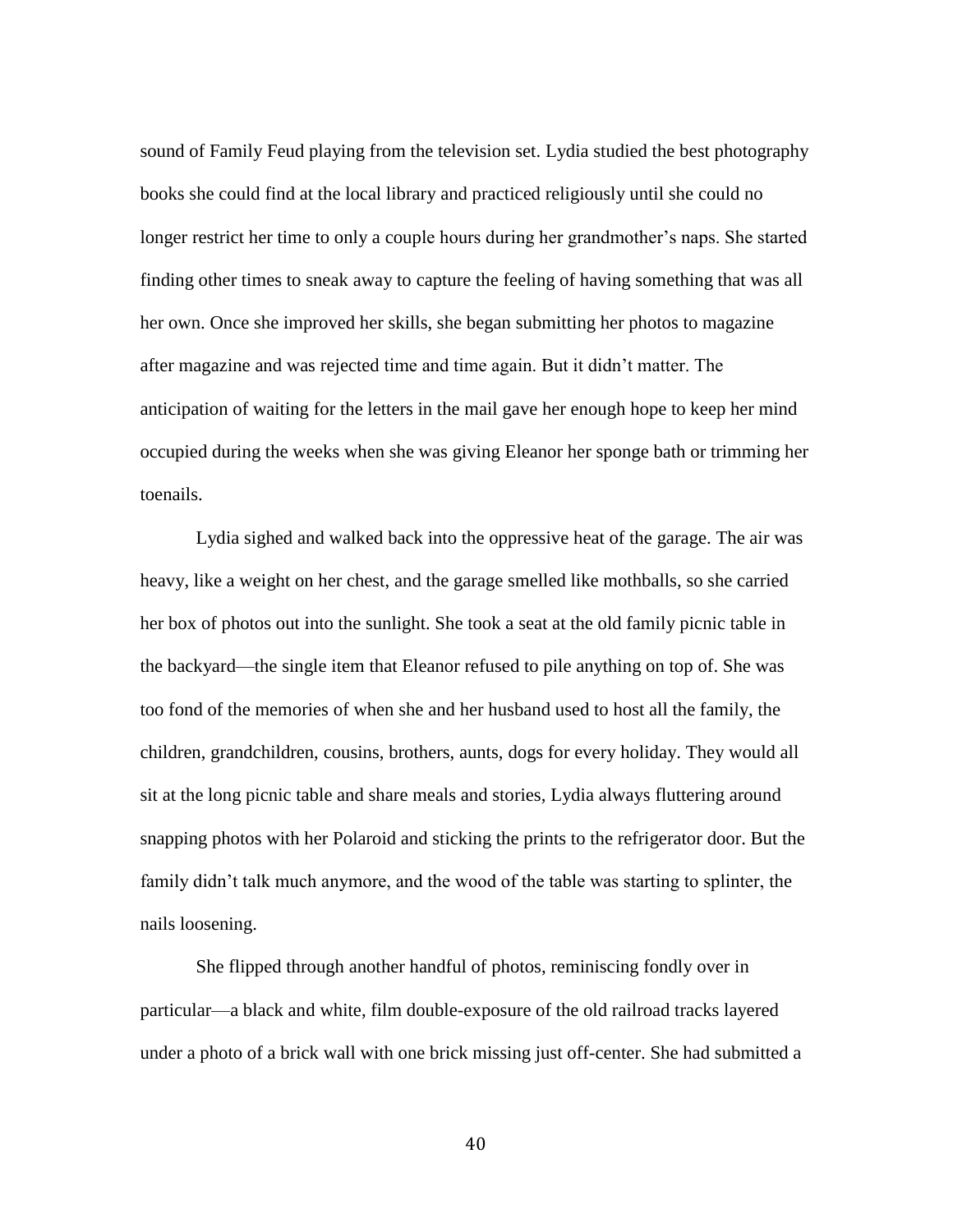copy a couple years back to her favorite photography magazine, Shutter. She knew it was the best photo she had ever taken and awaited the response with butterflies in her stomach—the good kind. Weeks went by and then months without a word until Lydia had completely given up on the idea. She was defeated. They didn't even write to let her know? Maybe she didn't have as much talent as she had once thought. Her grandmother sure didn't think so, and didn't let Lydia forget it. Lydia began to believe it herself—that maybe all she was good for in this world was helping her grandmother, but Eleanor was always there to remind her that she was no good at that either.

But in an effort to support herself and her grandmother, Lydia settled for a local job as a family photographer. She at least got to spend her weekends in nature since so many families wanted their pictures taken in parks or near the river, but all of her time and attention was spent on making stupid, goofy faces to make rowdy kids look at the camera long enough for her to snap a cheesy photo. Sometimes, when the parents were busy fussing at their children to behave or sit still, she'd zoom the lens as far as she could—past the matching white shirts and blue jeans, past the walls of the town—like the viewfinder could transport her at lightning speed, like it could burst through the summer heat. And when her finger pressed down to capture the moment, the sound of the shutter transported her back to reality just as fast.

Lydia sat there at the picnic table until the afternoon sun had begun to sink behind the trees, casting shadows on the photographs she had been looking through for hours most of them photos of stranded boats in the marsh, many of rusted out abandoned cars, some of the old train station—all things that once could have taken her away from this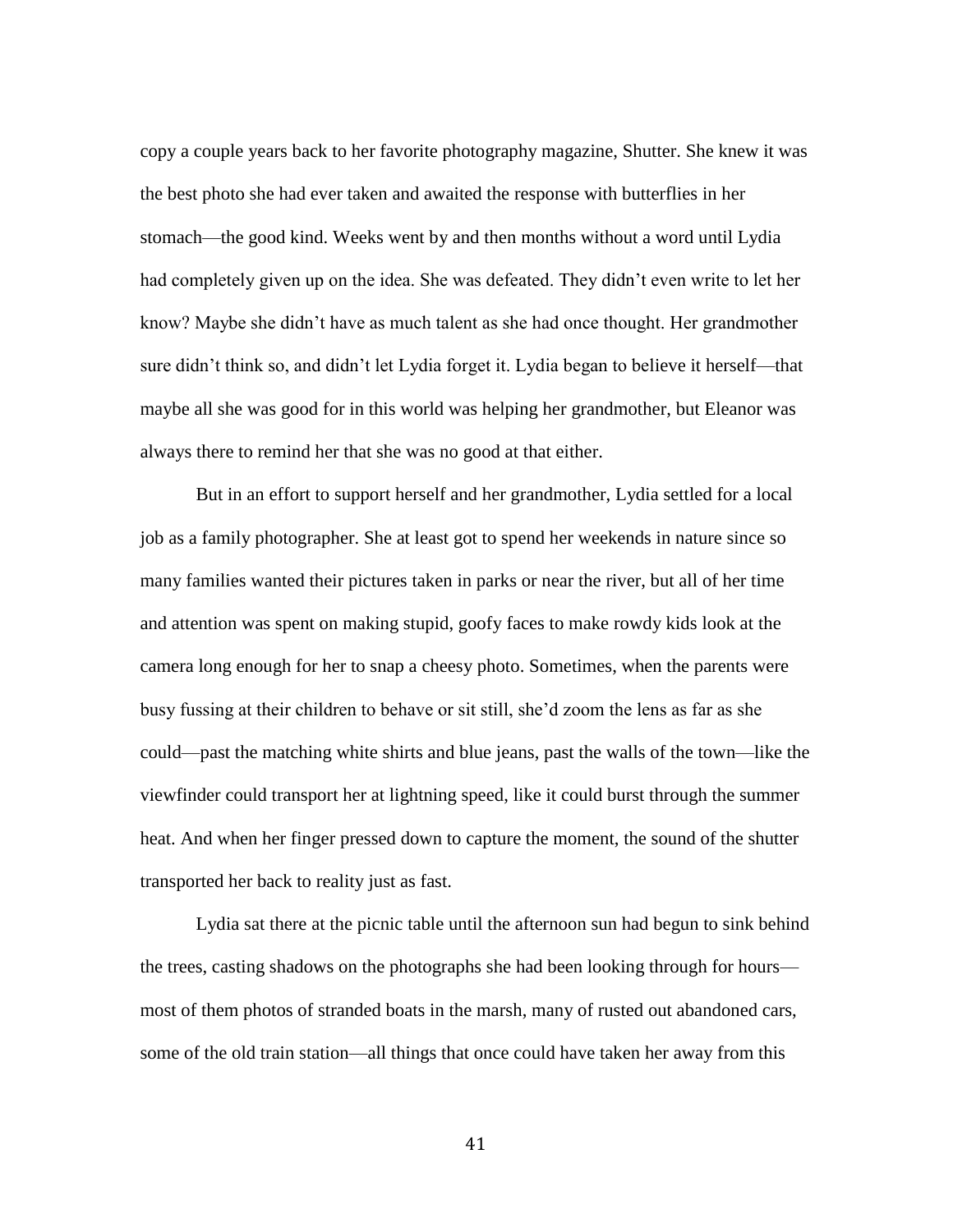place but couldn't anymore. Most of them were taken when she was younger and first interested in photography, showing basic use of rule of thirds and amateur angling. Every weeknight over the summers after dinner, Lydia would take the camera down to the river to watch the sunset, passing by the old train station and the marsh on her walk. The skyline seemed to stretch forever and in a perfectly straight line she decided no man on earth could replicate. She used to dream of travelling the United States in a VW bus, selling her photos to folks in every major city. Photos of more than just the borders of her old town and its rundown, broken objects. Photos of the freedom of the open Pacific Ocean, the endless plains of the flatlands, the vastness of the mountain ranges.

She looked up from her handful of photos and surveyed the backyard. Things. Things everywhere. Everywhere, and piled on top of more things. It was like playing a game of Eye Spy on an episode of Hoarders. Lydia had scoped out the old Playskool house buried underneath years of piled junk that Eleanor referred to as her "antiques" or "treasures." She never liked playing "house" with Chrissy and her other cousins when they would visit Eleanor's as kids, but she'd play along out of boredom from time to time. Chrissy, though younger, would demand to play the mother while Lydia was more likely to volunteer to play the family pet dog that had a problem of running away, changing the game from "house" to "tag." The Jeopardy! theme song played from inside the house, Lydia's cue to start cooking dinner for Eleanor, and she carried the box of photos with her inside to protect them from the outdoor heat.

"What is the Cold War," Eleanor said at the television as Lydia searched the floor for an open space to put down the box, being sure to step around the cats that circled her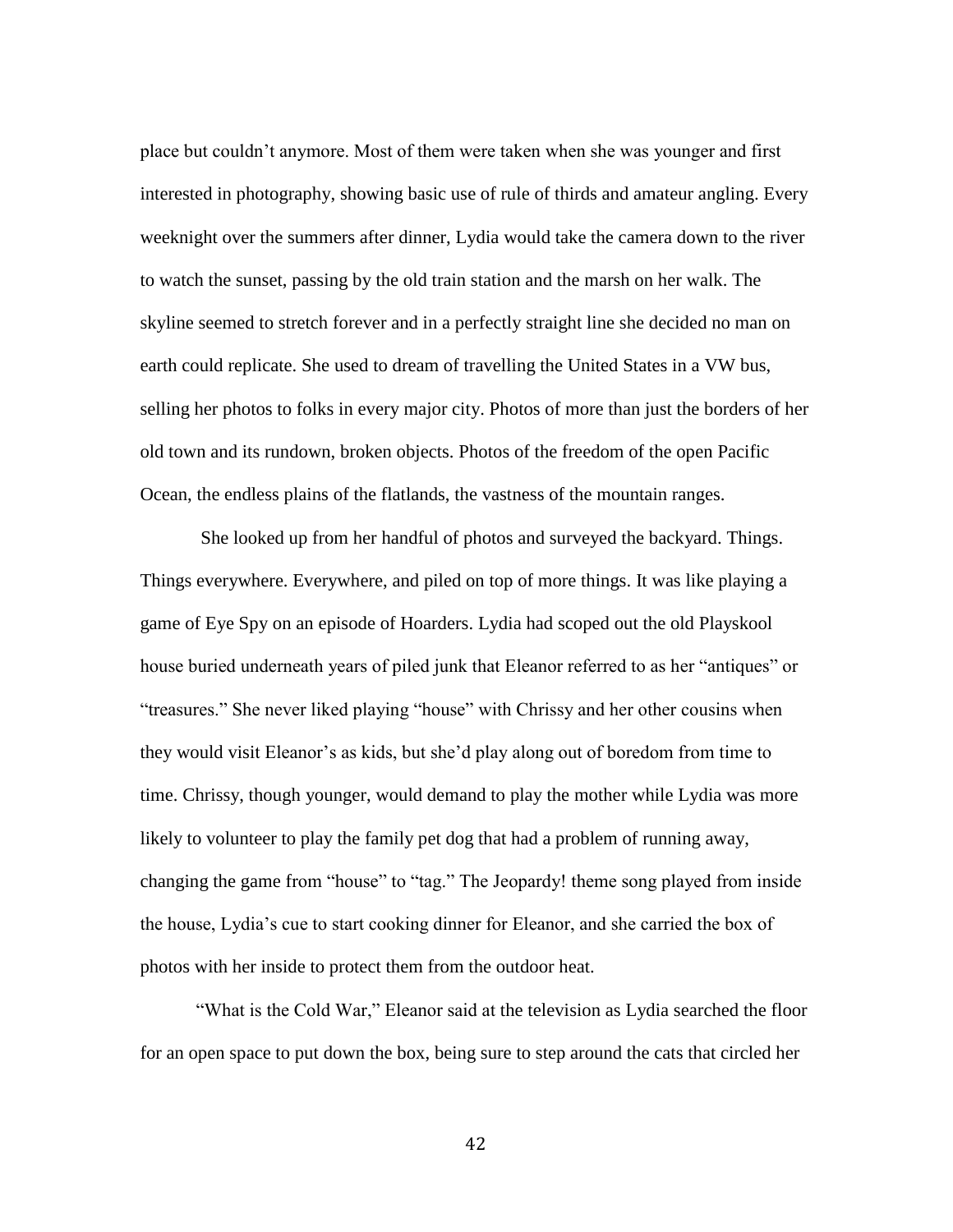feet. Every square inch of house was covered in Eleanor's more "valuable" antiques and treasures on top of outdated children's toys and clothes that she swore she'd donate. That was six years ago.

At last, Lydia spotted the only open space in sight, the stovetop she had half-way cleared off earlier to cook Eleanor her favorite evening meal—country-fried cube steak with okra and a sliced tomato. She decided she would order take-out for herself that night.

Lydia could barely hear the click-click-click of the gas stove igniting over the blaring television as she began to make her grandmother's meal.

"Lydia! Get in here!" Eleanor yelled from her recliner in the next room over. She obeyed. "What is it, Eleanor?" she said.

"Cook your grandmother up some instant mashed potatoes. There are some packets of Hungry Jack in the pantry. And don't forget to salt the boiling water, Lydia, no man wants to come home to a bland meal, you remember that. Now, what in God's name is that smell? Are you burning up my dinner?"

"What?" Lydia sniffed the air, smelling the pungent mixture of cat piss and smoke. "Shit!" She raced back into the kitchen to see her box of photos up in flames.

"No!" she wailed at the sight. Ashes drifted up into the air. They were gone. It was all gone. Any glimpse of hope, any sign of escape—the only thing she had left to hold onto. Gone. Gone like her grandfather, gone like her parents, gone like everyone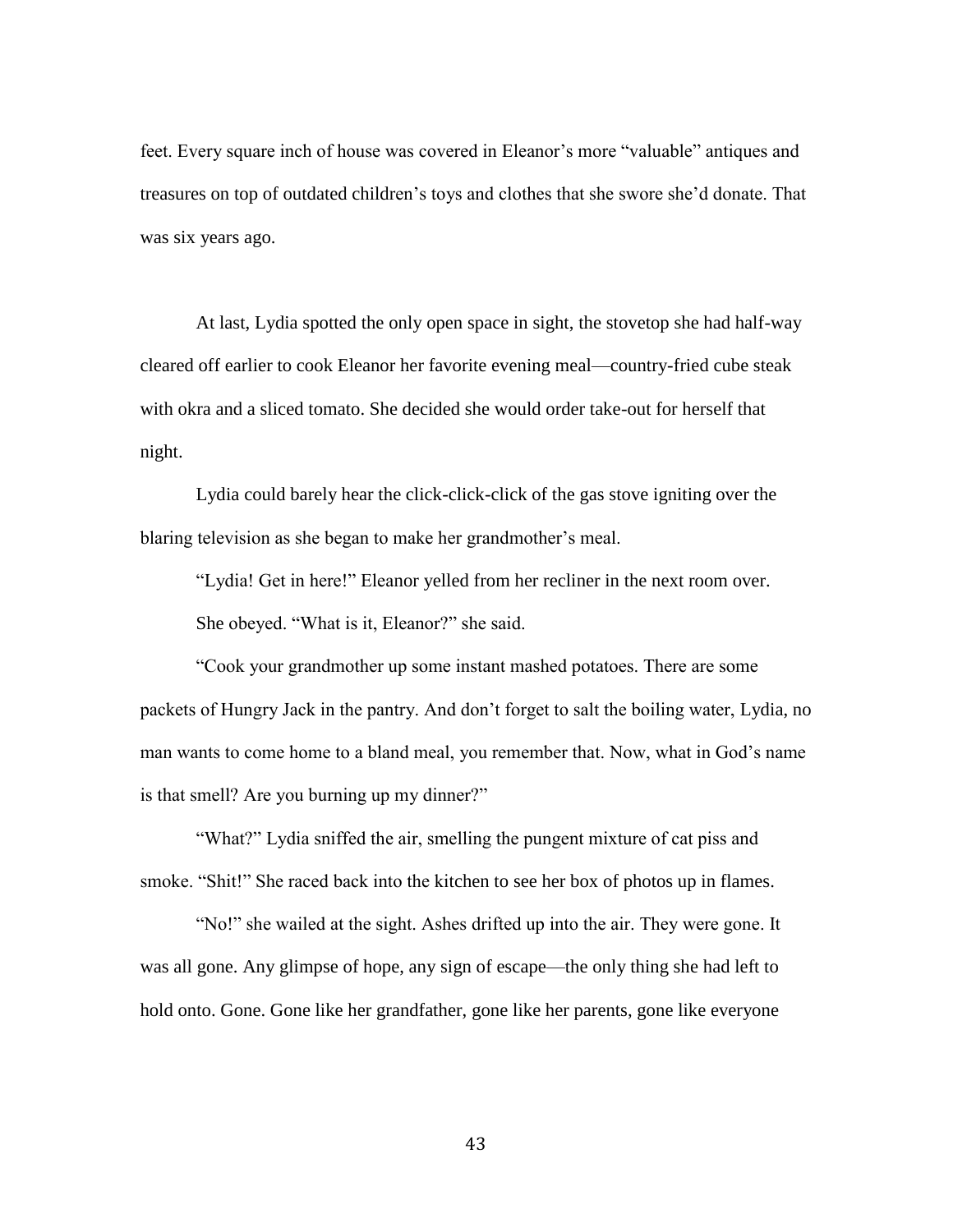else who left her stranded there. All Lydia could think in that moment is if her grandmother wasn't in her life, this never would have happened.

From the living room she heard, "Lydia! Lord, it is no wonder you're still a single woman if you can't even cook a decent meal." The crackle in her grandmother's smoker's voice blended into the whoosh of the flames as she hobbled into the kitchen to criticize Lydia up close. When Eleanor saw the fire she yelled in sheer panic at Lydia to save the "collectibles" she displayed on the counter by the stove, which were rows of oversized, ornately decorated matryoshka nesting dolls she had ordered from eBay over the years.

Lydia looked around and spotted a rusted metal bucket where Eleanor stored her assortment of umbrellas. She dumped them out and filled the bucket with water from the sink faucet. The seconds felt like hours as she waited for the bucket to fill. Lydia froze, her eyes glazed over, absorbed in the fire's warmth with nothing to look at but her photographs engulfed in orange flame, the only tangible thing she had left to remind her she could have had a life outside of this house, outside of this town.

When the bucket was near full, Lydia poured the water over the flames and watched as it morphed any photos that weren't already destroyed by the fire. When her adrenaline stopped pumping, she realized what she had done and her eyes filled with tears. From over her shoulder, she heard Eleanor grumble before demanding that she hurry and clean up the mess so she could finally get dinner started. Eleanor hobbled back into the living room and plopped back in her recliner, television blaring.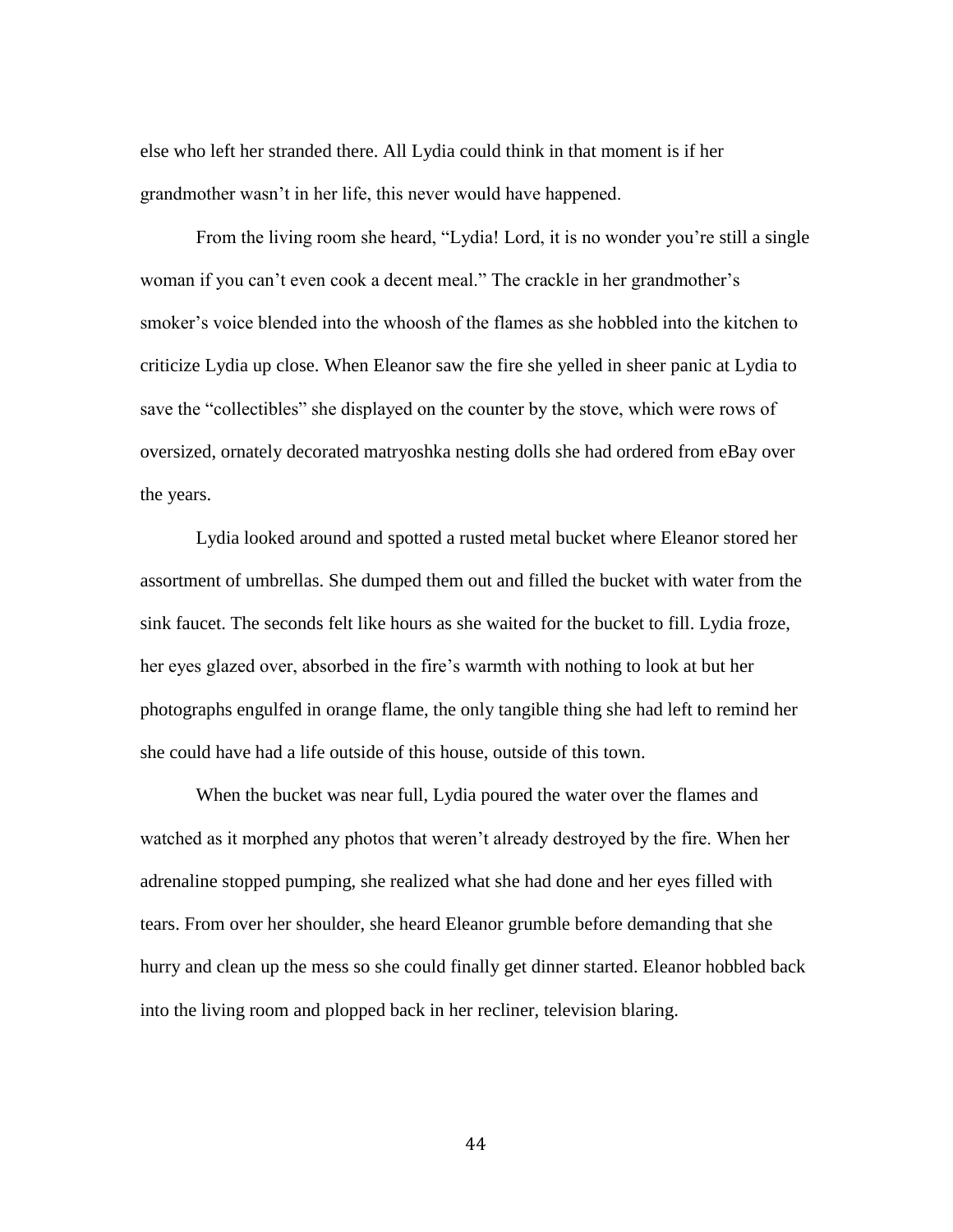"You want clean?" Lydia mumbled under her breath, "You got it." She swept up the ashes of her photos and wiped up the water, but didn't stop there. She cleared every countertop with the sweep of her arm, knocking years of dusty trinkets and cheap knickknacks to the floor. The wooden matryoshka dolls popped open as they hit the kitchen tile, but one did not have smaller dolls inside. Lydia reached down to pick up a tightly rolled manila envelope from the shell of the largest doll. She looked around to be sure Eleanor wasn't watching before meticulously opening the envelope. In it was a stack of papers and letters addressed to Lydia. She scanned them over, growing more frantic as she read. A letter from Shutter magazine: "Congratulations," "photo," "accepted," followed by a deadline by which to contact them that was dated two years ago. Lydia's heart sank, and with it her body slid to the floor.

After a deep breath, she flipped through the other papers that included a letter from the state art academy inviting her to participate in their photography programs dated eight months back, and more from editors writing to accept her old photos that would now never even see the light of day. And finally, a letter from her parents outlining the details of the trust fund that was left to their only child, Lydia, by birthright. She felt sick to her stomach and the crowded walls of the house seemed to close in on her. She couldn't catch her breath no matter how deep she inhaled and her heart pounded like it was trying to beat its way out of her rib cage.

"Lydia!" she heard her grandmother call from the living room. Unsure yet of how she would handle the newfound information, Lydia dried her eyes, pinched her cheeks, and pushed herself up off the floor.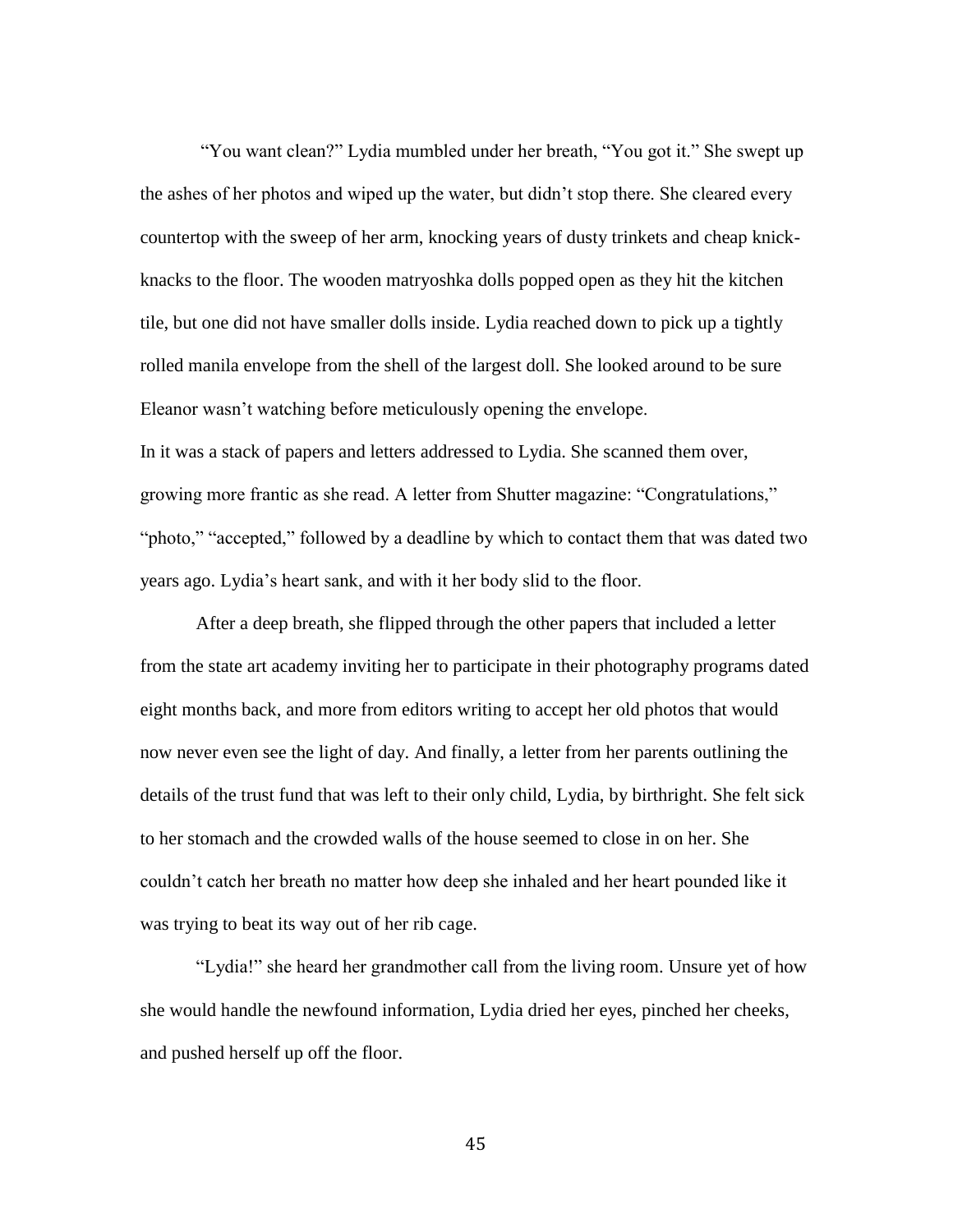"What is it, Eleanor?" Lydia said when she walked into the living room.

"I can't find the damn remote. Change it to QVC for me."

Every evening after Jeopardy!, Eleanor would switch to the QVC channel to hunt for more "treasures" to buy, more shit to buy, to fill the space in the house that was once filled with family—with people, with life. Lydia did as she was told and changed the channel for her grandmother. She returned to the kitchen, pacing back and forth and shuffling pots and pans every so often so Eleanor wouldn't nag her again about cooking dinner, but couldn't shake the plethora of information she had just received. She wanted to give her grandmother a chance to explain. Surely no one would steal someone's life away like this, she thought. Lydia stormed into the living room and confronted her grandmother.

"What is this?" she said, waving the letters in Eleanor's face.

The old woman pushed herself up using the arms of her recliner, looked her granddaughter dead in the eye and said, "My social security," and spit on the floor by Lydia's shoe.

"How could you be so selfish? So cold?"

"Watch it. I'm all you've got." Eleanor plopped down in her seat and returned her attention to the TV set.

"I could have had more!" Lydia said, realizing no one was listening. "Fix your own damn dinner."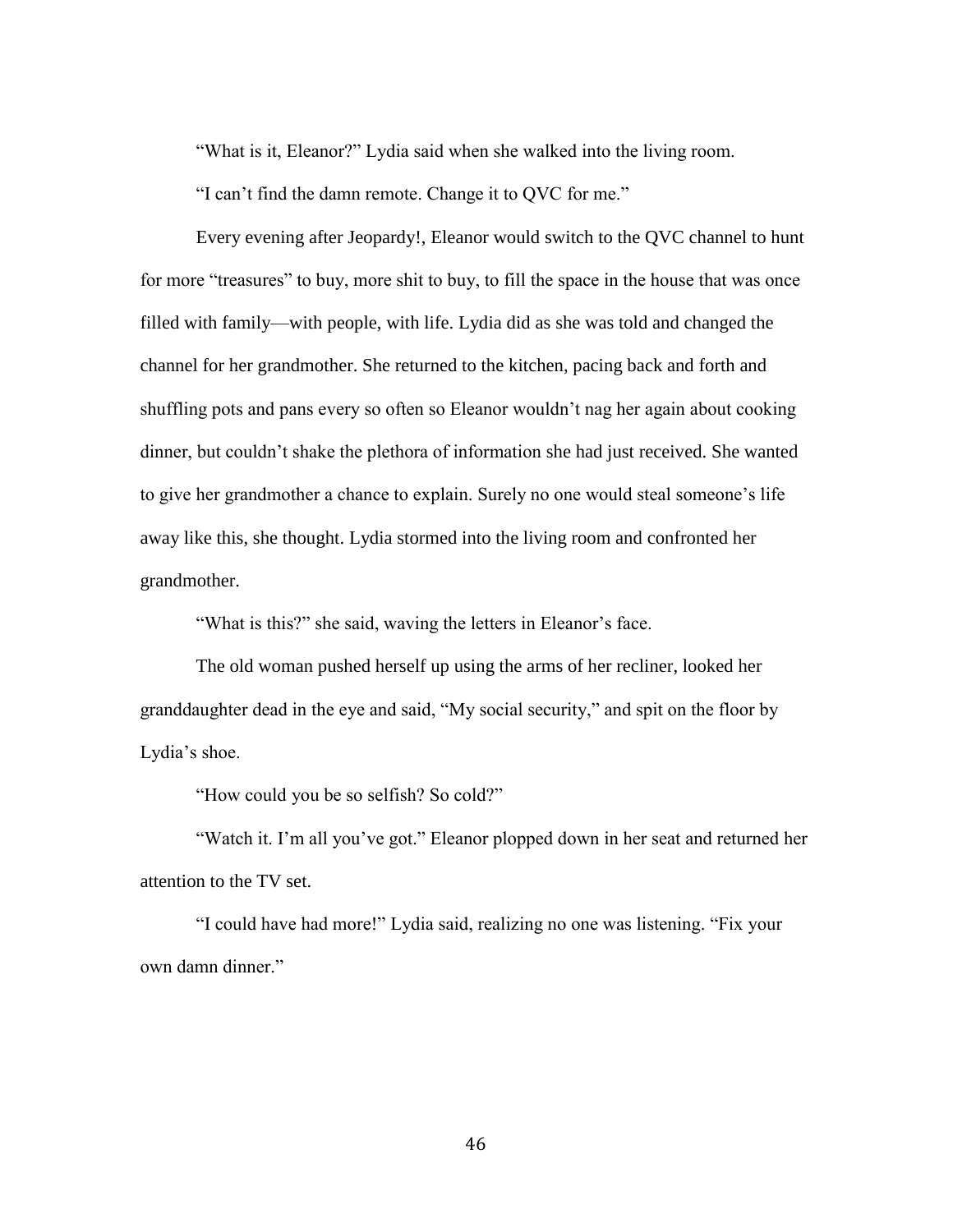She stormed upstairs to take refuge in her small bedroom. It wasn't long before she heard some rummaging downstairs blended with muffled TV noise. Her grandmother must have gotten hungry enough to make her own food.

Her thoughts were interrupted when she heard a stumbling sound followed by a faint "help!" come from the living room. Lydia had practically memorized the advertisement for Life Alert that always played on QVC at a higher volume than any other commercial, she supposed because it was targeted towards the often hard-ofhearing elderly population. In the commercial, an older woman is home alone; she slips, and falls. "Help! I've fallen and I can't get up!" she says into her Life Alert necklace/microphone, and an operator offers to send help right away. Eleanor would tell Lydia, "Hey, there's one thing I don't need to buy. That's what I've got you for! Too bad you're not good for much else."

Lydia, unsure if the cry for help had come from the television or from her grandmother, didn't step into the living room to find out for certain. Instead, she ran upstairs to her small bedroom and packed the few things she owned into a backpack. Being sure to grab her camera bag and the manila envelope, she walked out the front door.

When she got to the mailbox at the end of the driveway, she turned back toward the house and peered through the camera viewfinder. She zoomed in past the hideous, over-crowded lawn art, past the crooked, uneven steps of the front porch. She panned the camera over the house windows in an attempt to catch a glimpse of her grandmother one last time before she would decide whether or not to return, her guilty conscience nagging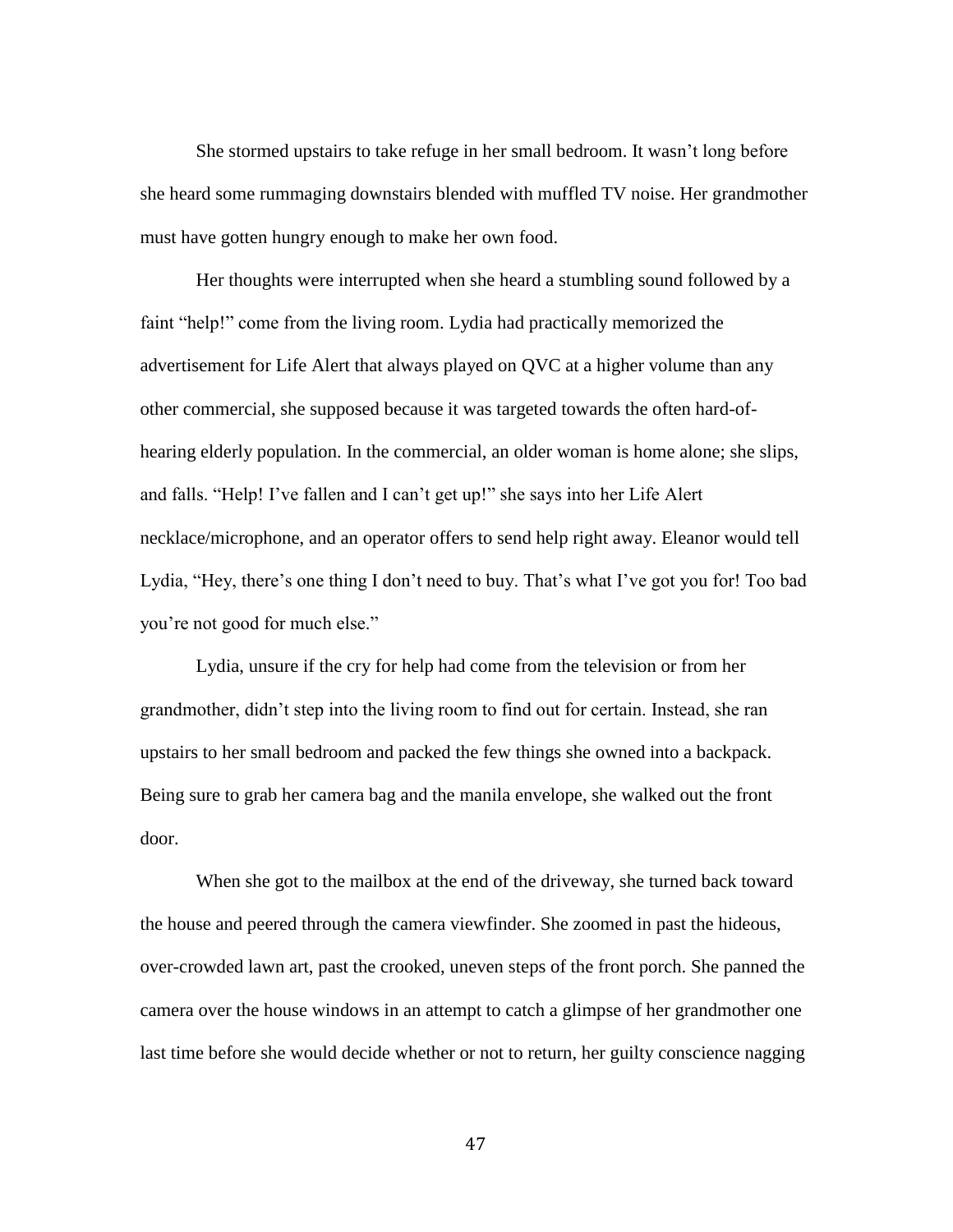her to see if it really was Eleanor who had fallen. She aimed for a view of the plaid recliner, but every window of the house facade was blocked with piles of this and stacks of that—more shit to block the light from ever coming in. This time Lydia didn't press the shutter.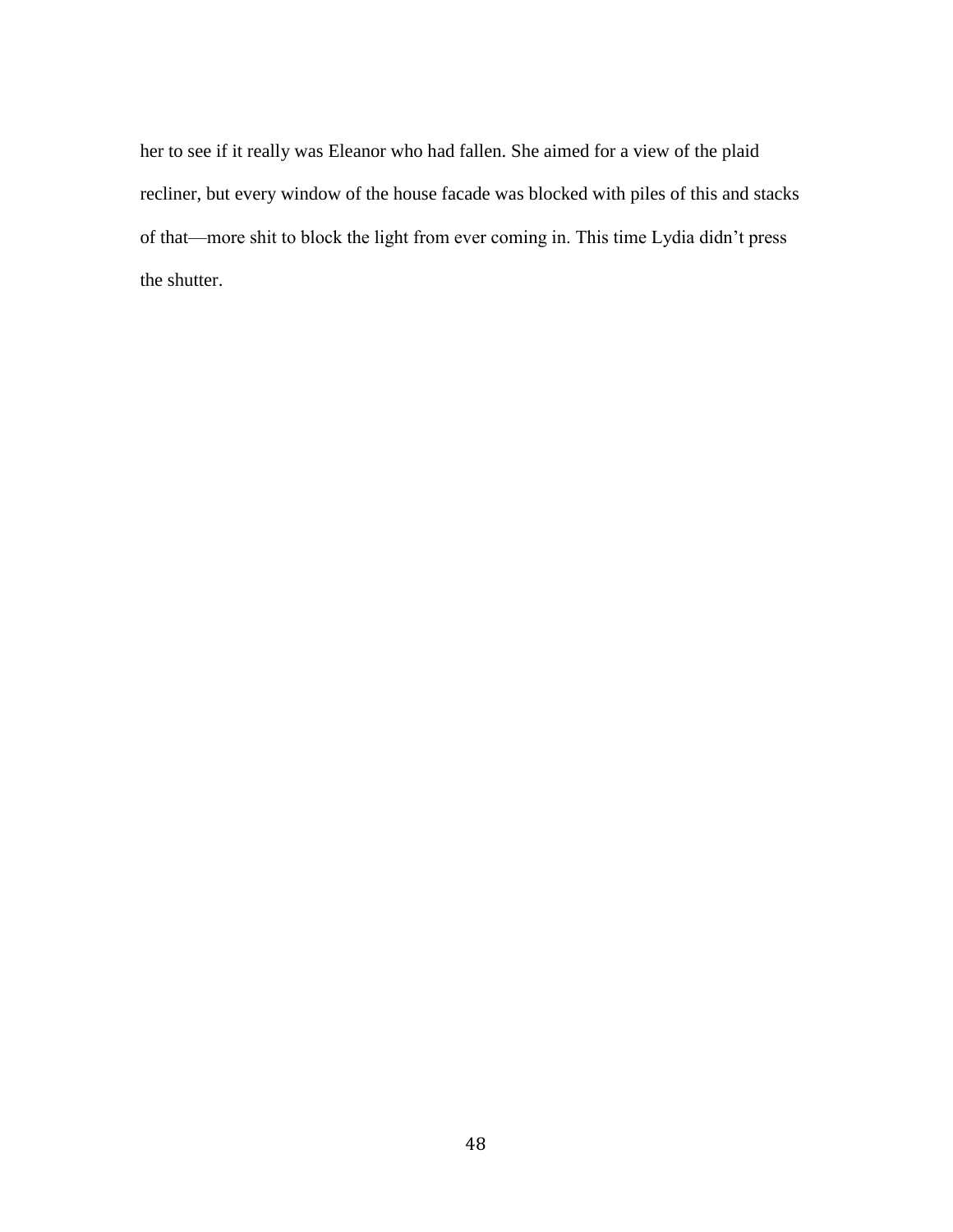### Works Cited

- Bone, Martyn. *The Post-Southern Sense of Place in Contemporary Fiction.* 2005, p. 1-5. Chung, Sonya. "A Happy Sort of Pessimism." *The Millions.* 11 May 2015.
- Hannaham, James. *Delicious Foods.* 2015. Book.
- Horn, Patrick E. "Reading 21<sup>st</sup>-Century Fiction." Southern Cultures, vol. 22, no. 3, Fall 2016, p. 14-19.

Kenan, Randall. "Clarence *and* the Dead." *Let the Dead Bury their Dead.* 1992, p. 1-23.

- Kenan, Randall and McCorkle, Jill. "The Deader Mule: A Southern Fiction Roundtable." *Southern Cultures*, vol. 22, no. 3, Fall 2016, p. Insert 1-24.
- McCorkle, Jill. *The Cheer Leader.* 1984. Book.
- O'Connor, Flannery. "A Good Man is Hard to Find." *The Complete Stories of Flannery O'Connor.* 1971, p. 117-133.

Russell, Karen. "The Prospectors." *The New Yorker.* 8 June 2015.

Stephens, George Myers. "Southern Authors Reveal a Changing South." *The North* 

*Carolina Historical Review,* vol. 26, no. 2, April 1949, p. 216-218.

Welty, Eudora. "Why I Live at the P.O." *The Collected Stories by Eudora Welty.* 1980, p. 46-56.